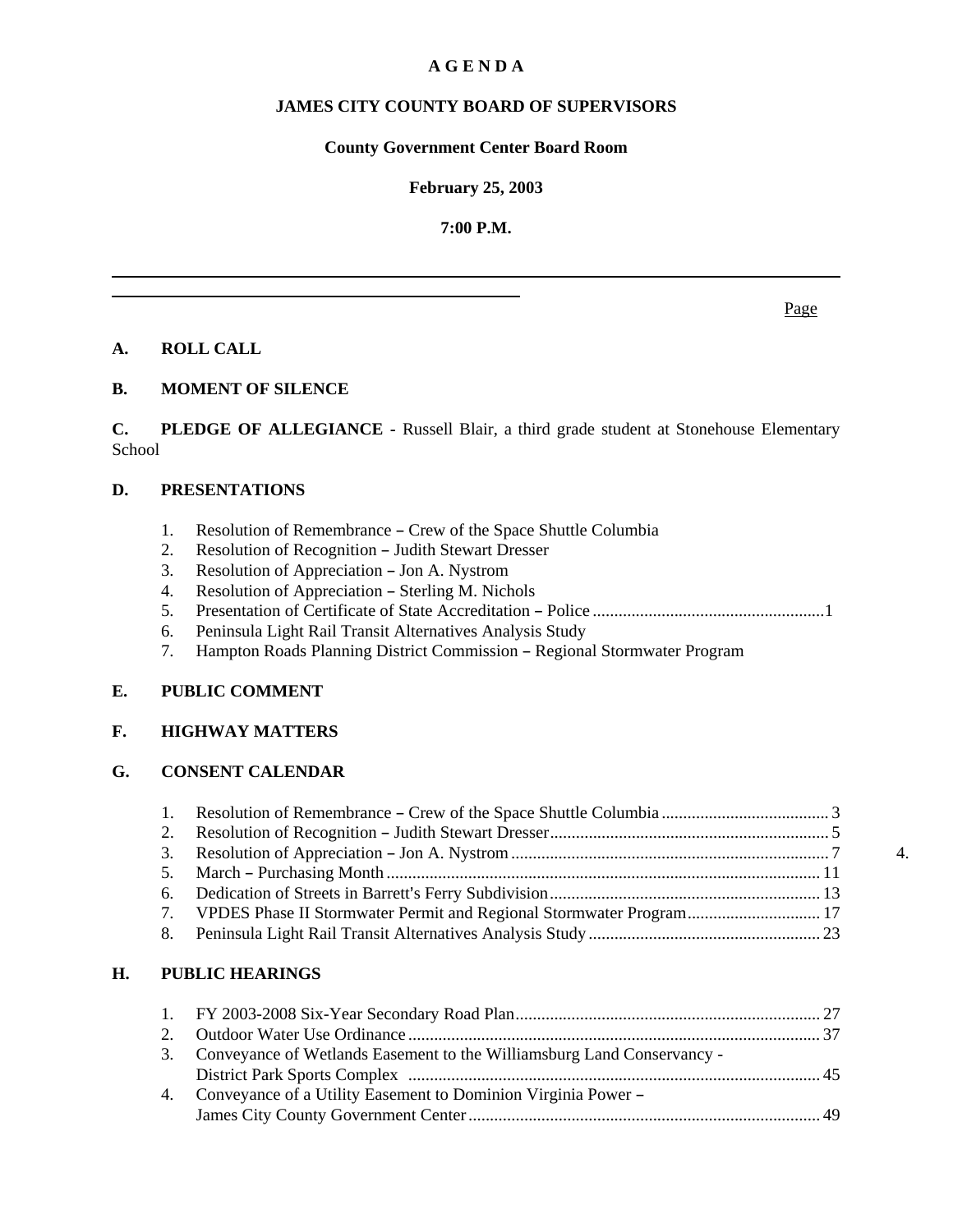**- CONTINUED -**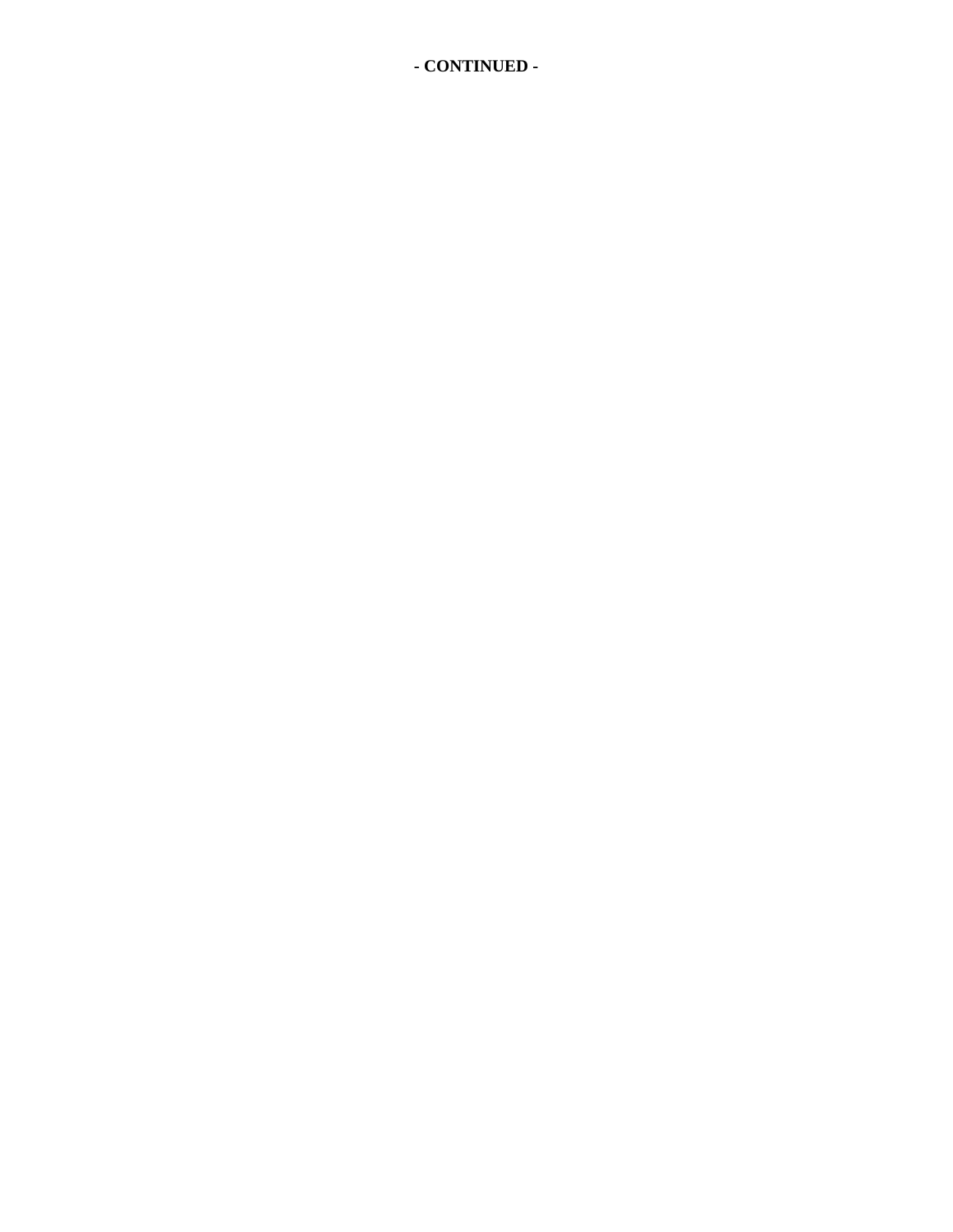### **I. PUBLIC COMMENTS**

### **J. REPORTS OF THE COUNTY ADMINISTRATOR**

### **K. BOARD REQUESTS AND DIRECTIVES**

### **L. CLOSED SESSION**

- 1. Consideration of personnel matters, the appointment of individuals to County boards and/or commissions pursuant to Section 2.2-3711(A)(1) of the Code of Virginia.
	- a. Local Enterprise Zone Association (LEZA)

### **M. ADJOURNMENT**

022503.age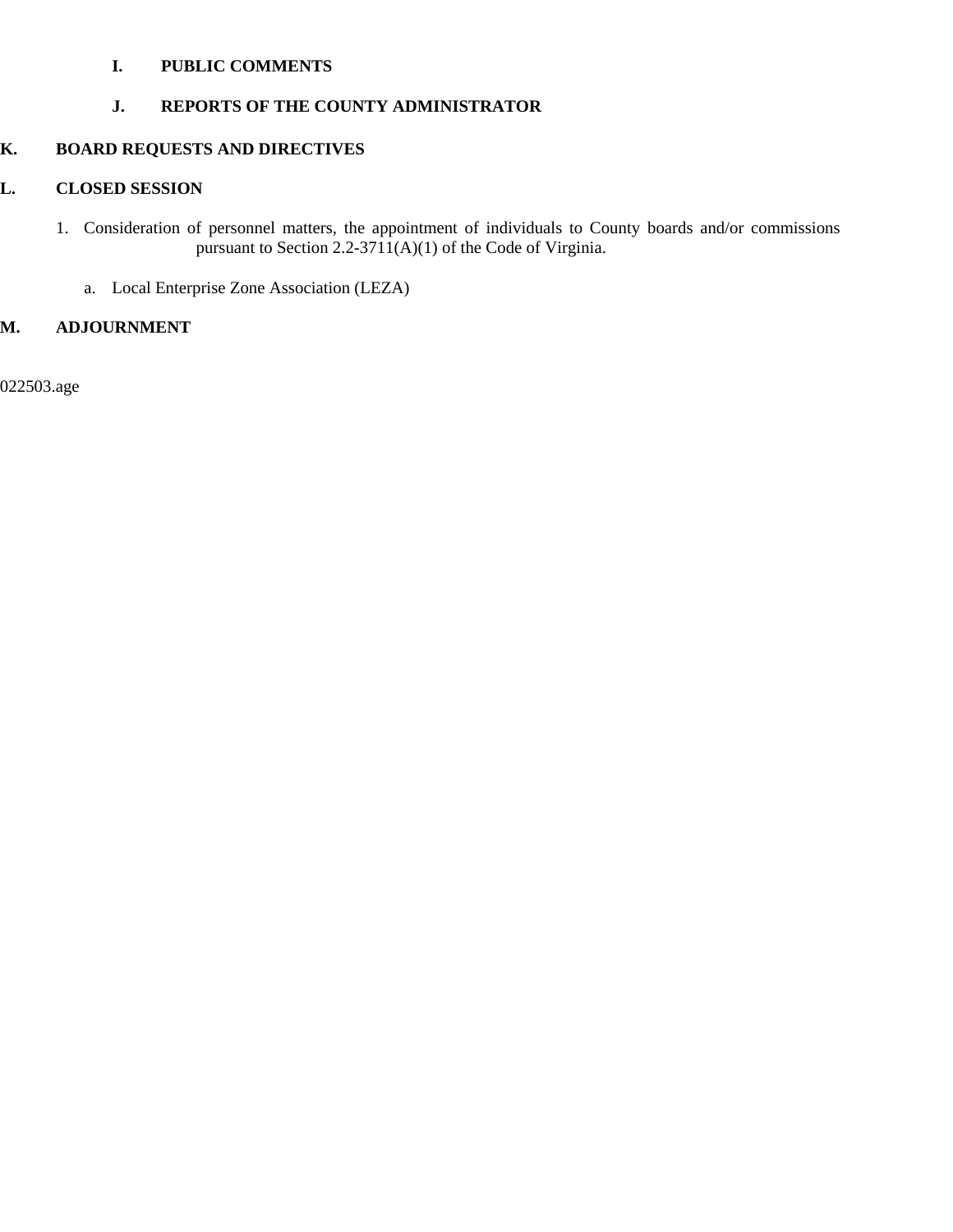DATE: February 25, 2003

TO: The Board of Supervisors

FROM: David A. Daigneault, Chief of Police

SUBJECT: Presentation of Certificate of State Accreditation - Police l

At its meeting on January 30, the Virginia Law Enforcement Professional Standards Commission awarded the James City County Police Department accredited status for its success in complying with the 216 mandated standards. The Police Department joins a list of only 43 of over 400 State law-enforcement agencies that have achieved accredited status.

This award culminates the efforts that started more than two years ago when the Department decided to pursue this important certification and established an Accreditation Team to achieve this goal. The accreditation process requires police agencies to prove compliance in a multitude of areas that touch on all aspects of police work, including everything from personnel, training, equipment, criminal, and traffic arrests, to records keeping and budgeting. The final test was a four-day on-site test in which three assessors, selected by the Commission, reviewed the Department and its files.

In the final report to the Commission on January 30, it stated that it was the unanimous decision of the Assessment Team that the James City County Police Department receives accredited status.

David A. Daigneault

 $\mathcal{L}_\text{max}$ 

 $\overline{\phantom{a}}$  , where  $\overline{\phantom{a}}$  , where  $\overline{\phantom{a}}$  , where  $\overline{\phantom{a}}$ 

CONCUR:

Sanford B. Wanner

DAD/gs accstatus.mem

Attachment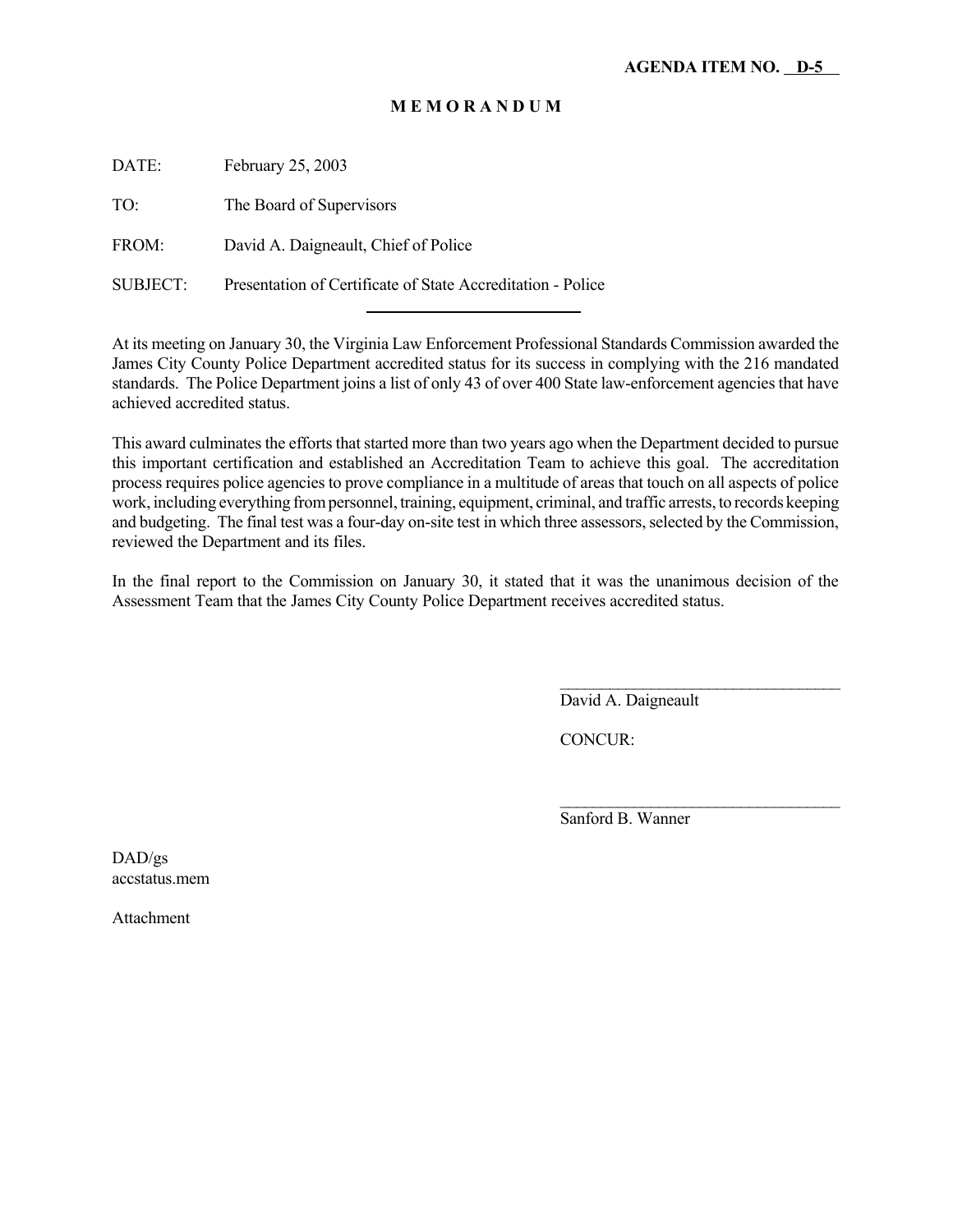DATE: February 25, 2003

TO: The Board of Supervisors

FROM: William C. Porter, Jr., Assistant County Administrator

l

SUBJECT: Resolution of Remembrance - Crew of the Space Shuttle Columbia

The Space Shuttle Columbia and its crew were lost over Texas at approximately 9 a.m. on February 1, 2003, while bringing an end to their 16-day mission "in the pursuit of knowledge - knowledge that might improve the quality of life for all mankind."

One of Columbia's crew members was David Brown, a 1978 graduate of the College of William & Mary.

Staff recommends adoption of the attached resolution honoring the crew of the Space Shuttle Columbia.

William C. Porter, Jr.

 $\overline{\phantom{a}}$  , where  $\overline{\phantom{a}}$  , where  $\overline{\phantom{a}}$  , where  $\overline{\phantom{a}}$ 

WCP/gs shuttle.mem

Attachment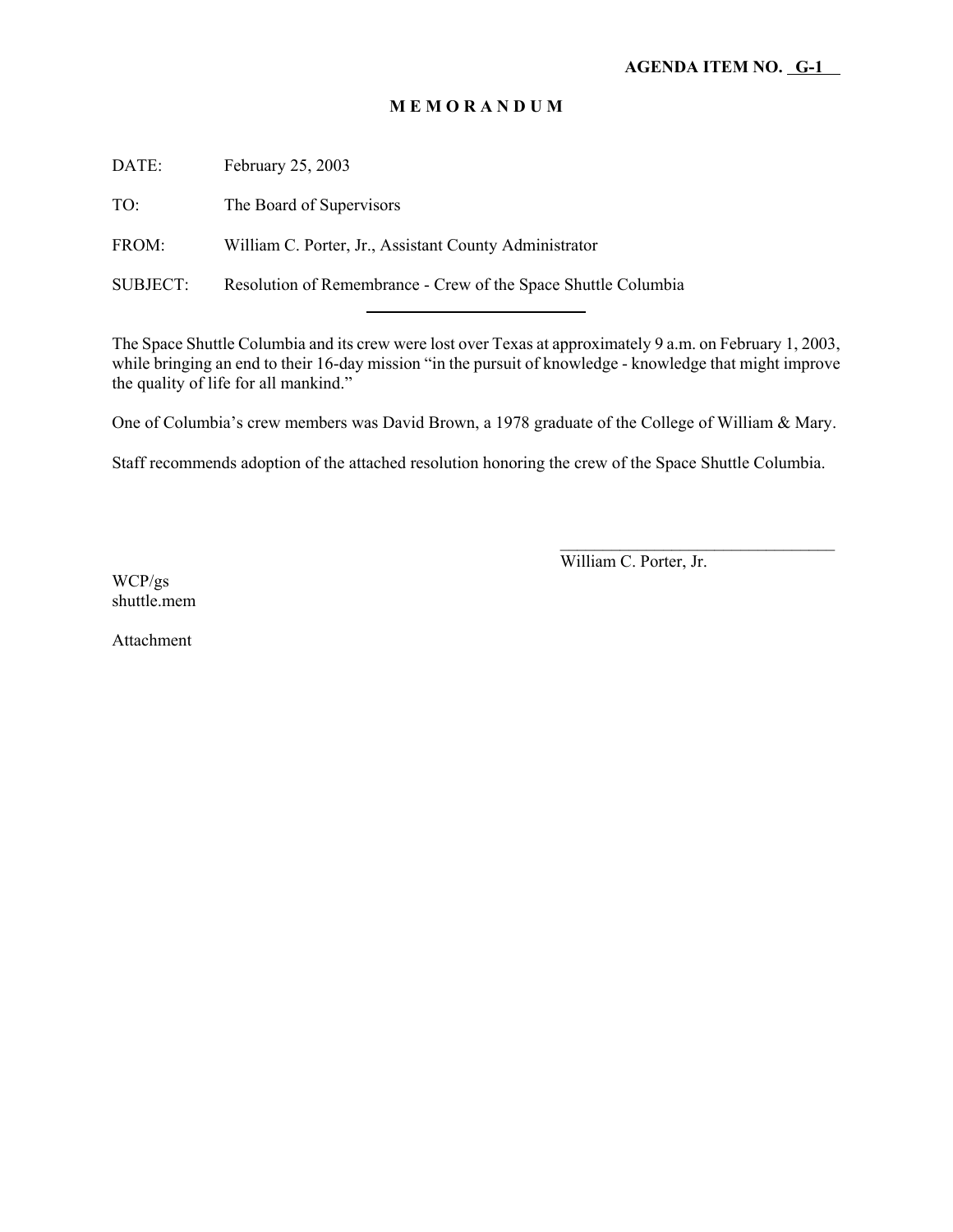### RESOLUTION OF REMEMBRANCE

#### CREW OF THE SPACE SHUTTLE COLUMBIA

- WHEREAS, at approximately 9 a.m. on February 1, 2003, the Space Shuttle Columbia and its gallant seven-member crew were lost over the skies of Texas; and
- WHEREAS, the international crew of Columbia's 28th flight consisted of: Commander Rick Husband, Pilot Willie McCool, Payload Specialist Ilan Ramon, Mission Specialists Laurel Clark, Kalpana Chawla, Mike Anderson, and David Brown; and
- WHEREAS, David Brown was a 1978 graduate of The College of William & Mary and attended the Eastern Virginia Medical School in Norfolk; and
- WHEREAS, the Columbia crew worked diligently during their 16-day mission to conduct research experiments in the areas of advanced technology development, astronaut health and safety, and Earth and space sciences "in the pursuit of knowledge - knowledge that might improve the quality of life for all mankind."
- NOW, THEREFORE, BE IT RESOLVED that the Board of Supervisors of James City County, Virginia, does hereby extend its condolences and sympathy to the families and coworkers of the brave crew of the Columbia.
- BE IT FURTHER RESOLVED that the Board does hereby thank past and future generations of explorers for their resolution and courage to seek out knowledge for the betterment of mankind.

Jay T. Harrison, Sr. Chairman, Board of Supervisors

 $\mathcal{L}_\text{max}$ 

ATTEST:

Sanford B. Wanner Clerk to the Board

 $\mathcal{L}_\text{max}$  , where  $\mathcal{L}_\text{max}$  is the set of the set of the set of the set of the set of the set of the set of the set of the set of the set of the set of the set of the set of the set of the set of the set of the se

Adopted by the Board of Supervisors of James City County, Virginia, this 25th day of February, 2003.

shuttle.res.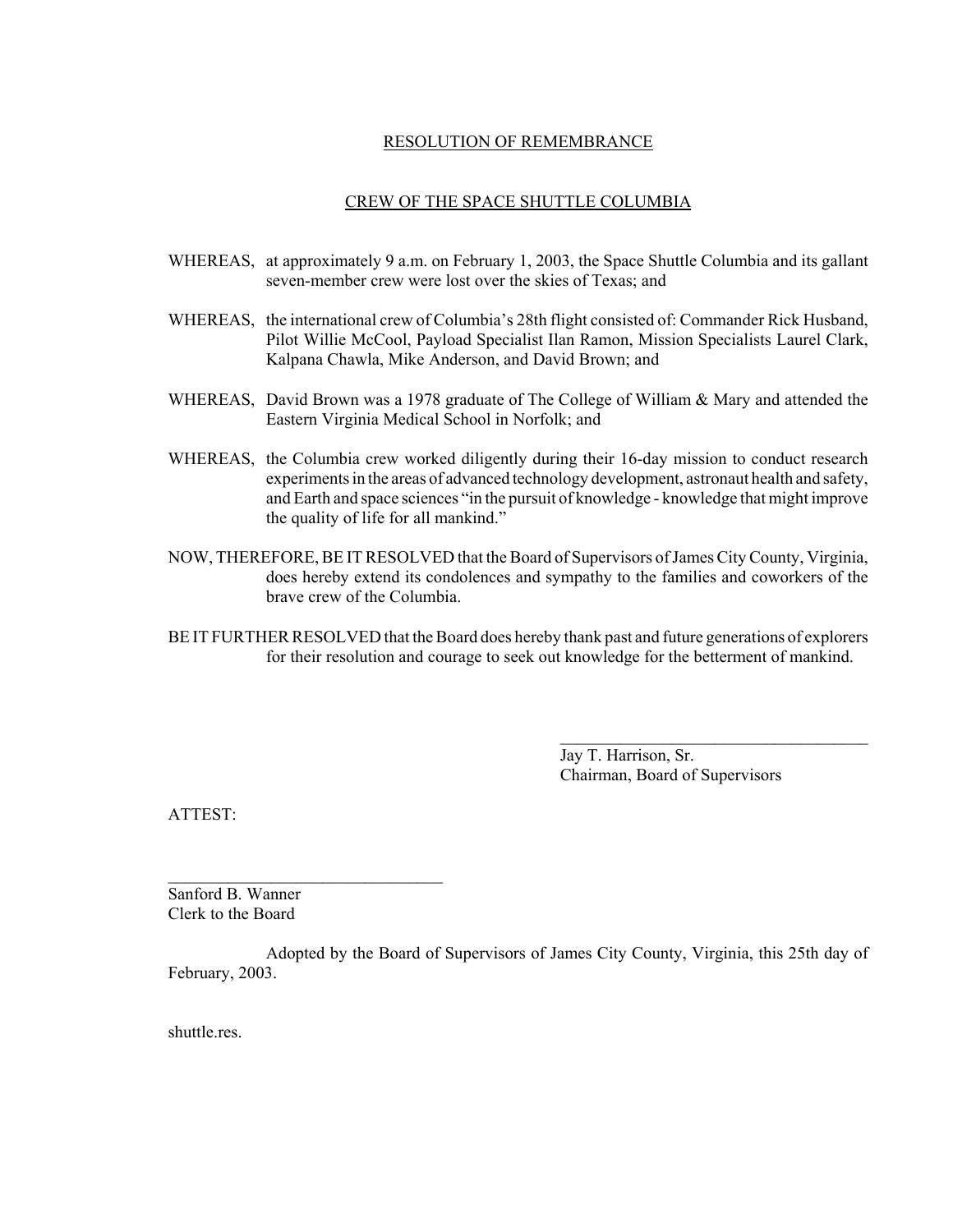DATE: February 25, 2003

TO: The Board of Supervisors

FROM: William C. Porter, Jr., Assistant County Administrator

l

SUBJECT: Resolution of Recognition - Judith Stewart Dresser

Judith Stewart Dresser served the people of the Greater Williamsburg area as a member of the League of Women Voters, the James City County Democratic Committee, as a legislative assistant, and served the community on numerous boards.

Staff recommends adoption of the attached resolution honoring Ms. Dresser and acknowledging her role in the community as an activist.

William C. Porter, Jr.

 $\overline{\phantom{a}}$  , where  $\overline{\phantom{a}}$  , where  $\overline{\phantom{a}}$  , where  $\overline{\phantom{a}}$ 

WCP/gs dresser.mem

Attachment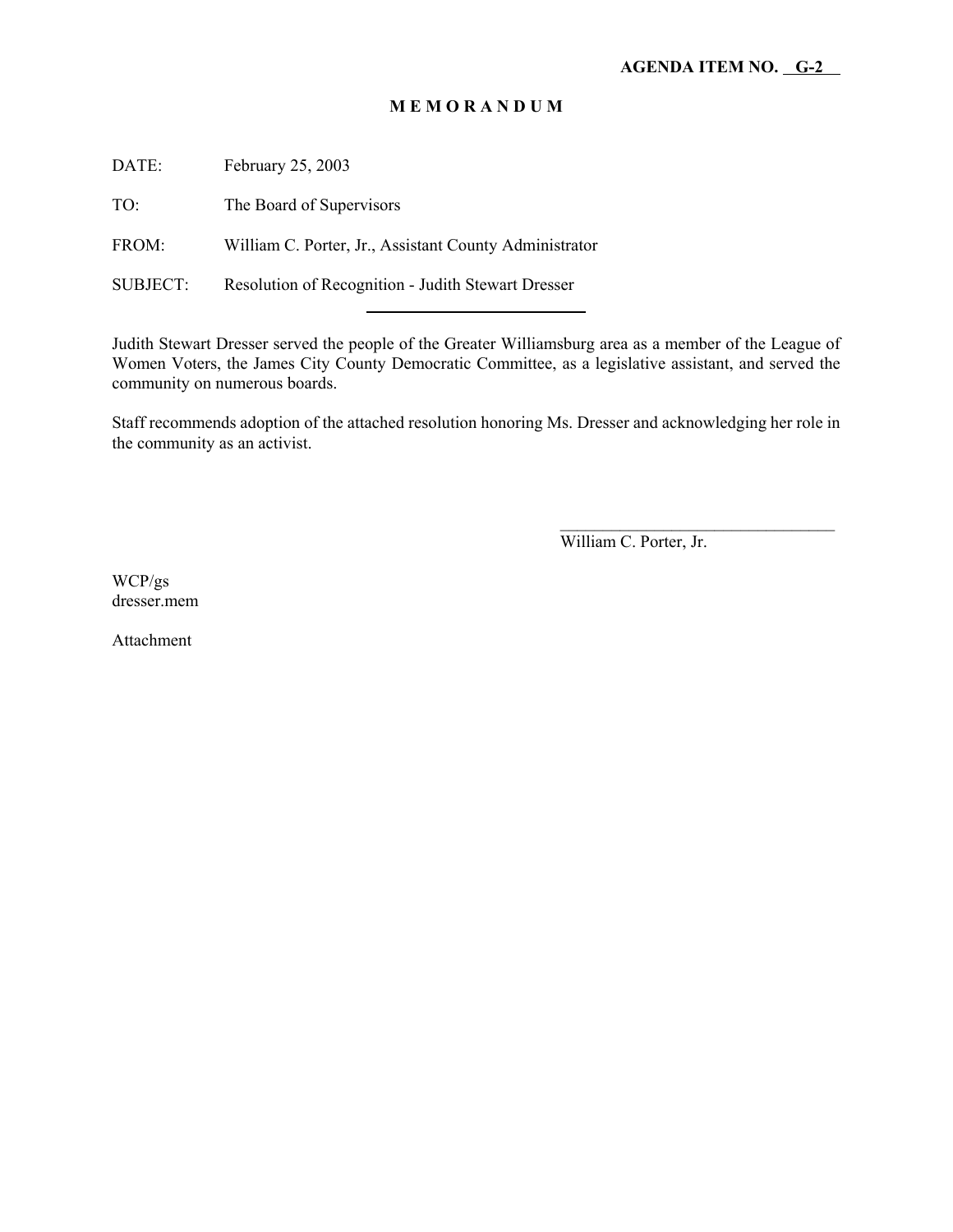### **RESOLUTION OF RECOGNITION**

### **JUDITH STEWART DRESSER**

- WHEREAS, Judith Stewart Dresser was a longtime member of the League of Woman Voters, the James City County Democratic Committee, and served as legislative assistant to former Delegate George W. Grayson for 12 years; and
- WHEREAS, Judy served on numerous boards, including the Windsor Forest Association, Hospice, Housing Partnerships, the Williamsburg Land Conservancy, the James River Association; and
- WHEREAS, Judy brought her quick wit and organizational skills as a member of the Capital Campaign Committee for Child Development Resources, as a founding member of the Williamsburg Area Women's Network, as a Council Member of the Historic Route 5 Association; and as citizen chair of the County's 1998 Neighborhoods Conference; and
- WHEREAS, Judy's contributions to the people of the Greater Williamsburg area will be a lasting tribute and an inspiration for all to continue her great work.
- NOW, THEREFORE, BE IT RESOLVED that the Board of Supervisors of James City County, Virginia, expresses its condolences to the Dresser family on behalf of a grateful community and adds its voice to those who honor and acknowledge Judith Stewart Dresser as a true community activist.

Jay T. Harrison, Sr. Chairman, Board of Supervisors

 $\mathcal{L}_\text{max}$ 

ATTEST:

Sanford B. Wanner Clerk to the Board

 $\mathcal{L}_\text{max}$  , where  $\mathcal{L}_\text{max}$  is the set of the set of the set of the set of the set of the set of the set of the set of the set of the set of the set of the set of the set of the set of the set of the set of the se

Adopted by the Board of Supervisors of James City County, Virginia, this 25th day of February, 2003.

dresser res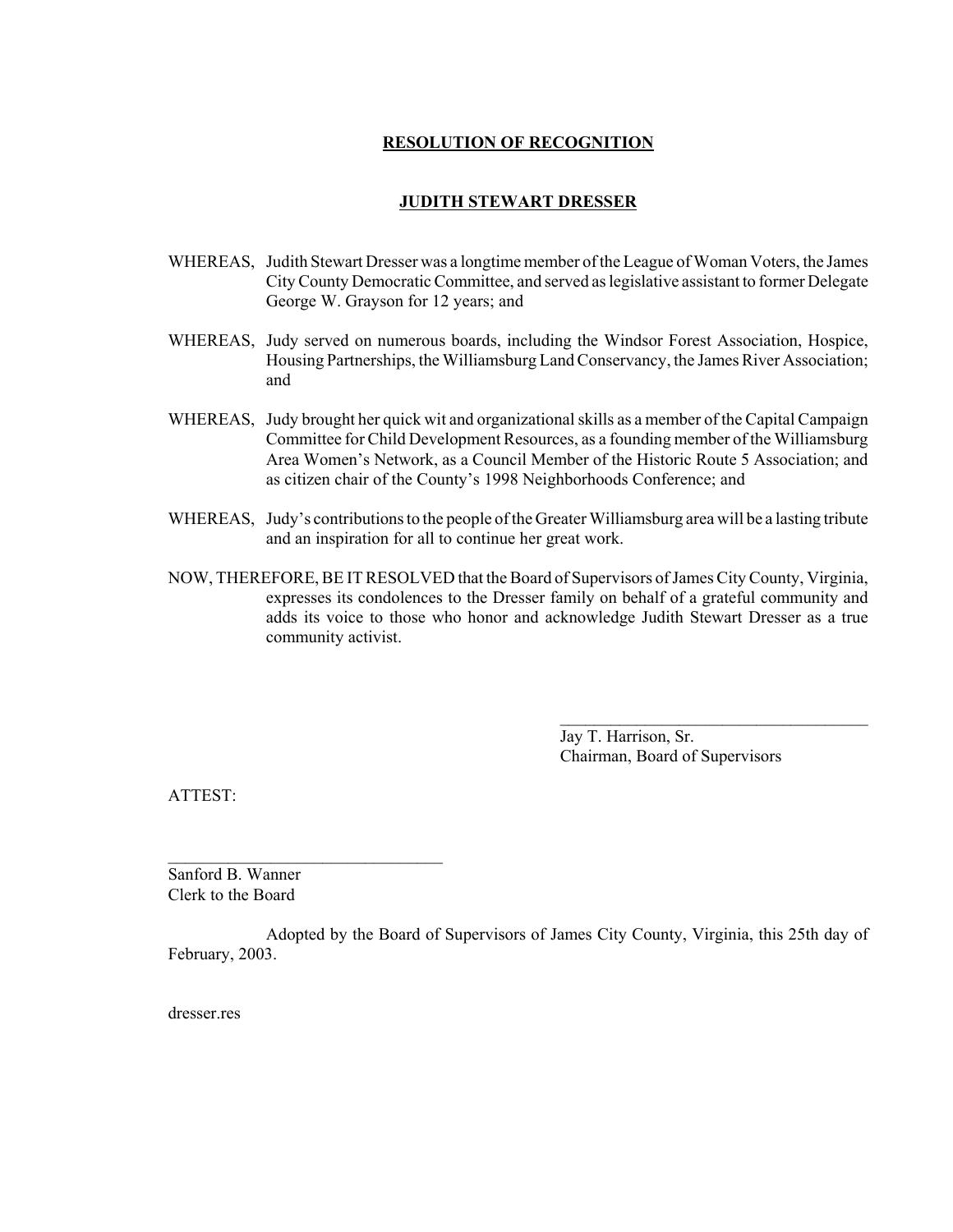DATE: February 25, 2003

TO: The Board of Supervisors

FROM: Keith A. Taylor, Economic Development Director

l

SUBJECT: Resolution of Appreciation - Jon A. Nystrom

Jon A. Nystrom served fifteen years as a Director on the Industrial Development Authority (IDA), including serving as its Chairman for eight of those years. At its September 12, 2002, meeting, the Industrial Development Authority unanimously adopted a Certificate of Appreciation in recognition of Mr. Nystrom's IDA service to the County and its citizens.

Staff recommends the adoption of the attached resolution honoring Mr. Nystrom.

Keith A. Taylor

CONCUR:

 $\overline{a}$ 

l

Sanford B. Wanner

KAT/gs nystrom.mem

Attachment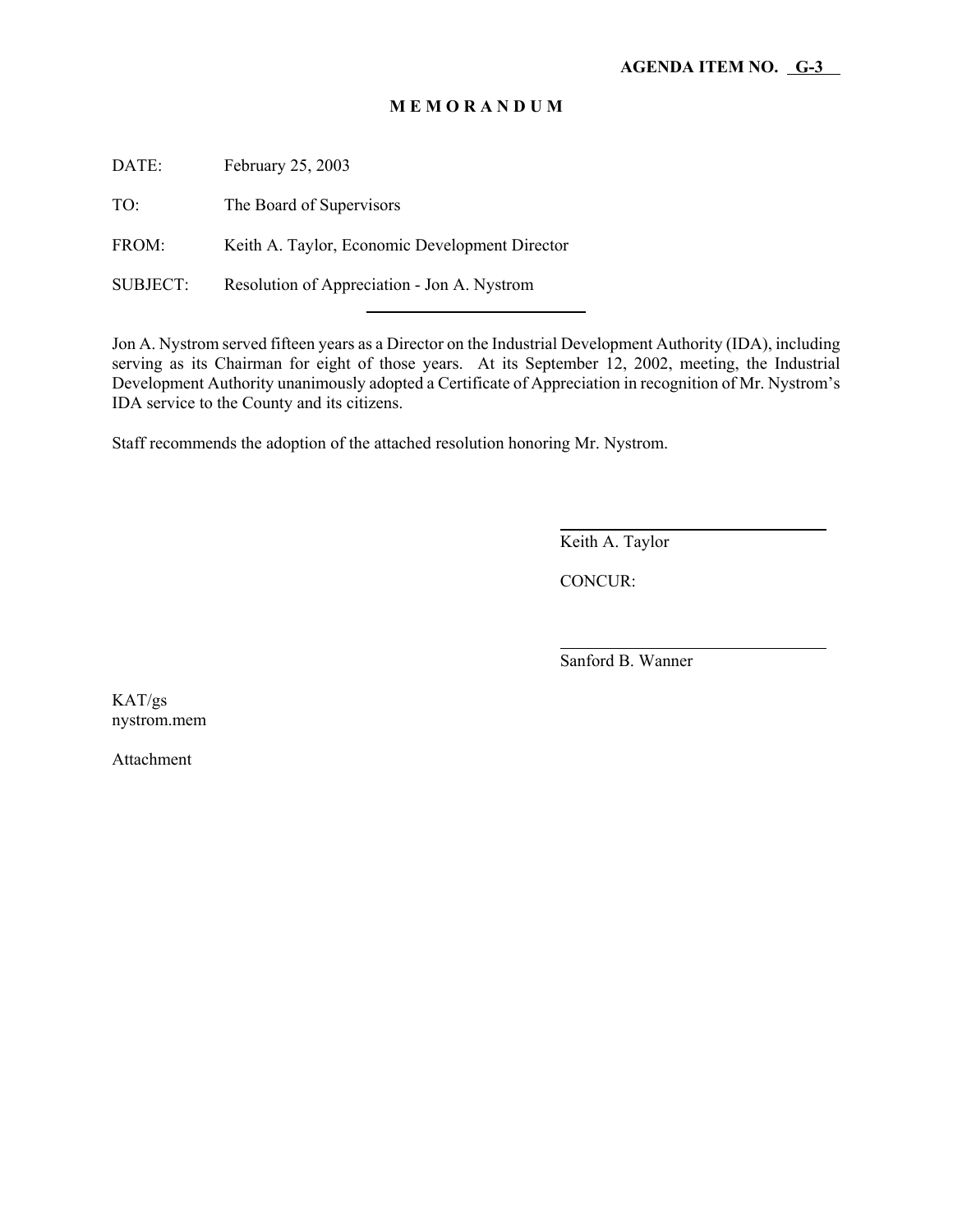### **RESOLUTION OF APPRECIATION**

### **JON A. NYSTROM**

- WHEREAS, Jon A. Nystrom served as a member of the Industrial Development Authority (IDA) of James City County from July 1987 to September 2002, and as its Chairman from December 1990 to December 1998; and
- WHEREAS, Jon A. Nystrom was nominated by the Authority for the Virginia Economic Developers Association 1996 Virginia Volunteer of the Year Award in recognition of his successful leadership; and
- WHEREAS, Jon A. Nystrom has shown commitment to improving the economic vitality of the region through his service on the IDA as well as the Executive Committee of the Peninsula Alliance for Economic Development; and
- WHEREAS, throughout this period of service, Jon A. Nystrom gave freely of his time, his energy, and his knowledge for the betterment of his County, as an active volunteer.
- NOW, THEREFORE, BE IT RESOLVED that the Board of Supervisors of James City County, Virginia, hereby extends its sincere appreciation to Jon A. Nystrom and recognizes his distinguished service and dedication to the County and its citizenry.

Jay T. Harrison, Sr. Chairman, Board of Supervisors

 $\mathcal{L}_\text{max}$ 

ATTEST:

Sanford B. Wanner Clerk to the Board

 $\mathcal{L}_\text{max}$ 

Adopted by the Board of Supervisors of James City County, Virginia, this 25th day of February, 2003.

nystrom.res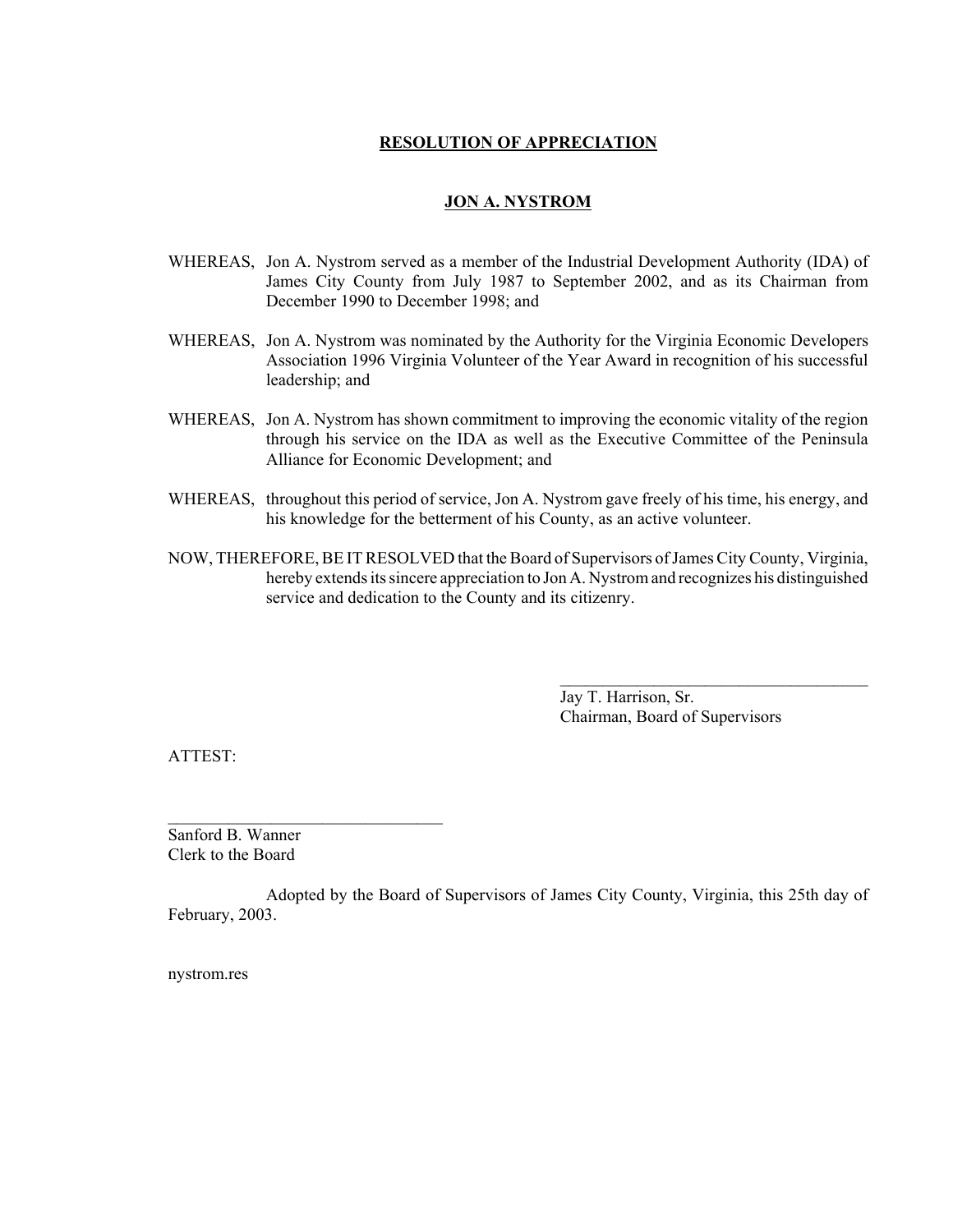DATE: February 25, 2003

TO: The Board of Supervisors

FROM: Keith A. Taylor, Economic Development Director

SUBJECT: Resolution of Appreciation - Sterling M. Nichols

l

Sterling M. Nichols served eight years as a Director on the Industrial Development Authority (IDA), including serving as its Vice-Chairman from January 1997 to December 1998, and as its Chairman in 2002. In addition to his service on the IDA, Mr. Nichols has contributed many years of volunteer service to the County, including serving as Chairman of the Community Participation Team for the 1997 County Comprehensive Plan Update. At its January 23, 2003, meeting, the IDA unanimously adopted a Certificate of Appreciation in recognition of Mr. Nichols' IDA service to the County and its citizens.

Staff recommends the adoption of the attached resolution honoring Mr. Nichols.

Keith A. Taylor

CONCUR:

 $\overline{a}$ 

l

Sanford B. Wanner

KAT/adw nichols2.mem

Attachment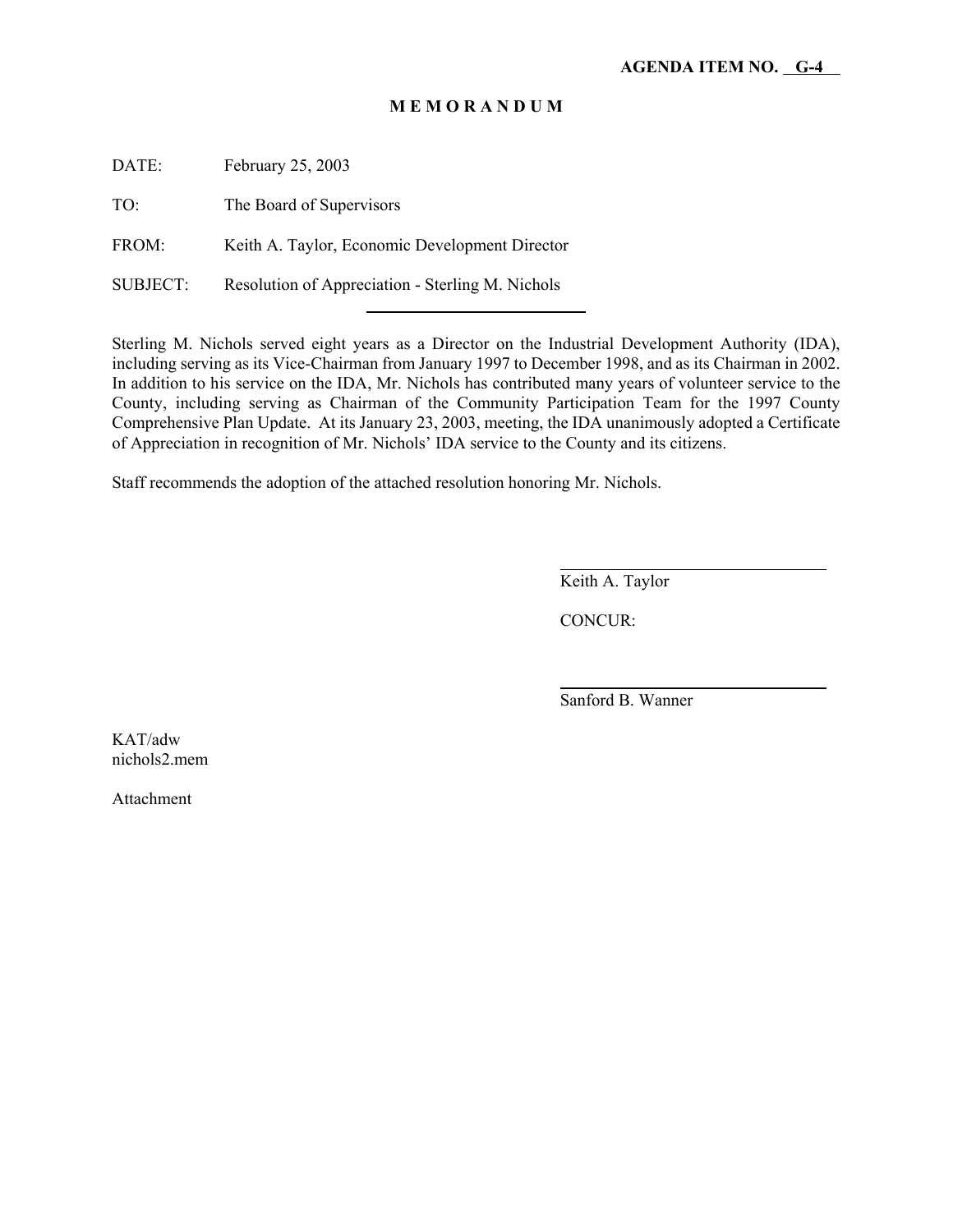### **RESOLUTION OF APPRECIATION**

#### **STERLING M. NICHOLS**

- WHEREAS, Sterling M. Nichols served as a member of the Industrial Development Authority (IDA) of James City County from July 1994 to December 2002, as its Vice-Chairman from January 1997 to December 1998, and as its Chairman from January 2002 to December 2002; and
- WHEREAS, during this period of service, Sterling M. Nichols took an active role in the process to update the IDA's strategic plan and gave freely of his time, his energy, and his knowledge for the betterment of his County as an active volunteer; and
- WHEREAS, Sterling M. Nichols served as Chairman of the Community Participation Team for the 1997 County Comprehensive Plan Update; and
- WHEREAS, the culmination of his long history of volunteer service to his community was his nomination for the *Daily Press* 2002 Virginia Peninsula Citizen of the Year.
- NOW, THEREFORE, BE IT RESOLVED that the Board of Supervisors of James City County, Virginia, hereby extends its sincere appreciation to Sterling M. Nichols and recognizes his distinguished service and dedication to the County and its citizenry.

Jay T. Harrison, Sr. Chairman, Board of Supervisors

ATTEST:

Sanford B. Wanner Clerk to the Board

 $\mathcal{L}_\text{max}$  , where  $\mathcal{L}_\text{max}$  is the set of the set of the set of the set of the set of the set of the set of the set of the set of the set of the set of the set of the set of the set of the set of the set of the se

Adopted by the Board of Supervisors of James City County, Virginia, this 25th day of February, 2003.

nichols2.res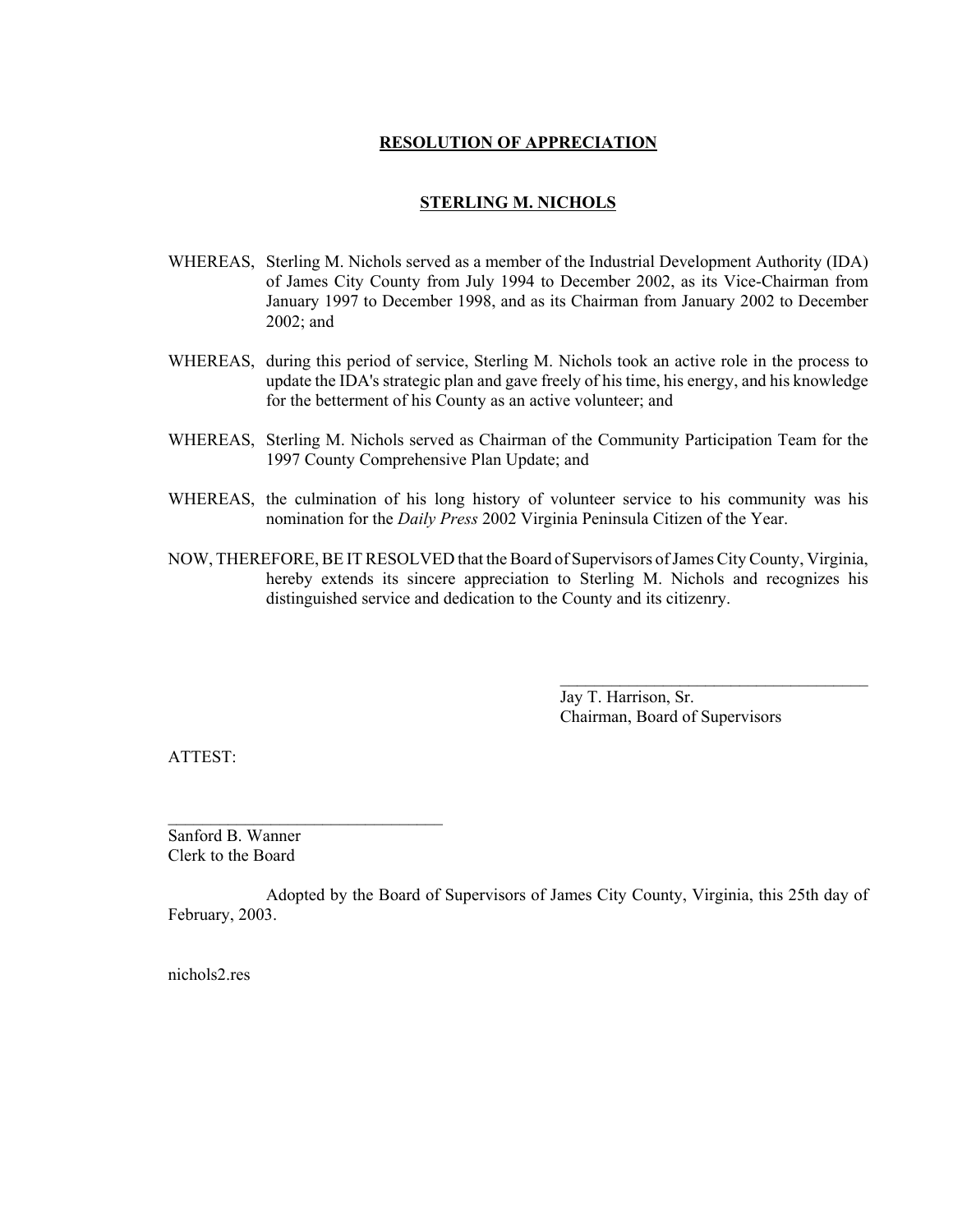DATE: February 25, 2003

TO: The Board of Supervisors

FROM: Stephanie Ahrendt, Purchasing Director

l

SUBJECT: March - Purchasing Month

Every year governmental purchasing offices and professional purchasing associations throughout the country use Purchasing Month as an opportunity to highlight the significant role the purchasing profession plays in the efficiency and effectiveness of government.

The James City County Purchasing Office will highlight its ongoing education outreach project during Purchasing Month. The goal of the project is to better educate County staff, vendors, and the general public about the Purchasing Office's roles, responsibilities, programs, and contributions to County government.

Staff recommends approval of the attached resolution proclaiming March 2003 as Purchasing Month in James City County.

Stephanie Ahrendt

 $\overline{a}$ 

SA/gs purchmo03.mem

Attachment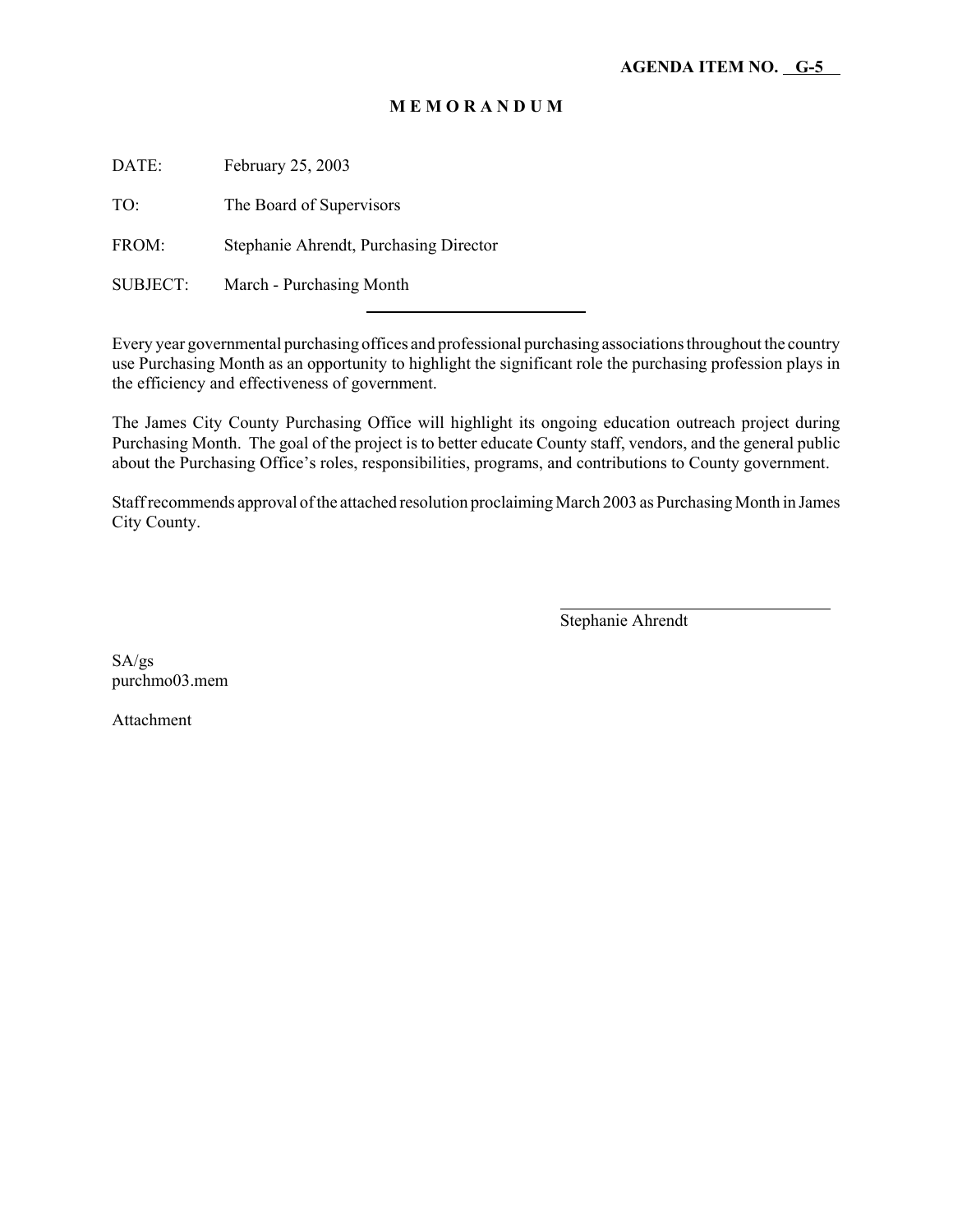### **R E S O L U T I O N**

### MARCH - PURCHASING MONTH

- WHEREAS, the purchasing profession plays a significant role in the efficiency and effectiveness of government; and
- WHEREAS, purchasing professionals, through their combined purchasing power, have a significant influence upon economic conditions throughout the world; and
- WHEREAS, the James City County Purchasing Office and professional purchasing associations such as the Virginia Association of Governmental Purchasing and the National Institute of Governmental Purchasing engage in special efforts during the month of March to inform the public about the importance of the role of the purchasing profession in government, business, and industry.
- NOW, THEREFORE, BE IT RESOLVED that the Board of Supervisors of James City County, Virginia, hereby proclaims March 2003 as Purchasing Month and calls its significance to the attention of all our citizens.

Jay T. Harrison, Sr. Chairman, Board of Supervisors

 $\mathcal{L}_\text{max}$ 

ATTEST:

Sanford B. Wanner Clerk to the Board

Adopted by the Board of Supervisors of James City County, Virginia, this 25th day of February, 2003.

puchmo03.res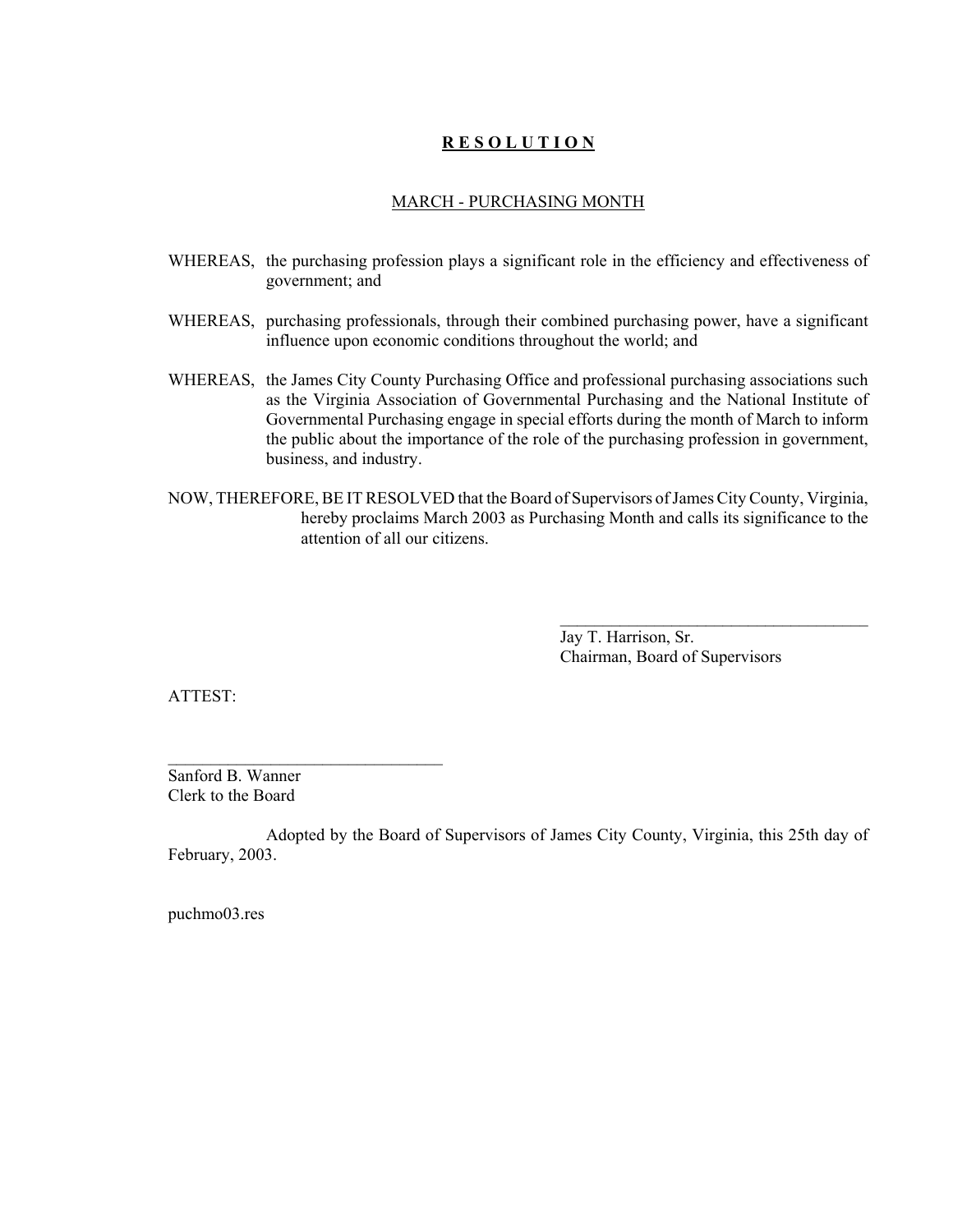DATE: February 25, 2003

TO: The Board of Supervisors

FROM: Darryl E. Cook, Environmental Director

SUBJECT: Dedication of Street in Barrett's Ferry Subdivision

l

Attached is a resolution requesting acceptance of a street in Barrett's Ferry Subdivision into the State Secondary Highway System. The street has been inspected and approved by representatives of the Virginia Department of Transportation as meeting the minimum requirements for secondary roadways.

Staff recommends adoption of the attached resolution.

Darryl E. Cook

 $\overline{a}$ 

DEC/adw barstreets.mem

Attachments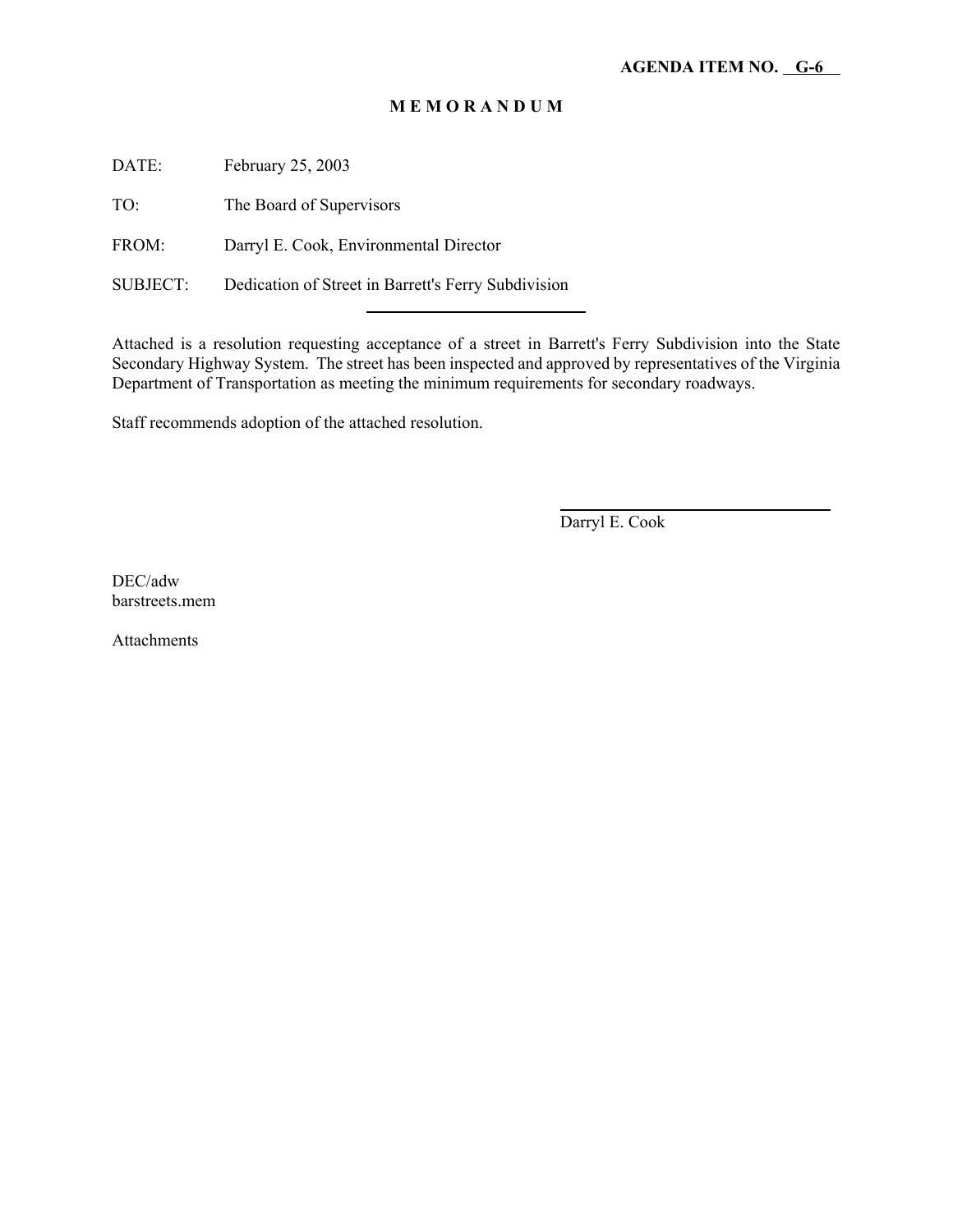### **R E S O L U T I O N**

#### DEDICATION OF STREET IN BARRETT'S FERRY SUBDIVISION

- WHEREAS, the street described on the attached Additions Form SR-5(A), fully incorporated herein by reference, is shown on plats recorded in the Clerk's Office of the Circuit Court of James City County; and
- WHEREAS, the Resident Engineer for the Virginia Department of Transportation advised the Board that the street meets the requirements established by the Subdivision Street Requirements of the Virginia Department of Transportation; and
- WHEREAS, the County and the Virginia Department of Transportation entered into an agreement on November 1, 1993, for comprehensive stormwater detention which applies to this request for addition.
- NOW, THEREFORE, BE IT RESOLVED that the Board of Supervisors of James City County, Virginia, hereby requests the Virginia Department of Transportation to add the street described on the attached Additions Form SR-5(A) to the secondary system of State highways, pursuant to §33.1-229, of the Code of Virginia, and the Department's Subdivision Street Requirements.
- BE IT FURTHER RESOLVED, the Board guarantees a clear and unrestricted right-of-way, as described, and any necessary easements for cuts, fills, and drainage.
- BE IT FURTHER RESOLVED that a certified copy of this resolution be forwarded to the Resident Engineer for the Virginia Department of Transportation.

Jay T. Harrison, Sr. Chairman, Board of Supervisors

 $\overline{\phantom{a}}$  , where  $\overline{\phantom{a}}$  , where  $\overline{\phantom{a}}$  , where  $\overline{\phantom{a}}$ 

ATTEST:

Sanford B. Wanner Clerk to the Board

 $\mathcal{L}_\text{max}$ 

Adopted by the Board of Supervisors of James City County, Virginia, this 25th day of February, 2003.

barstreets res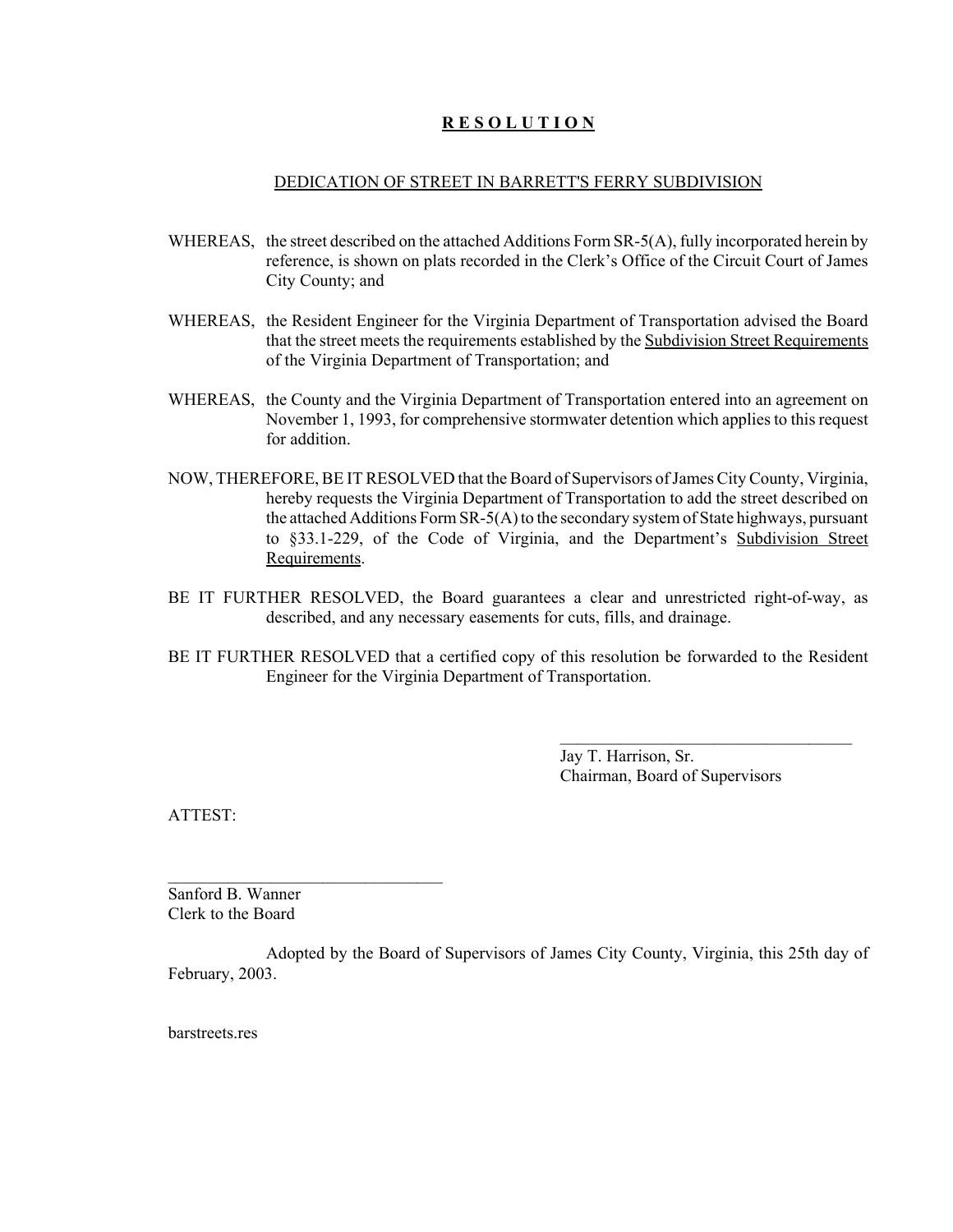

# **DEDICATION OF STREET IN BARRETT'S FERRY SUBDIVISION**

300



N

**Street Being** Dedicated

600 Feet 0 300

тБ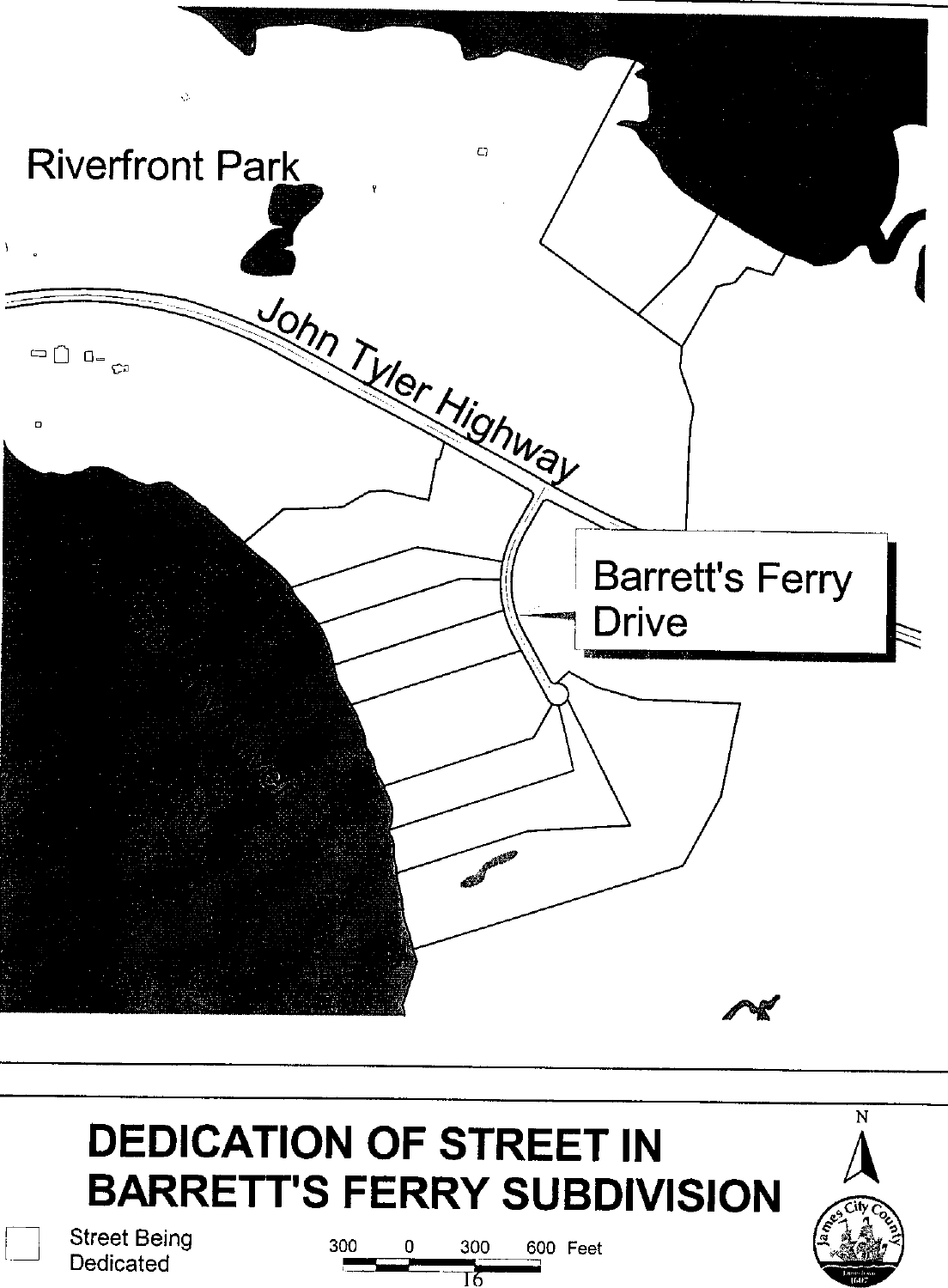### In the County of James City

By resolution of the governing body adopted February 25, 2003

The following Form SR-5A is hereby attached and incorporated as part of the governing body's resolution for changes in the secondary system of state highways.

> A Copy Testee **Signed (County Official):**

### Report of Changes in the Secondary System of State Highways

Form SR-5A Secondary Roads Division 5/1/99

#### Project/Subdivision

### **Barrett's Ferry**

#### **Addition** Type of Change:

The following additions to the Secondary System of State Highways, pursuant to the statutory provision or provisions cited, are hereby requested, the right of way for which, including additional easements for drainage as required, is guaranteed:

Reason for Change: Addition, New subdivision street Pursuant to Code of Virginia Statute: §33.1-229

#### **Route Number and/or Street Name**

### Barrett's Ferry Drive, State Route Number 1134

Description: From: Route 5  $To:$ 

End Of Cul-de-sac A distance of: 0.20 miles.

Right of Way Record: Filed with the Land Records Office on 09/21/1996, Plat Book 65, Page 50, with a width of 50'

Page 1 of 1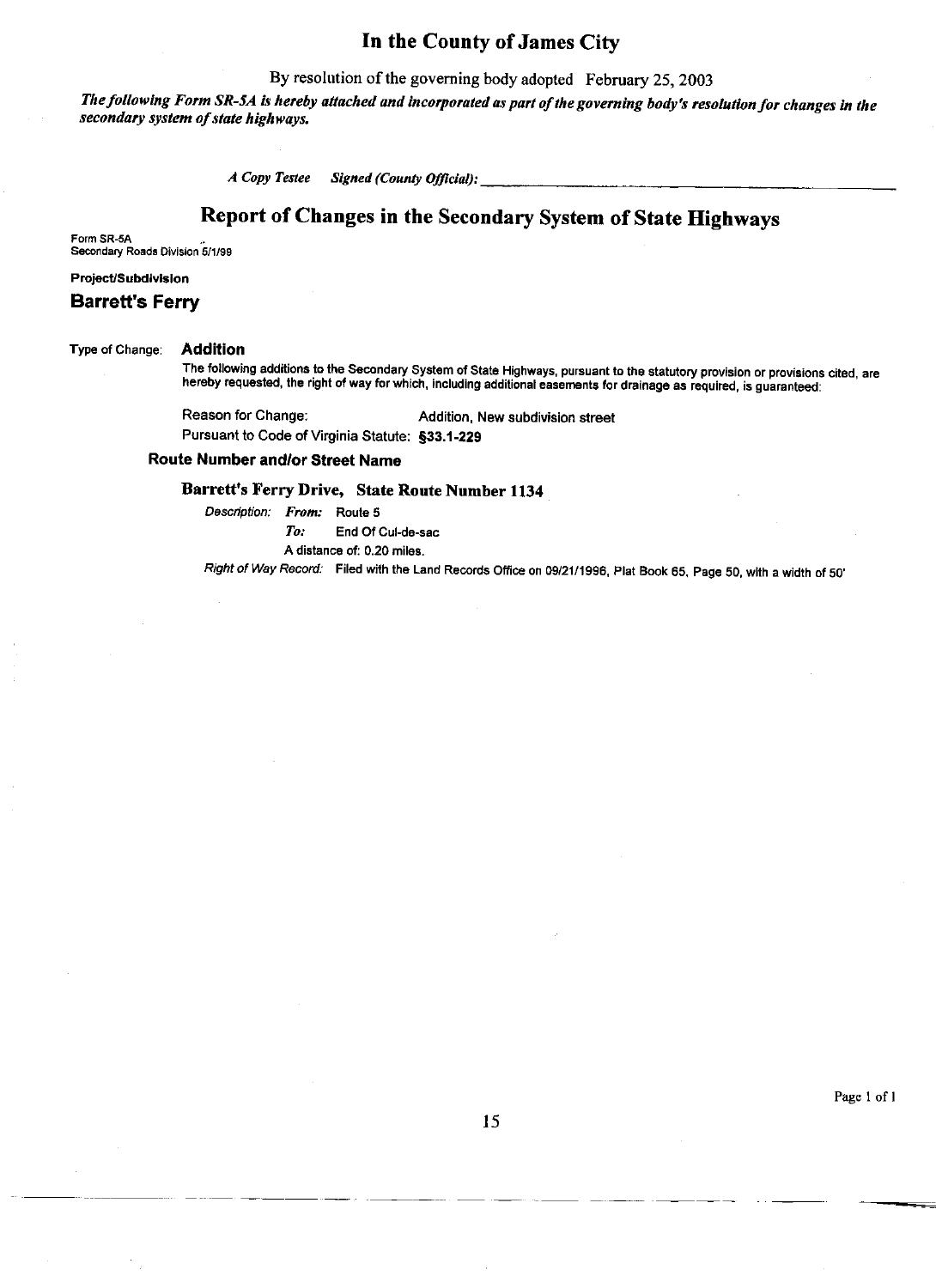DATE: February 25, 2003

TO: The Board of Supervisors

FROM: Darryl E. Cook, Environmental Director

l

SUBJECT: VPDES Phase II Stormwater Permit and Regional Stormwater Management Program

The U.S. Environmental Protection Agency's (EPA) Phase II Stormwater Regulations require the State's Department of Environmental Quality (DEQ) to issue stormwater discharge permits to small municipal separate storm sewer systems (small MS4s) located in urbanized areas, as defined by the Census Bureau using the latest decennial census. Small MS4s include publicly owned systems owned by municipalities, Federal facilities, State facilities including the Virginia Department of Transportation (VDOT), and universities. In Virginia, 60 municipalities are located wholly or partially with Census 2000 urbanized areas. Small MS4s within those areas have been "automatically designated" for permitting by the EPA under the Phase II regulations. Jurisdictions with populations exceeding 100,000 were required to obtain permits in the early 1990s under Phase I of the program.

James City County is one of those 60 Virginia municipalities that will have to obtain a permit from DEQ. There are two maps in the Board's Reading File that show the location of the urbanized areas within the County; the permit will only apply to those areas located within the designated urbanized areas. The maps also show the watersheds involved for informational purposes only. The permits, called Virginia Pollutant Discharge Elimination System (VPDES) stormwater permits, must be applied for by the regulated small MS4s by March 10, 2003. Each community will have up to five years after DEQ issues the permit to develop and implement their stormwater management (SWM) program. The SWM program must include the following "six minimum control measures":

- 1. Public education and outreach on stormwater impacts;
- 2. Public involvement/participation;
- 3. Illicit discharge detection and elimination;
- 4. Construction site stormwater runoff;
- 5. Post-construction stormwater management in new development and redevelopment; and
- 6. Pollution prevention/good housekeeping for municipal operations.

In the Board's Reading File is the VPDES permit application that the County will be submitting to DEQ. The application contains a list of the control measures and their implementation dates that the County will be obligated to accomplish as permit conditions. The content of the SWM program was developed in a cooperative regional effort with the other affected small MS4s in the Hampton Roads Planning District Commission (HRPDC) area with overall coordination provided by the staff of the HRPDC. Fortunately, many of the control measures are already being implemented by the County such as the construction site runoff (erosion and sediment control) and the post-construction runoff management. Some of the other measures will be essentially new initiatives such as Items (1) public education, (3) illicit discharges, and (6) pollution prevention for municipal operations.

To accomplish many of these new program elements and to provide consistency among the local jurisdictions regarding many of the permit elements and reporting requirements, it is proposed to continue and formalize the regional approach by establishing a **Regional Stormwater Management Program** that will include the HRPDC area Phase I and II communities. The formation of this program will represent cost savings for the participating jurisdictions by minimizing duplication of effort and allow for increased information sharing. The resulting standardization will also help with acceptance of the County's program by DEQ.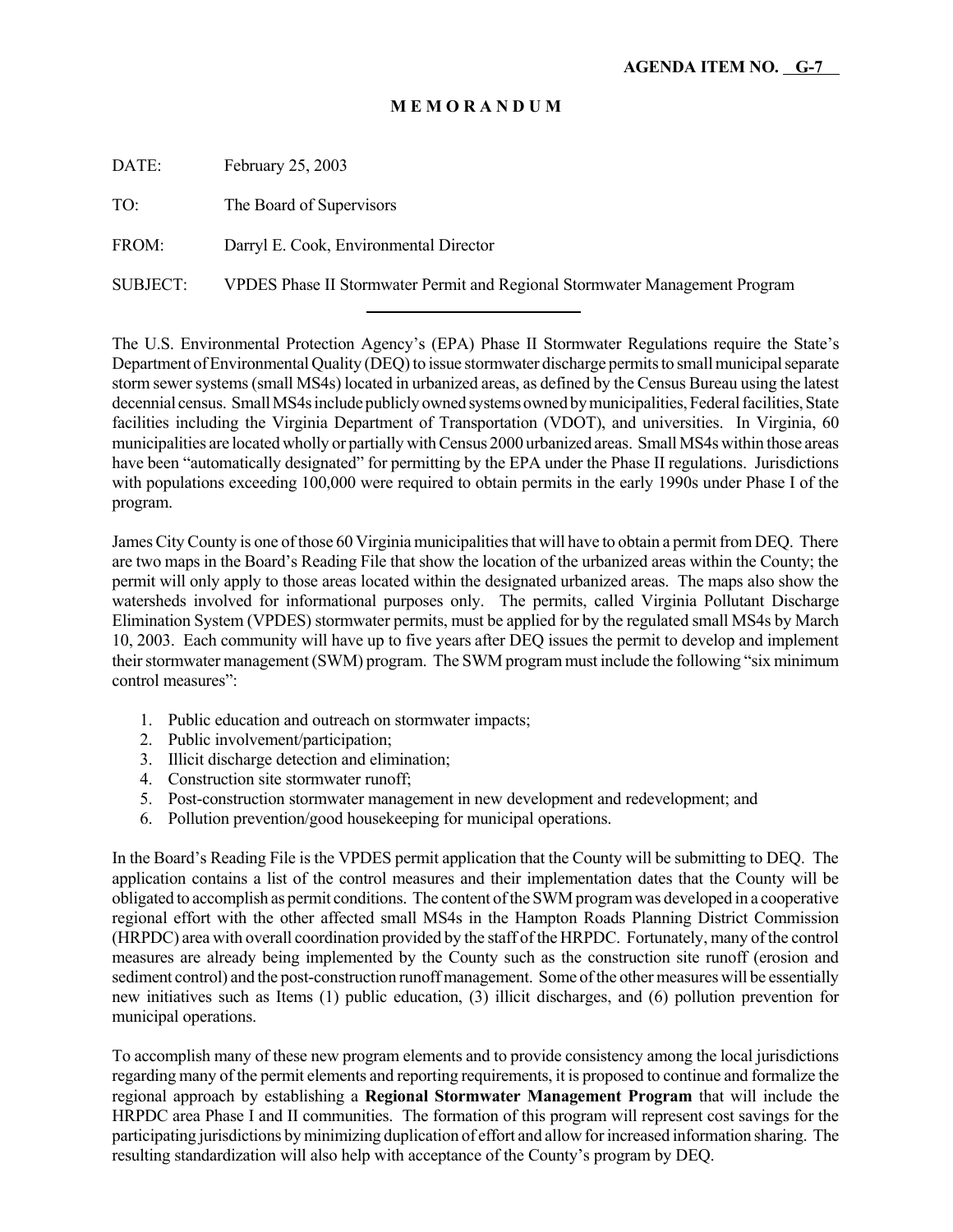VPDES Phase II Stormwater Permit and Regional Stormwater Management Program February 25, 2003 Page 2

To formalize the Regional SWM program, a Memorandum of Agreement (MOA) will need to be executed between the HRPDC and the participating localities. The MOA, which is in the Board's Reading File, documents the rationale for the regional program, outlines the responsibilities of the HRPDC and the participating local governments, and formalizes the existing funding mechanism for the program. The County has been participating financially in a less formalized regional SWM program for the past several years and as mentioned previously, we participated in the regional effort to develop a Phase II application. There are two spreadsheets in the Board's Reading File that present the funding scheme for the overall SWM program and the Phase II portion of the program. The County's share of the funding for FY 04 is \$6,338.05 for the overall program and \$20,210.60 for the Phase II portion. The funding level will be adjusted each year and it is anticipated that the separate funding for the Phase II program will decrease each year as the program development phase progresses until those additional costs are eliminated. For example, the FY 04 cost is decreased from FY 03's cost of \$28,248 which was for the development of the permit application.

Attached for consideration are two resolutions: one authorizing the County Administrator to sign the VPDES permit application and the other authorizing him to sign the MOA with the HRPDC formalizing the regional SWM program.

Staff recommends that the Board adopt both resolutions.

Darryl E. Cook

 $\mathcal{L}_\text{max}$ 

 $\mathcal{L}_\text{max}$ 

CONCUR:

John T. P. Horne

DEC/gs VPDES-SWM.mem

Attachments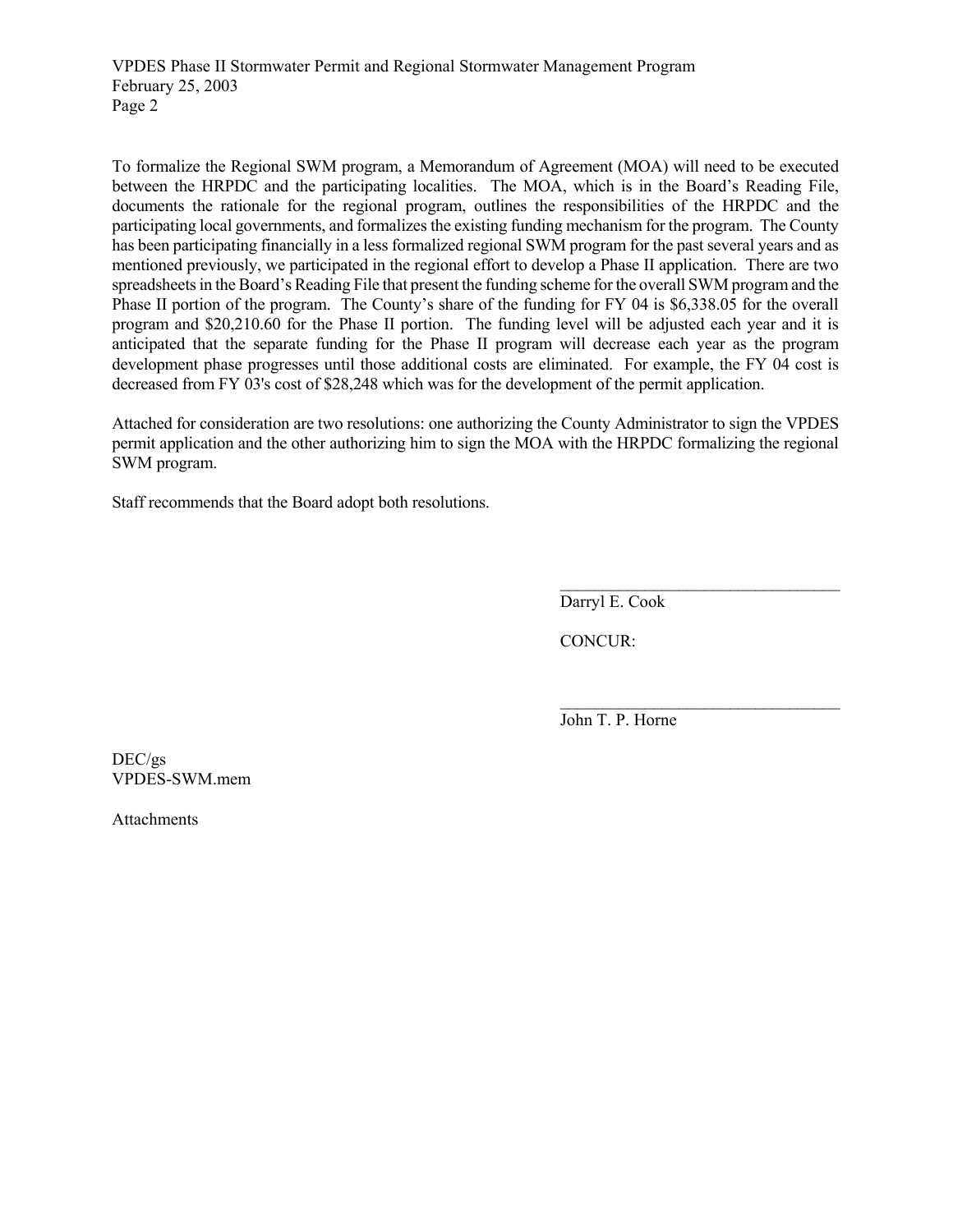### **R E S O L U T I O N**

### VIRGINIA POLLUTANT DISCHARGE ELIMINATION SYSTEM

#### GENERAL PERMIT REGISTRATION AUTHORIZATION

- WHEREAS, pursuant to the Clean Water Act, the U.S. Environmental Protection Agency (EPA) has promulgated implementing regulations, 40 Code of Federal Regulations Part 122, which established the National Pollutant Discharge Elimination System Permits for Municipal Separate Storm Sewer System Discharges; and
- WHEREAS, pursuant to the State Water Control Law, the State Water Control Board of the Department of Environmental Quality (DEQ) has promulgated implementing regulations, 9 VAC 25- 750 for Phase II of the Federal Regulations, which established the Virginia Pollutant Discharge Elimination System (VPDES) requirements that localities obtain such permits for their Municipal Separate Storm Sewer System Discharges; and
- WHEREAS, James City County contains U.S. Census Bureau designated Urbanized Areas, and as a consequence, has been automatically designated by the Federal Regulations as a community that will have to have a permit to discharge stormwater under Phase II of the Regulations; and
- WHEREAS, James City County will have to make an application for coverage under the State's VPDES program by March 10, 2003; and
- WHEREAS, a permit application has been completed by the County's Environmental Division.
- NOW, THEREFORE, BE IT RESOLVED that the Board of Supervisors of James City County, Virginia, hereby authorizes the County Administrator to sign the *General Permit Registration Statement for Storm Water Discharges from Small Municipal Separate Storm Sewer Systems* as prepared by the Environmental Division.

Jay T. Harrison, Sr. Chairman, Board of Supervisors

 $\mathcal{L}_\text{max}$ 

ATTEST:

Sanford B. Wanner Clerk to the Board

 $\mathcal{L}_\text{max}$ 

Adopted by the Board of Supervisors of James City County, Virginia, this 25th day of February, 2003.

VPDES.res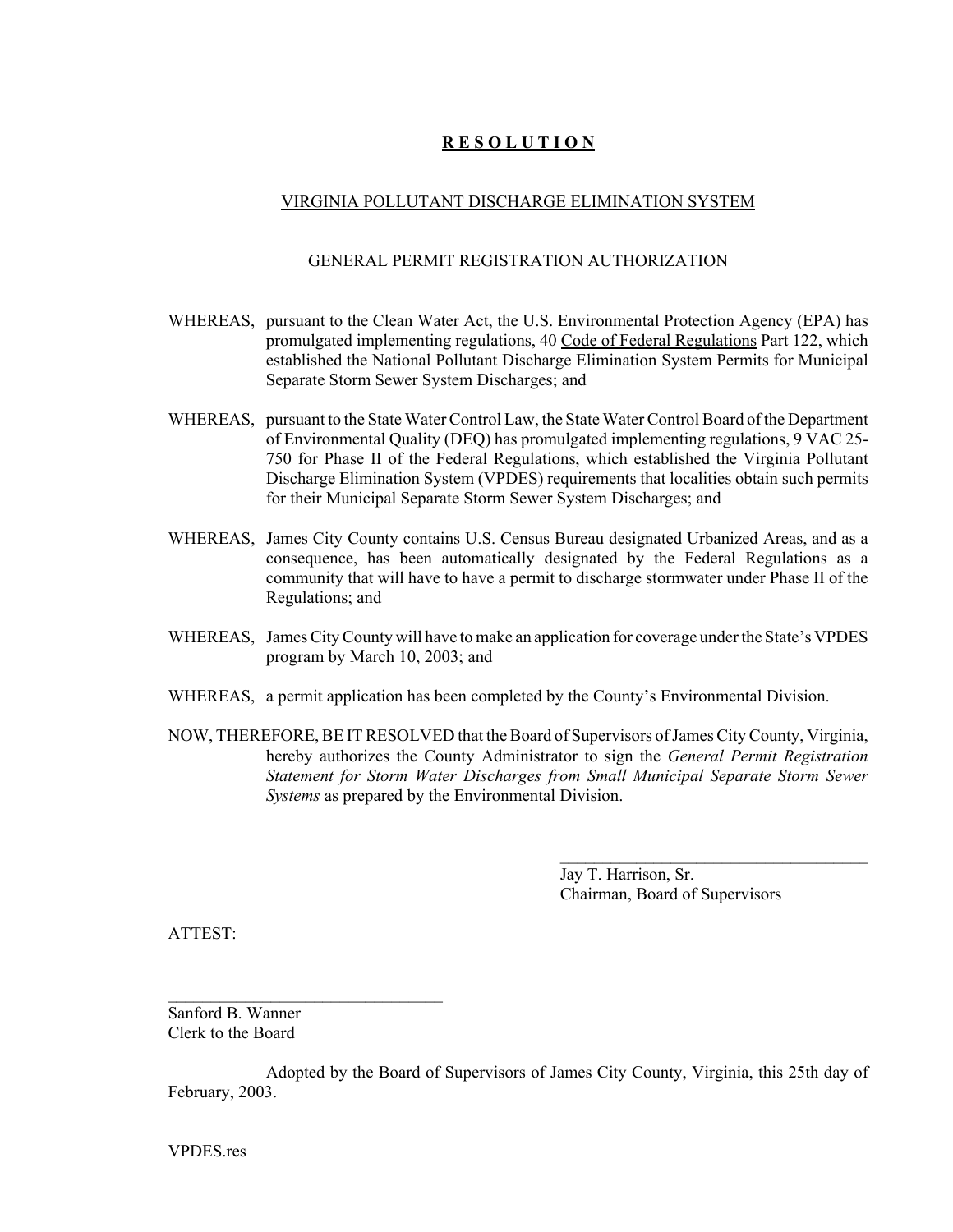### **R E S O L U T I O N**

### MEMORANDUM OF AGREEMENT FOR PARTICIPATION IN THE

#### HAMPTON ROADS REGIONAL STORMWATER MANAGEMENT PROGRAM

- WHEREAS, the Hampton Roads Planning District Commission (HRPDC) has been requested and has undertaken various studies to support local government stormwater management programs, including compliance with the Virginia Pollutant Discharge Elimination System (VPDES) permits; and
- WHEREAS, pursuant to the State Water Control Law, the State Water Control Board of the Department of Environmental Quality (DEQ) has promulgated implementing regulations, 9 VAC 25-750 for Phase II of the Federal Regulations, which established the VPDES requirements that localities obtain such permits for their Municipal Separate Storm Sewer System Discharges; and
- WHEREAS, James City County has been automatically designated by Federal regulation as a community that will have to have a permit to discharge stormwater under Phase II of the Regulations; and
- WHEREAS, James City County will be required by its VPDES permit to conduct certain activities, including implementation of public education and information programs, pollution prevention/good housekeeping for municipal operations, and annual reporting on those and other stormwater activities; and
- WHEREAS, the Chesapeake Bay Preservation Act, the Virginia Stormwater Management Act, and the Virginia Erosion and Sediment Control Law and implementing regulations also establish stormwater management requirements that apply to James City County; and
- WHEREAS, working in cooperation with other local governments to accomplish some of the requirements of the various stormwater management laws and regulations will result in cost efficiencies, increased information sharing, and program consistency which will increase the acceptance of the County's program at the State level; and
- WHEREAS, it has been proposed that a regional stormwater management program be established that will be administered and coordinated by the HRPDC, and that the program will be established as presented in a Memorandum of Agreement between the HRDPC and the participating local governments.
- NOW, THEREFORE, BE IT RESOLVED by the Board of Supervisors of James City County, Virginia, that James City County support and participate in a regional stormwater management program as presented in the Memorandum of Agreement with the HRPDC entitled "Establishing the Hampton Roads Regional Stormwater Management Program."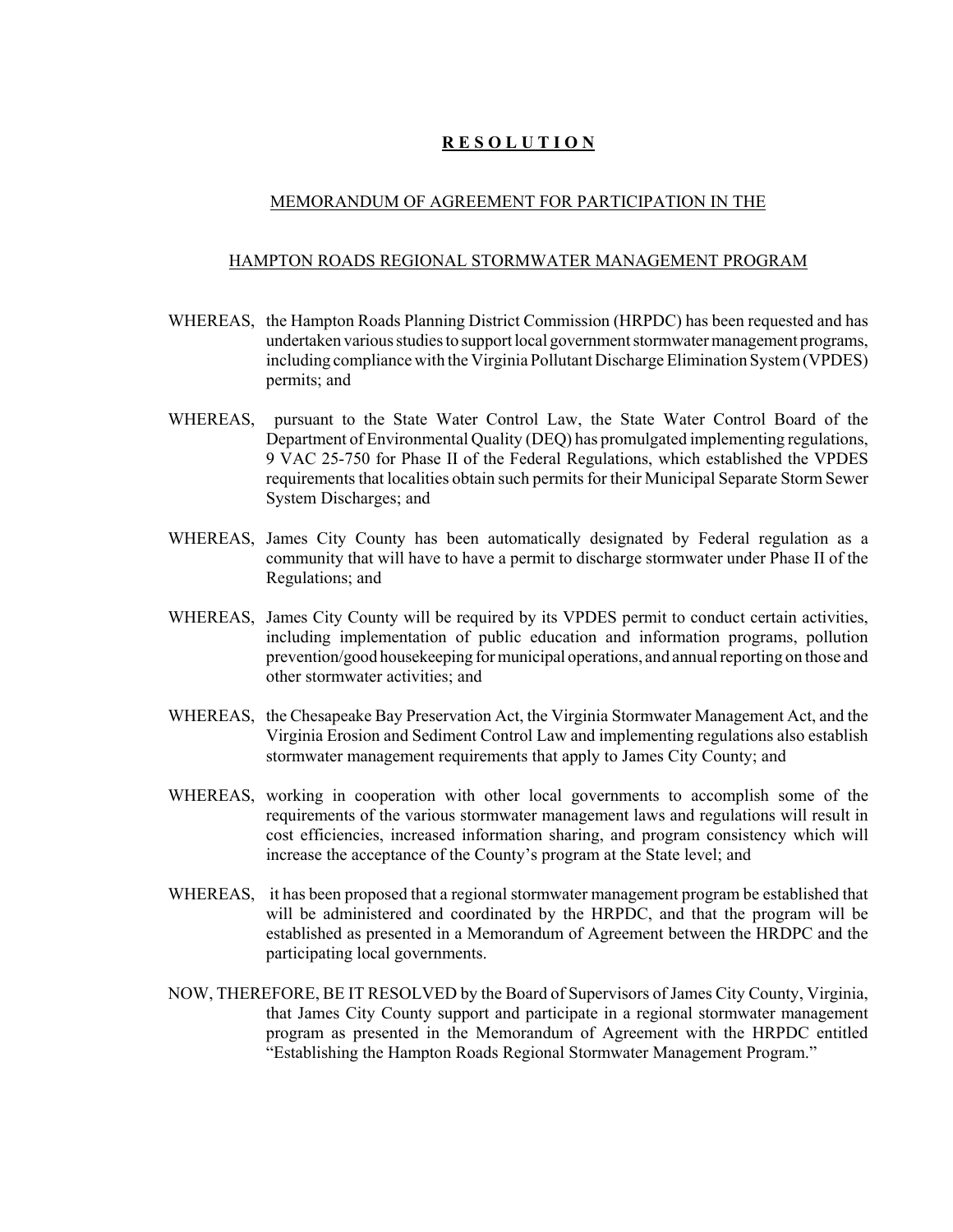BE IT FURTHER RESOLVED that the Board of Supervisors authorizes the County Administrator to sign the Regional Stormwater Management Memorandum of Agreement to formalize the County's participation in the program.

> Jay T. Harrison, Sr. Chairman, Board of Supervisors

 $\mathcal{L}_\text{max}$  , where  $\mathcal{L}_\text{max}$  is the set of  $\mathcal{L}_\text{max}$ 

ATTEST:

Sanford B. Wanner Clerk to the Board

 $\mathcal{L}_\text{max}$ 

Adopted by the Board of Supervisors of James City County, Virginia, this 25th day of February, 2003.

SWM.res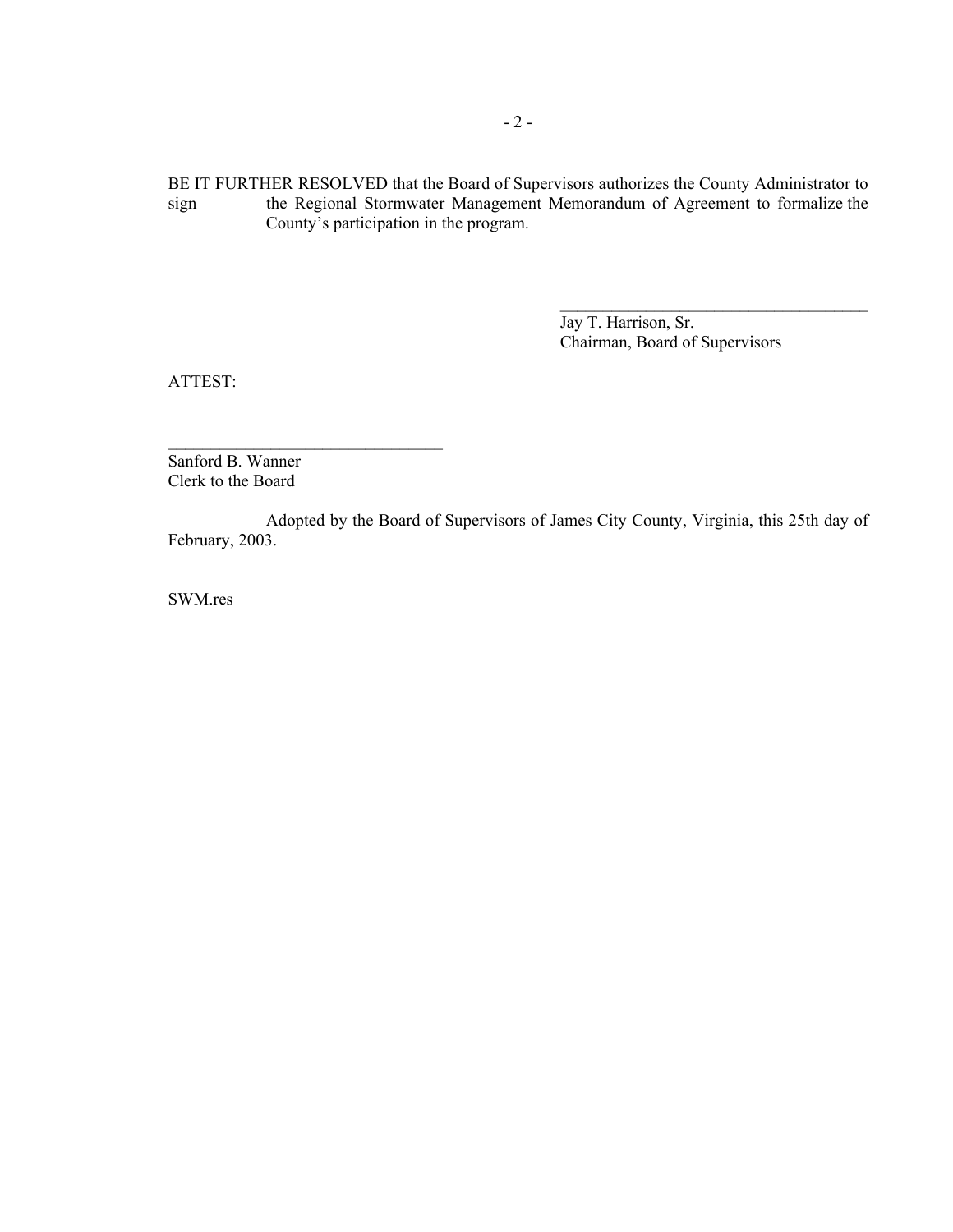DATE: February 25, 2003

TO: The Board of Supervisors

FROM: O. Marvin Sowers, Jr., Planning Director

SUBJECT: Peninsula Light Rail Transit Alternatives Analysis Study l

Staffs of the affected localities participated with Hampton Roads Transit (HRT) in the Peninsula Light Rail Transit Alternatives Analysis Study. This recently completed study builds upon the1998 Major Investment Study for the Interstate 64 corridor on the Peninsula. One of the recommendations of the I-64 study was to pursue the implementation of improved passenger rail. On July 14, 1998, the Board of Supervisors adopted a resolution supporting improved passenger rail. Because of increasing congestion in the I-64 corridor, the Hampton Roads Planning District Commission's Metropolitan Planning Organization (MPO) decided to accelerate the evaluation of light rail on the Peninsula. The light rail study recommends a Locally Preferred Alternative (LPA) for approval by the affected localities. The HRT Commission is seeking the approval of the LPA by the affected localities, and will seek approval of the LPA by the MPO on March 19, 2003.

Thus far, the Cities of Hampton, Newport News, and Williamsburg have approved the Locally Preferred Alternative. York County is scheduled to consider the project on March 4, 2003.

#### Project Overview:

Improved passenger rail service for the Peninsula has been under consideration for several years. Both light rail and high-speed rail are under consideration, and the existing CSX rail corridor linking the Williamsburg area to Hampton and Newport News has been a primary focus for both services. If implemented, high-speed rail would serve not only the Peninsula, but also provide service to Richmond and beyond. Station locations would be much further apart than those for light rail, and equipment would be much heavier and faster. Light rail, the subject of this memorandum, would serve Peninsula destinations. Its primary purpose would be to provide an alternative to travelers on the Peninsula, particularly commuters, in a 25-mile-long corridor most likely within the existing CSX right-of-way. Equipment would be more akin to a trolley. Light rail and high-speed rail offer distinctly different potential benefits to James City County.

The light rail study performed an initial screening of ten alternative alignments. This screening selected five alternatives for further study. These five alternative alignments were then subjected to a more detailed evaluation, and a recommended alternative was identified. This alternative has become known as the "Locally Preferred Alternative." The Locally Preferred Alternative and all of the other alignments studied come into the Williamsburg area via the CSX right-of-way, with the western terminus at the Williamsburg Transportation Center. Other conceptual light rail station locations for the Williamsburg area, in addition to the Transportation Center, include the York Street/Quarterpath Road area and the Route 199/143/60 intersection area.

During the course of the light rail study, County staff have been generally supportive of the project, but have voiced several concerns. These concerns have included the following:

- Potential impacts of overhead wires;
- Potential impacts of any widening to the existing CSX right-of-way;
- Accommodation of commuter parking;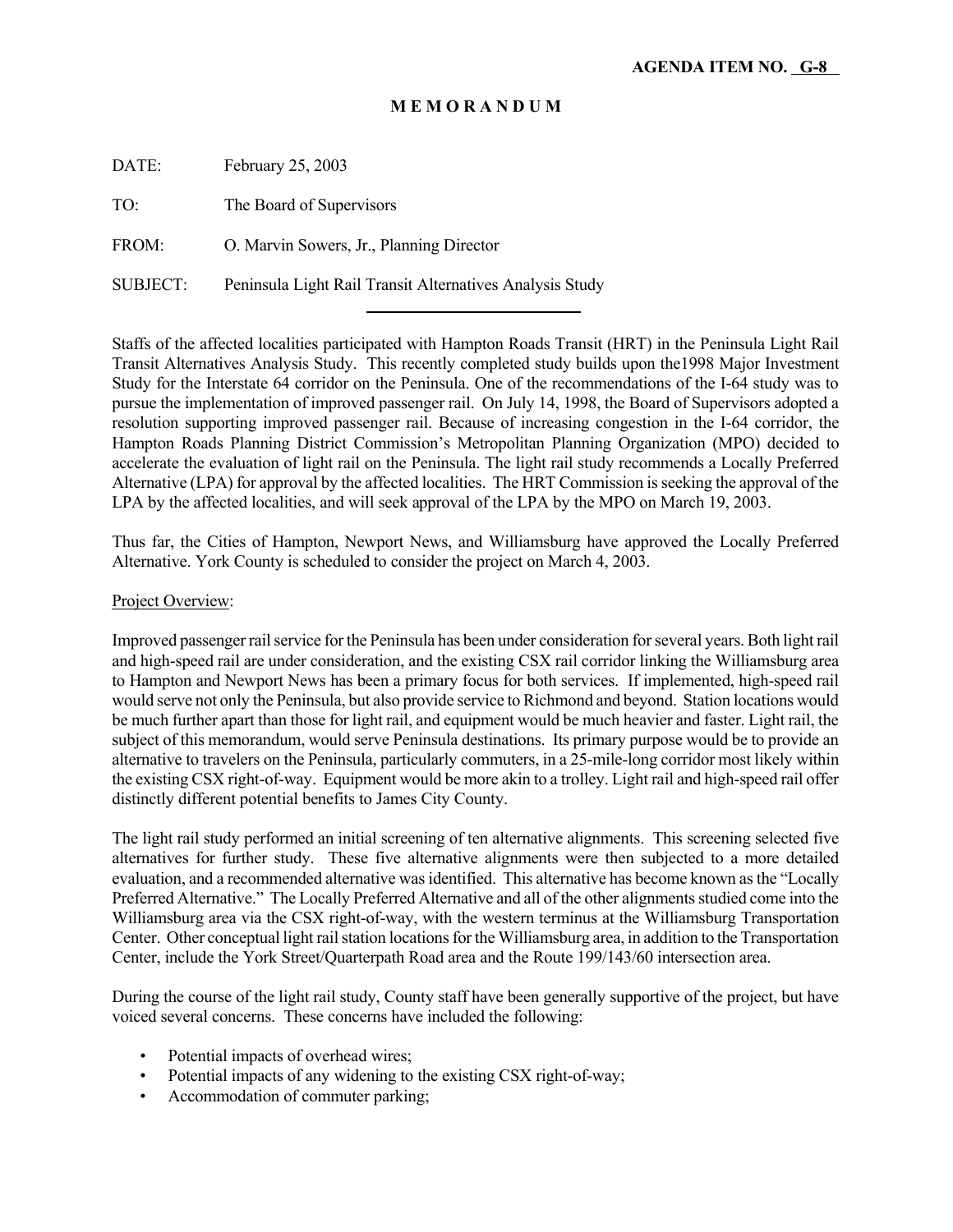Peninsula Light Rail Transit Alternatives Analysis Study February 25, 2003 Page 2

- Necessary enhancements to local bus service, including Williamsburg Area Transport (WAT);
- Potential conflicts with existing freight rail service and Amtrak passenger service; and
- Ability to accommodate future high-speed rail service to the Peninsula.

The above concerns will be evaluated and addressed during the next phase of the project.

Once the Locally Preferred Alternative has been endorsed by the affected localities and the MPO, HRT intends to undertake detailed evaluations of project phasing and environmental impacts and preliminary engineering. This next phase is expected to take at least 18 months. While this next evaluation phase of the LPA would be Federally funded, construction may require financial participation by the affected localities. The Federal share for construction would be 50 percent with the balance from other sources. Estimated project costs are very preliminary at this stage, but are estimated to be about \$1 billion. Completion is not expected until at least 2010.

### Recommendation:

Staff recommends that the Board of Supervisors approve the attached resolution endorsing the Locally Preferred Alternative for further detailed environmental, phasing, and engineering evaluation, with a specific statement that light rail not compromise existing freight and passenger rail service nor foreclose the option for high-speed rail service. The resolution also reiterates the Board's previous support to pursue high-speed rail. Please note that the resolution does not commit the County to provide funding for this next study phase of the project.

O. Marvin Sowers, Jr.

 $\mathcal{L}_\text{max}$ 

OMS/gs ltrail.mem

Attachments:

- 1. Light Rail Transit Study (provided to Board of Supervisors under separate cover)
- 2. Resolution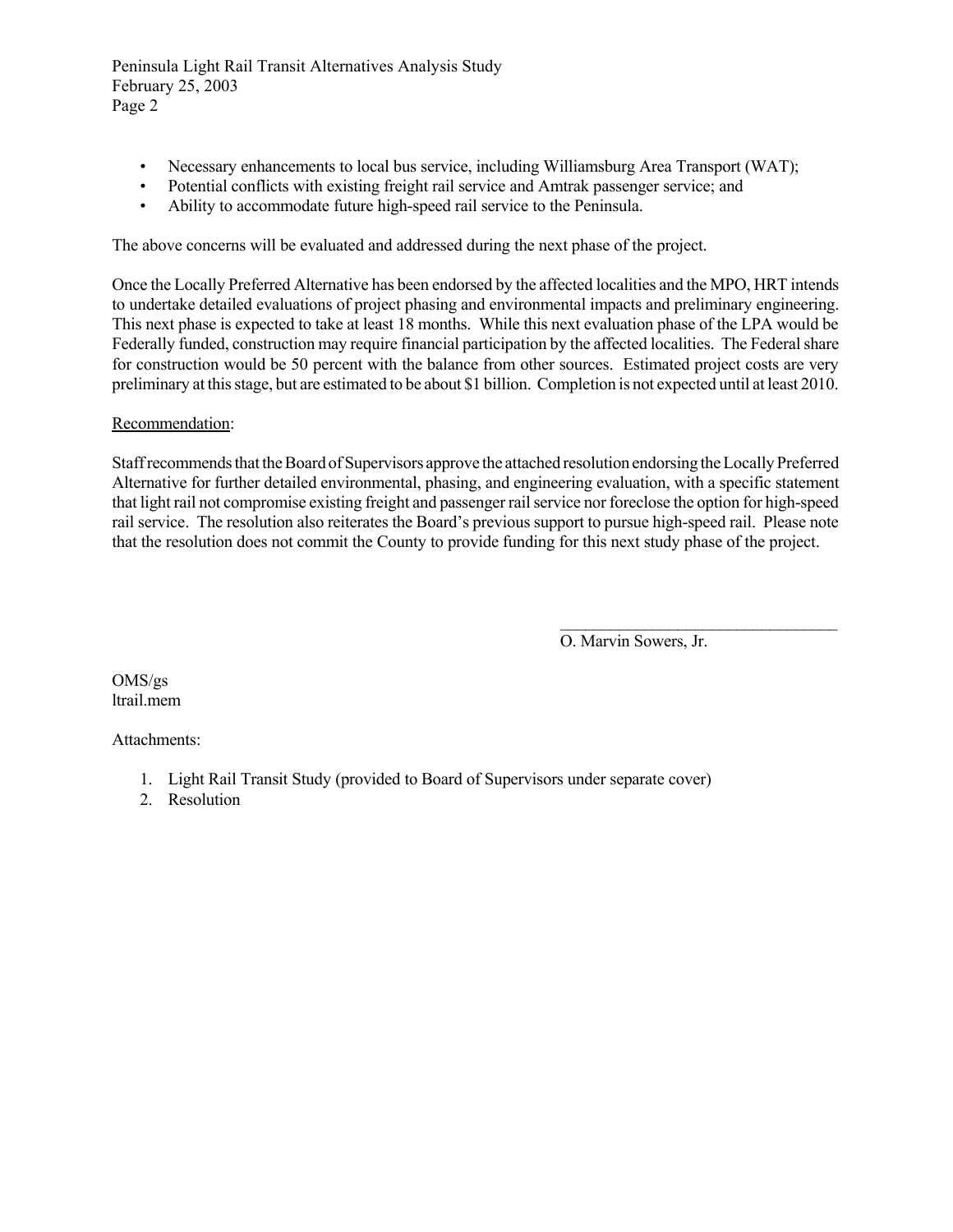### **R E S O L U T I O N**

#### PENINSULA LIGHT RAIL TRANSIT ALTERNATIVES ANALYSIS STUDY

- WHEREAS, the CSX Major Investment Study investigated potential transportation improvements in the travel corridor generally along the CSX rail right-of-way linking the City of Williamsburg, James City County, York County, City of Newport News, and City of Hampton with a "Locally Preferred Alternative" of expanded bus service and furthering the study of light rail; and
- WHEREAS, as congestion continues to increase, the Peninsula Mayors and Chairs requested the Hampton Roads Planning District Commission to reconsider the 1998 Major Investment Study locally preferred alternative so as to advance the evaluation of light rail with complementary bus service, and said request was approved by the Hampton Roads Metropolitan Planning Organization in July 2000; and
- WHEREAS, the transportation system's capacity will be exceeded unless additional investments are made to mitigate the congested highway network in this corridor; and
- WHEREAS, attention must be given to ensure a modern, well-functioning multimodal transportation network, including consideration of both light rail and expanded intercity passenger rail and high-speed rail that will foster economic growth and vitality in the region by providing increased mobility and regional connectivity as well as provide for sound land use, air quality, and energy policies; and
- WHEREAS, Hampton Roads Transit, in cooperation with the Federal Transit Administration, local jurisdictions, the business community, and the general public, has completed an alternative analysis that evaluated a number of potential light rail alignments to serve this travel corridor and is hereby recommending a preferred alignment known as the "Locally Preferred Alternative" to carry into further detailed analysis and environmental review.
- NOW, THEREFORE, BE IT RESOLVED that the Board of Supervisors of James City County, Virginia, does hereby support the following:
	- 1. The pursuit of improved public transportation services on the Peninsula as presented in the CSX Corridor Major Investment Study and the Peninsula Rail Transit Project Alternatives Analysis, which include the provision for dual-track high-speed rail and light rail in the CSX corridor.
	- 2. The selection of the Locally Preferred Alternative for further detailed phasing, environmental, and engineering evaluation of the corridor between Williamsburg and Downtown Newport News generally along the CSX railroad right-of-way, including and connecting with a corridor generally along Hampton Roads Center Parkway to Downtown Hampton.
	- 3. The inclusion of the Locally Preferred Alternative in the Hampton Roads Regional Long Range Plan.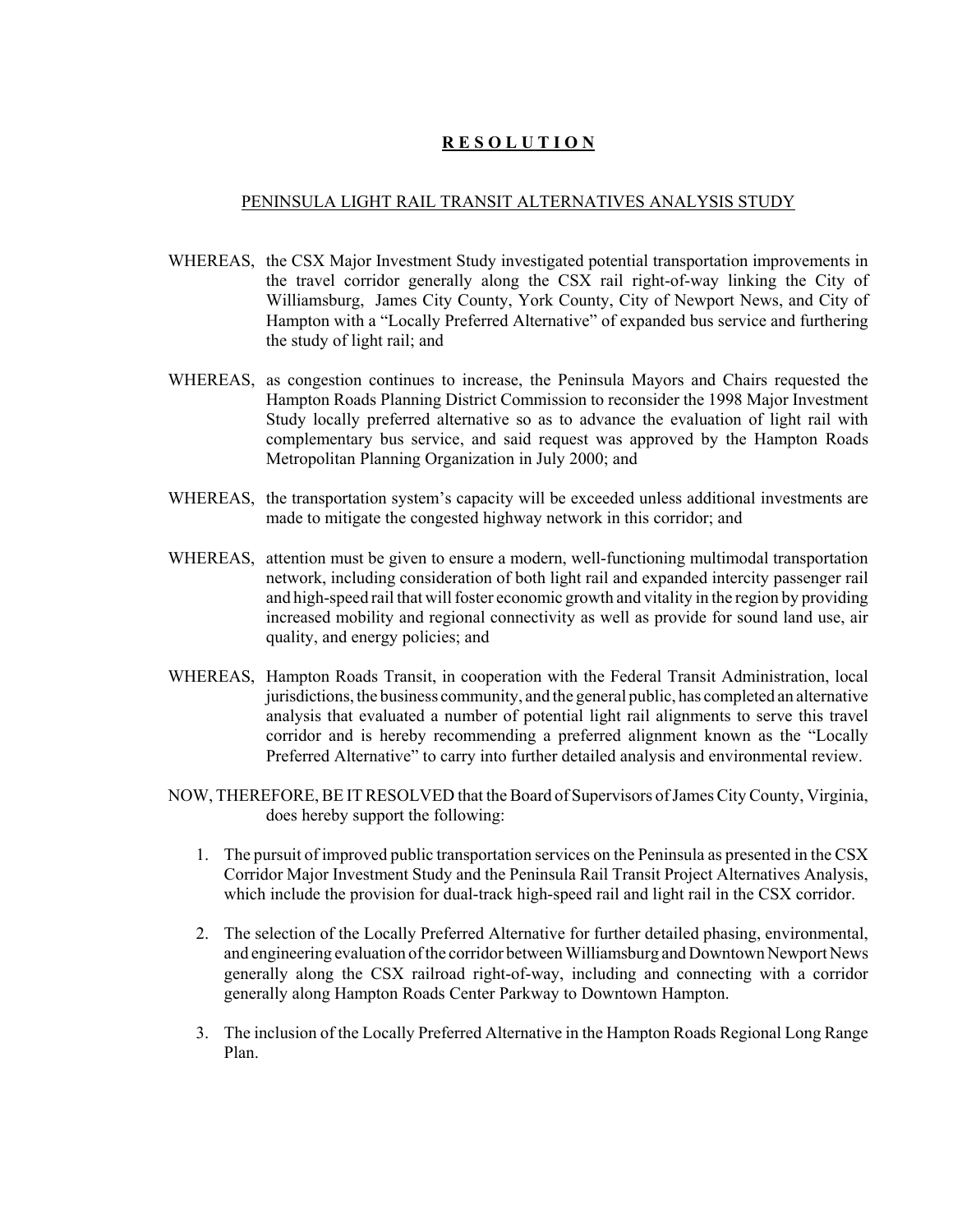BE IT FURTHER RESOLVED that endorsement of the Locally Preferred Alternative for a light rail system shall not be construed to compromise or supercede the ability to expand existing passenger rail service and its upgrade to high-speed rail or compromise freight rail service in the CSX corridor from Richmond to Newport News.

> Jay T. Harrison, Sr. Chairman, Board of Supervisors

\_\_\_\_\_\_\_\_\_\_\_\_\_\_\_\_\_\_\_\_\_\_\_\_\_\_\_\_\_\_\_\_\_\_\_\_

ATTEST:

Sanford B. Wanner Clerk to the Board

 $\mathcal{L}_\text{max}$ 

Adopted by the Board of Supervisors of James City County, Virginia, this 25th day of February, 2003.

ltrail.res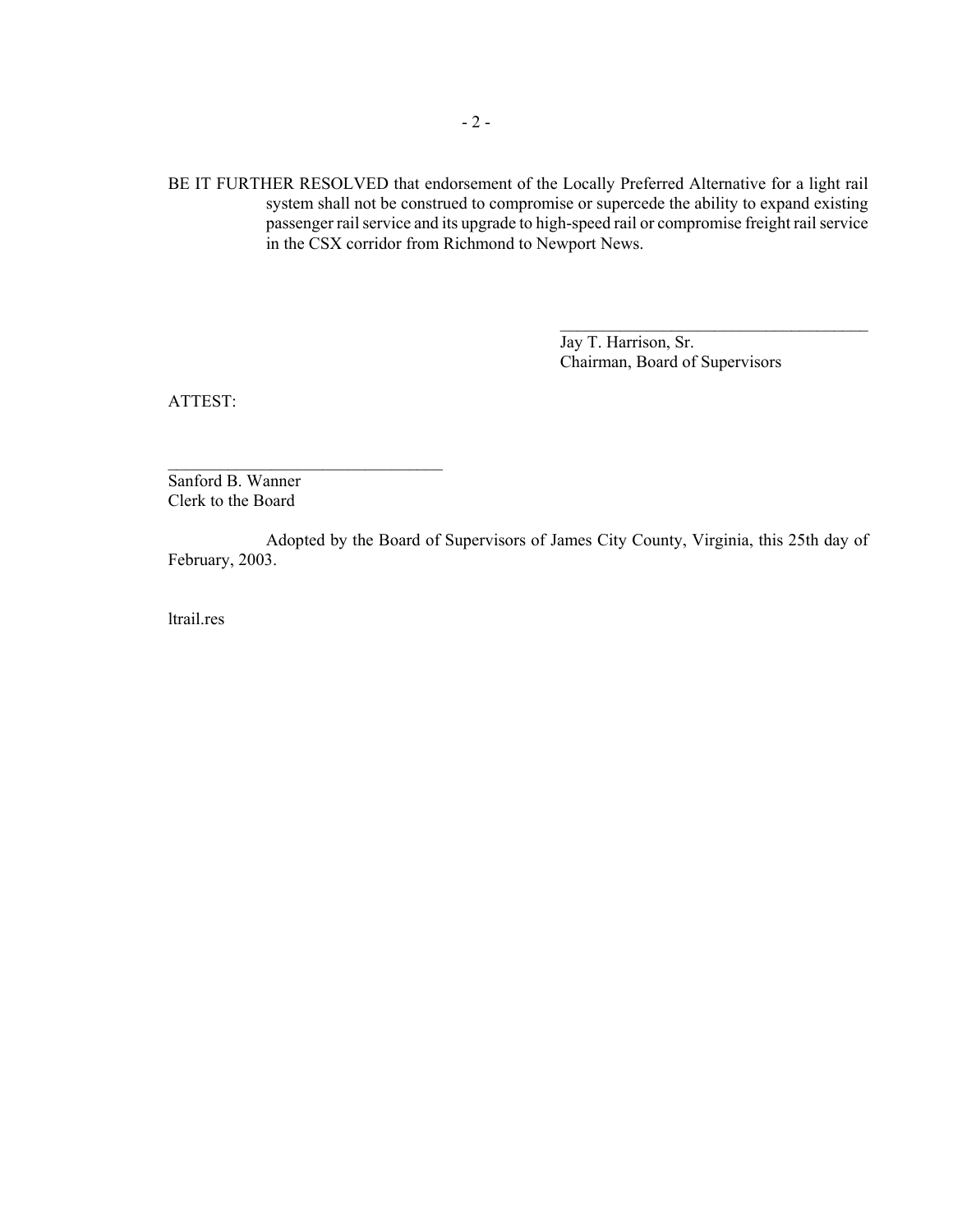DATE: February 25, 2003

TO: The Board of Supervisors

FROM: John T. P. Horne, Development Manager

SUBJECT: FY 2003-2008 Six-Year Secondary Road Plan

l

On January 28, the Board of Supervisors conducted a work session with County staff and staff of the Virginia Department of Transportation (VDOT). At the work session, the status of projects currently included in the Six-Year Secondary Road Plan was discussed, and direction was given by the Board of Supervisors. Based on that direction, two resolutions are attached. The first resolution would adopt the Six-Year Secondary Road Plan based on the attached plan document prepared by VDOT staff. The second resolution would authorize the use of Rural Rustic Design Standards for the improvements to Racefield Drive. County staff has reviewed the document produced by VDOT and has verified that it is consistent with the direction given to VDOT staff at the January 28 work session. The status of the projects in the Plan is summarized below:

#### **Project Status:**

### 1. Ironbound Road - Longhill Connector Road to Strawberry Plains Road

This project continues to be shown as the number one priority for the Six-Year Plan. Construction cost is currently estimated at \$9.3 million and the proposed construction date is July 2008.

### 2. Longhill Connector Road

This segment has been removed from the Plan as approved by the Board of Supervisors.

### 3. Croaker Road - Route 607

As approved by the Board, this project will go forward with a reduced scope of construction that will largely use the existing alignment and improve shoulders, ditches, and travel lanes within the existing right-of-way. Construction costs have been significantly reduced from the previously approved scope of work and construction is estimated to begin in 2007.

#### 4. Ironbound Road - from Sandy Bay Road to Jamestown Road

Due to the drastically reduced scope of work for this project, and previous funding that was placed on the project through revenue sharing in FY 2001, this project is anticipated to go to construction during FY 2004. VDOT will accomplish this task as a budget item instead of through a project item such as Croaker Road. This will accomplish the work very cost-effectively in a much shorter period of time.

### 5. Barnes Road and Mount Laurel Road

These projects are shown for minor funding to accomplish scoping only which will define the more specific nature of the work to be accomplished.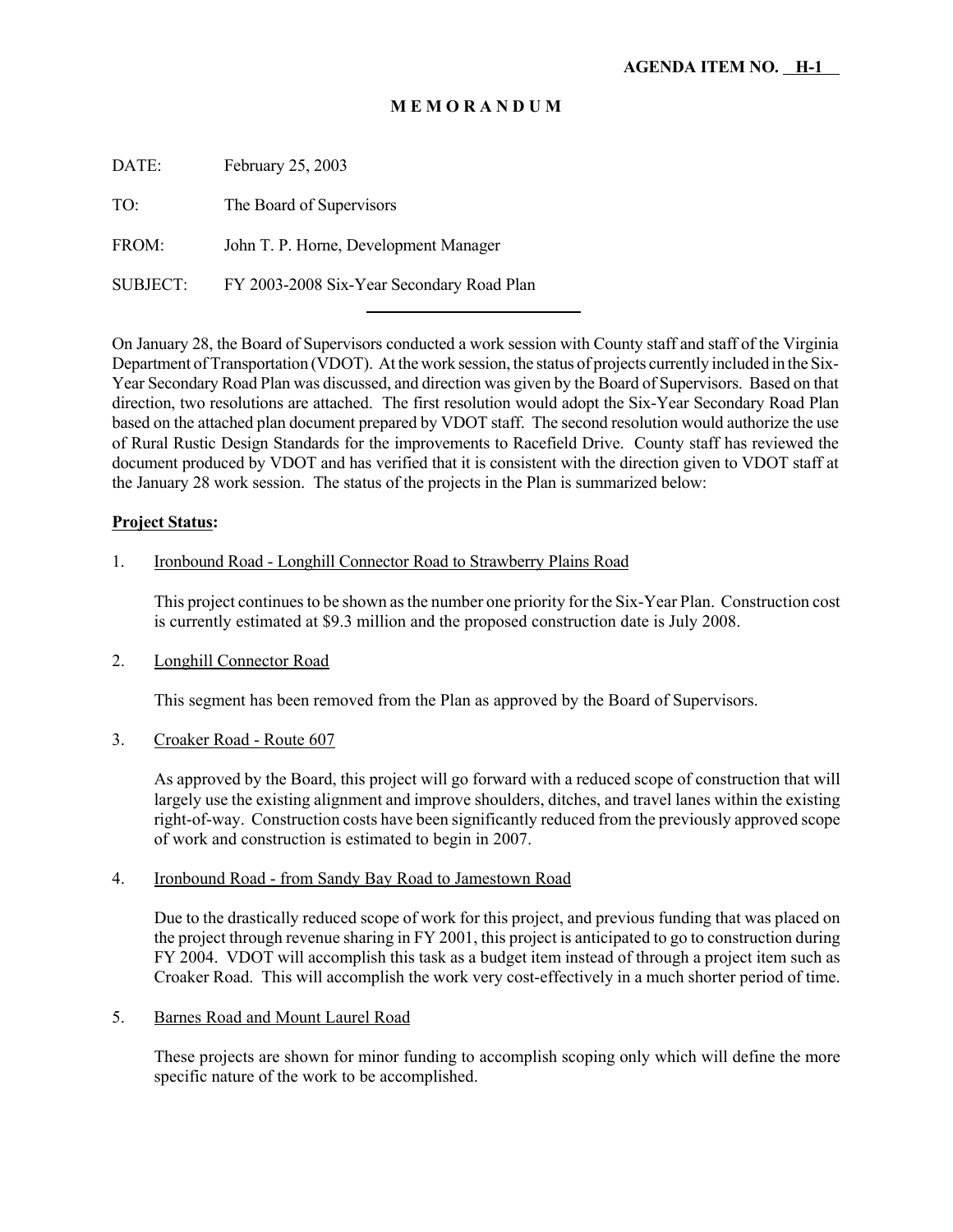FY 2003-2008 Six-Year Secondary Road Plan February 25, 2003 Page 2

### 6. Olde Towne Road - Route 658

Due to the lack of funding, this project has been removed from the Six-Year Plan.

### 7. Racefield Drive - Route 622

The paving of this roadway is proposed to be done through the use of Rural Rustic Design Standards. The Board must approve the attached resolution requesting the use of those standards. If approved, VDOT staff anticipates paving this roadway in the summer of 2003.

As described to the Board in the work session memorandum, Monticello Avenue is shown in the Plan simply to complete funding in FY 2003-04. Bikeways have been removed as project listings in the Six-Year Plan document and should proceed in a timely manner consistent with the regional bikeways plan. A minor project is included for the improvement of the railroad crossing at Diascund Road.

Staff recommends adoption of the two resolutions attached, approving the Six-Year Secondary Road Plan, and approving the use of the Rural Rustic Design Standards for the paving of Racefield Drive.

John T. P. Horne

 $\mathcal{L}_\text{max}$ 

JTPH/gs secrdplan.mem

Attachments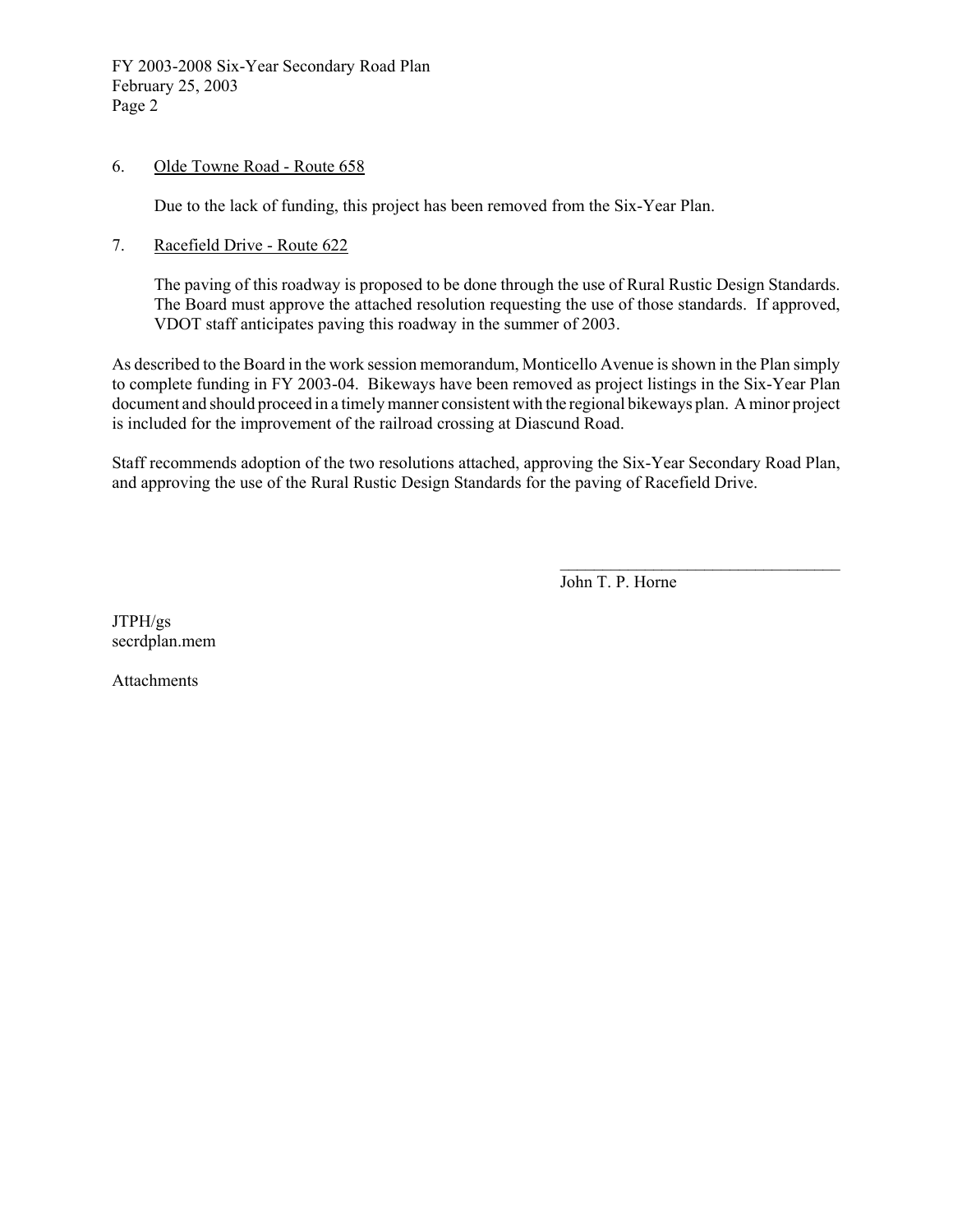### **R E S O L U T I O N**

#### FY 2003-2008 SIX-YEAR SECONDARY ROAD PLAN

- WHEREAS, the Board of Supervisors of James City County, Virginia, has consulted with the Virginia Department of Transportation (VDOT) Resident Engineer to set priorities for road improvements on the County's secondary roads; and
- WHEREAS, VDOT has produced a Six-Year Secondary Road Plan consistent with the Board's priorities.
- NOW, THEREFORE, BE IT RESOLVED that the Board of Supervisors of James City County, Virginia, hereby approves the FY-2003-2008 Six-Year Secondary Road Plan as presented on February 25, 2003, and authorizes the County Administrator to sign the Plan on behalf of the Board.

Jay T. Harrison, Sr. Chairman, Board of Supervisors

 $\mathcal{L}_\text{max}$ 

ATTEST:

Sanford B. Wanner Clerk to the Board

 $\mathcal{L}_\text{max}$ 

Adopted by the Board of Supervisors of James City County, Virginia, this 25th day of February, 2003.

sec.rdplan.res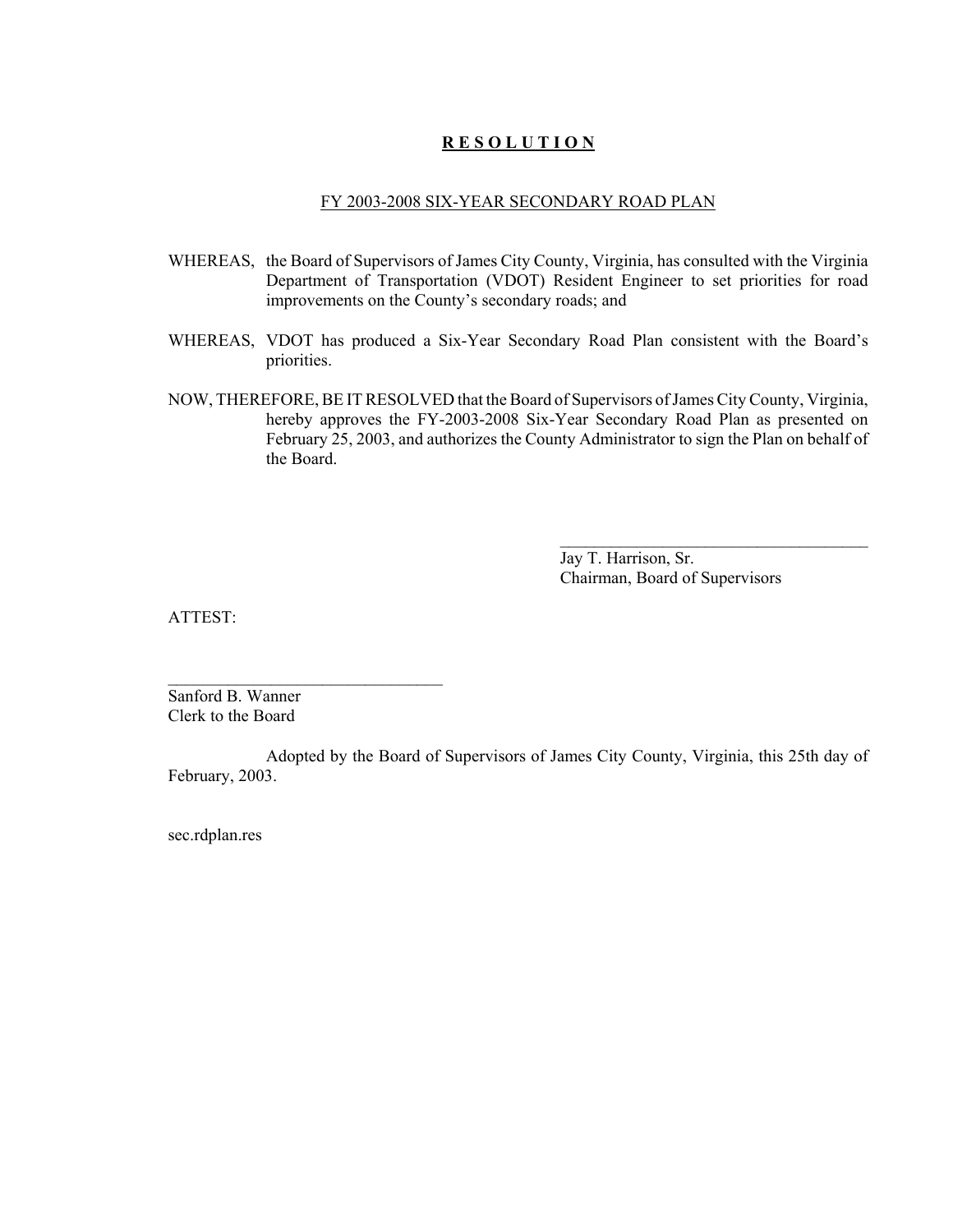### **R E S O L U T I O N**

#### RURAL RUSTIC DESIGN STANDARDS

#### RACEFIELD DRIVE

- WHEREAS, during the 2002 session of the General Assembly, legislation was passed to revise §33.1-70.1 of the Code of Virginia to allow for the improvement and hard-surfacing of certain roads deemed to qualify for and be designated a **Rural Rustic Road**; and
- WHEREAS, the Virginia Department of Transportation (VDOT) has expressed a willingness to adopt this concept on a pilot basis until the program is fully implemented to assist in developing and defining the guidelines to be used for the program and to be evaluated by VDOT with regard to safety, resident concerns, and environmental issues; and
- WHEREAS, such roads must be located in a low-density development area, and have no more than 500 vehicles per day; and
- WHEREAS, this Board is unaware of any pending development that will affect the existing traffic on the road; and
- WHEREAS, a road that traverses an area known for its scenic vistas or a historic and relaxed ambiance is one that should be considered for designation as a Rural Rustic Road; and
- WHEREAS, this Board believes Route 622, Racefield Drive, should be designated a Rural Rustic Road from Route 601 to Route 621 owing to its qualifying characteristics; and
- WHEREAS, the road aforesaid is in this Board's six-year plan for improvements to its secondary system of state highways.
- NOW, THEREFORE, BE IT RESOLVED, this Board hereby designates and requests VDOT's Resident Engineer to concur in the aforesaid road as a Rural Rustic Road.
- BE IT FURTHER RESOLVED, this Board requests that this road be hard-surfaced and, to the fullest extent prudent, be improved within the existing right-of-way and ditch-lines to preserve as much as possible the adjacent trees, vegetation, side slopes, and rural rustic character along the road in their current state.
- BE IT FURTHER RESOLVED, this Board pledges to discourage more development on this road.
- BE IT FURTHER RESOLVED, that a certified copy of this resolution is forwarded to the Resident Engineer for the Virginia Department of Transportation.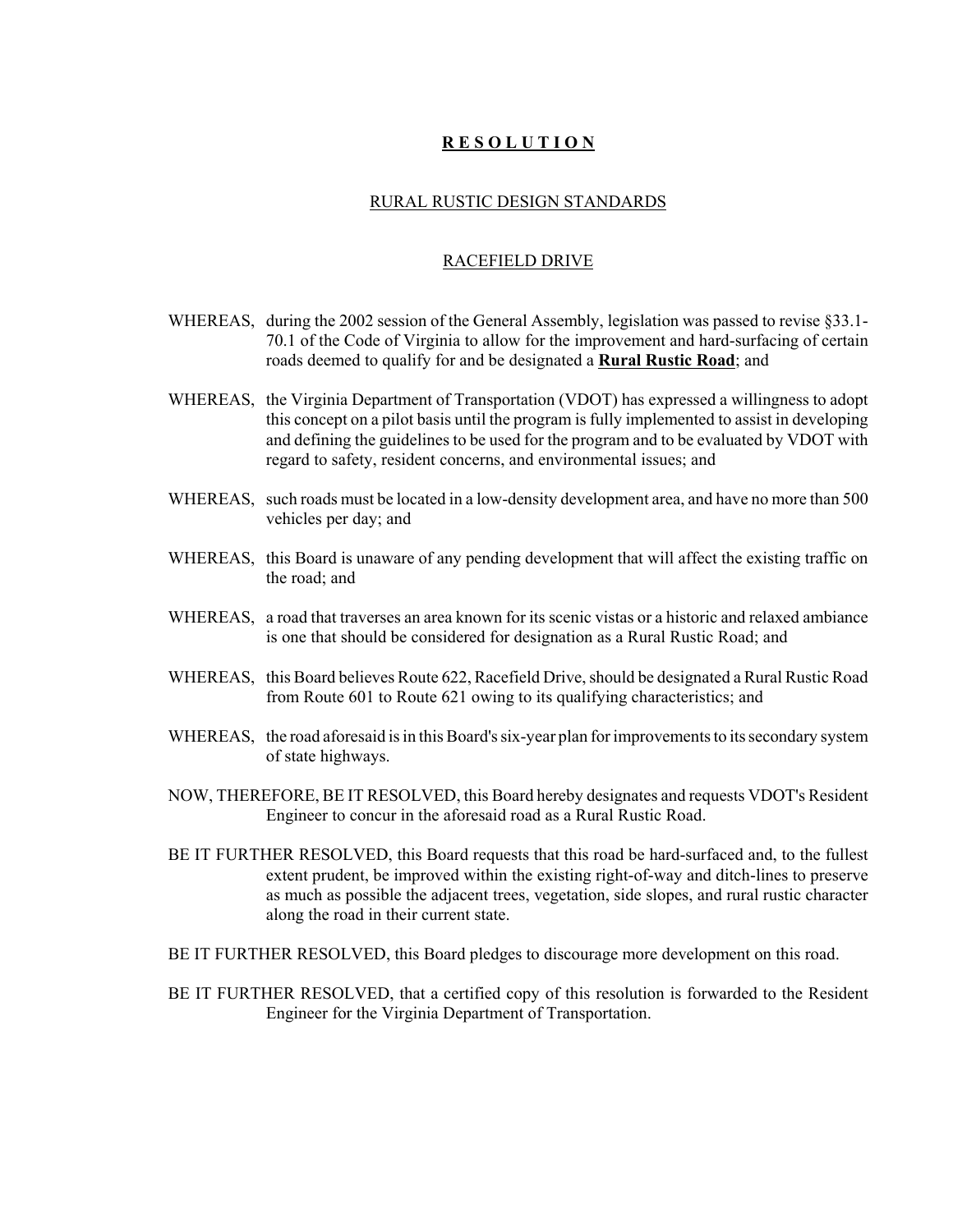Jay T. Harrison, Sr. Chairman, Board of Supervisors

ATTEST:

Sanford B. Wanner Clerk to the Board

 $\mathcal{L}_\text{max}$ 

Adopted by the Board of Supervisors of James City County, Virginia, this 25th day of February, 2003.

racefield.res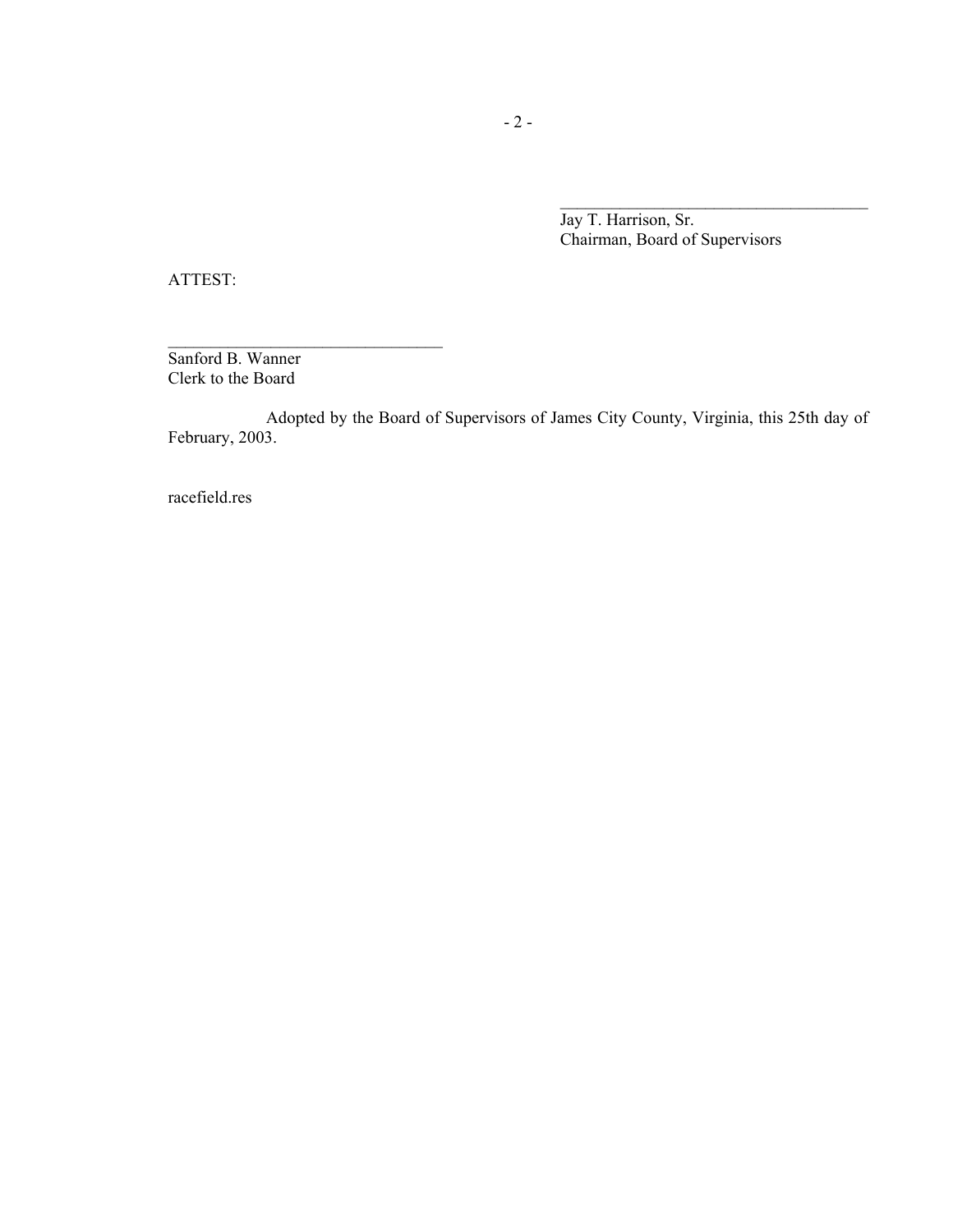#### **Secondary System**

**County: James City** 

**Construction Program** 

**Estimated Allocations** 

| <b>Fiscal Year</b> | Incidental<br>Construction | Regular<br>Construction | Unpaved<br>Construction | Total       |  |
|--------------------|----------------------------|-------------------------|-------------------------|-------------|--|
| 2003-04            | \$105,000                  | \$1,509,552             | \$18,154                | \$1,632.706 |  |
| 52<br>2004-05      | \$105,000                  | \$1,450,235             | \$16,976                | \$1,572.211 |  |
| 2005-06            | \$105,000                  | \$1,433,512             | \$16,610                | \$1,555,122 |  |
| 2006-07            | \$105,000                  | \$1,438,901             | \$16,585                | \$1,560,486 |  |
| 2007-08            | \$105,000                  | \$1,440,123             | \$16,461                | \$1,561,584 |  |
| 2008-09            | \$105,000                  | \$1,440,123             | \$16,461                | \$1,561,584 |  |
| Totals             | \$630,000                  | \$8,712,446             | \$101,247               | \$9,443,693 |  |

 $\overline{\mathbf{z}}$ 

Board Approval Date::

2/25/2003

Steven W Hicks **VDOT Resident Engineer** Date

Sanford B Wanner Chairman, Clerk, Co. Administrator Date

Page 1 of 4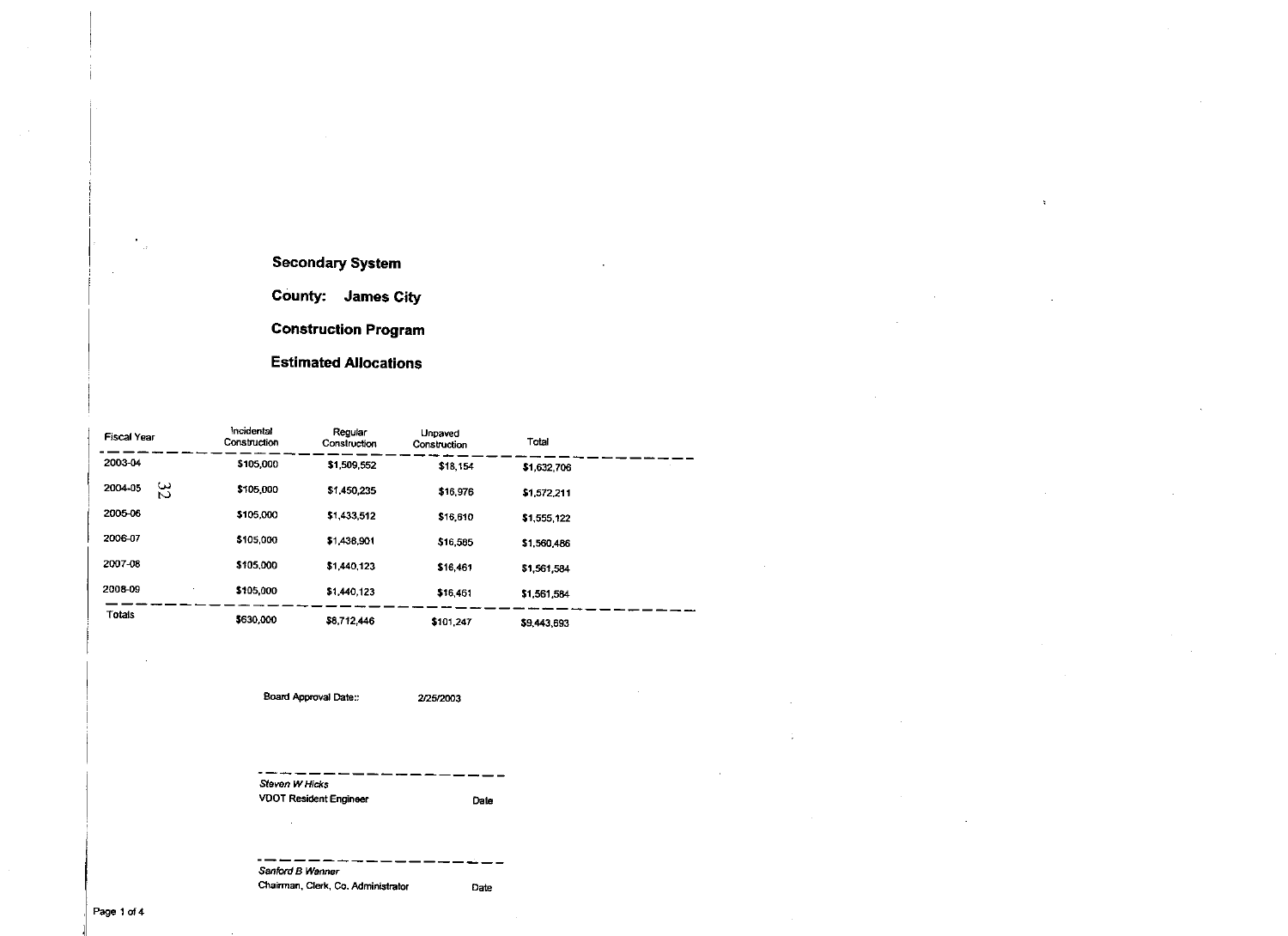|                        |                                          |           |                       |       |                         |             |             |                         | SECUNDARI SISIEM CUNSIRUCIIUN FRUSIUM |             |                 |             |             |                                                                                       |
|------------------------|------------------------------------------|-----------|-----------------------|-------|-------------------------|-------------|-------------|-------------------------|---------------------------------------|-------------|-----------------|-------------|-------------|---------------------------------------------------------------------------------------|
| County: James City     |                                          |           |                       |       |                         |             |             | (in dollars)            |                                       |             |                 |             |             |                                                                                       |
| Board Approval Date::  | 2/25/2003                                |           |                       |       |                         |             |             | 2003-04 through 2008-09 |                                       |             |                 |             |             |                                                                                       |
| Route                  | Road Name                                |           | <b>Estimated Cost</b> |       | <b>Previous Funding</b> | Additional  |             |                         | PROJECTED FISCAL YEAR ALLOCATIONS     |             |                 |             | Balance to  | Scope of Work                                                                         |
| PPMS ID                | Project #                                |           |                       |       |                         | Funding     |             |                         |                                       |             |                 |             | Complete    | FHWA#                                                                                 |
|                        |                                          |           |                       |       |                         | Required    |             |                         |                                       |             |                 |             |             |                                                                                       |
| Accomplishment         | <b>FROM</b>                              |           |                       |       |                         |             |             |                         |                                       |             |                 |             |             | Comments                                                                              |
| Type of Funds:         | TO                                       |           |                       |       |                         |             | 2003-04     | 2004-05                 | 2005-06                               | 2006-07     | 2007-08         | 2008-09     |             |                                                                                       |
| Type of Project        | Length                                   | AD Date:  |                       |       |                         |             |             |                         |                                       |             |                 |             |             |                                                                                       |
| Priority #             | <b>Traffic Count</b>                     |           |                       |       |                         |             |             |                         |                                       |             |                 |             |             |                                                                                       |
| Rt. 5000               | ALTERNATE RTE 5                          | PΕ        | \$750,000             | ÞΕ    | \$750,000               |             | 50          | \$0                     | \$0                                   | 50          | 50              | 50          |             | Construction Completed                                                                |
| ID: 18202              | 5000-047-166.C501                        | RW        | \$500,000             | ₩w    | \$500,000               |             | 50          | \$O.                    | 50                                    | 30          | \$D             | 50          |             |                                                                                       |
| Contract               | RT <sub>5</sub>                          |           | CON \$10,065,426      | CON   | \$702,522               |             | \$1,056,066 | \$O                     | \$0                                   | \$0         | \$0             | SO.         |             | \$8,306,838 Funded Revenue Sharing                                                    |
| STATE                  | MONTICELLO AVE                           |           | Total \$11,315,426    | Total | \$1,952,522             |             |             |                         |                                       |             |                 |             |             | and Tax District.                                                                     |
| Delicit                | 2.1                                      |           |                       |       |                         |             |             |                         |                                       |             |                 |             |             |                                                                                       |
| Pri#: 0                | 13000                                    |           |                       |       |                         | \$9,362,904 | \$1,056,066 | \$0                     | \$0                                   | \$0         | \$0             | \$0         | \$8,306,838 |                                                                                       |
| Rt. 8000               |                                          |           |                       |       |                         |             |             |                         |                                       |             |                 |             |             |                                                                                       |
| ىي<br>ID: CWI          | Total County-Wide Allocation<br>icwi     | PE        | \$0                   | PE    | \$0                     |             | \$0         | \$0                     | \$0                                   | \$0         | \$0             | \$0         |             |                                                                                       |
| ω                      |                                          | <b>RW</b> | \$0                   | law   | \$0                     |             | \$0         | SC.                     | \$0                                   | \$0         | \$0             | 50          |             |                                                                                       |
| <b>State Forces</b>    |                                          | CON       | \$839,458             | COM   | \$209,458               |             | \$105,000   | \$105,000               | \$105,000                             | \$105,000   | \$105,000       | \$105,000   |             |                                                                                       |
| <b>STATE</b>           |                                          | Total     | \$839,458             | Total | \$209,458               |             |             |                         |                                       |             |                 |             |             |                                                                                       |
| County-Wide Incidental |                                          |           |                       |       |                         | \$630,000   | \$105,000   | \$105,000               | \$105,000                             | \$105,000   | \$105,000       | \$105,000   | \$0         |                                                                                       |
| Pri #: 0               |                                          |           |                       |       |                         |             |             |                         |                                       |             |                 |             |             |                                                                                       |
| Rt. 0615               | <b>IRONBOUND ROAD</b>                    | PE        | SO.                   | lPE   | \$0                     |             | \$0         | \$0                     | SG                                    | \$0         | \$0             | \$0         |             | Overlay Road                                                                          |
| ID: 1771               | 0615-047-126.C501                        | RW        | \$0                   | kw    | \$0                     |             | \$0         | \$O                     | \$0                                   | \$0         | \$0             | \$0         |             |                                                                                       |
| Contract               | ROUTE 681                                | CON       | \$500,000             | CON   | \$0                     |             | \$0         | \$O                     | \$0                                   | \$0         | \$0             | \$0         |             | County would like to overlay road and                                                 |
| S/RevSh                | ROUTE 31                                 | Total     | \$500,000             | Total | \$0                     |             |             |                         |                                       |             |                 |             |             | rehabilitate shoulders and ditche within<br>existing R/W or "right of entry". Balance |
| <b>Budget Item</b>     | 0.45 MILES                               |           |                       |       |                         |             |             |                         |                                       |             |                 |             |             | to be funded \$500K by R/S FY 01-02 for                                               |
| Pri#: 0                |                                          |           |                       |       |                         | \$500,000   | \$0         | \$0                     | \$0                                   | \$0         | \$0             | \$0         | \$500,000   | rehabilitation.                                                                       |
| Rt. 0615               | <b>IRONBOUND ROAD</b>                    | PΕ        | \$800,000             | JΡE   | \$209,003               |             | \$283,486   | \$307.511               | \$0                                   | 50          | \$0             | 50          |             | 4 Lane, median w/bike&multi trails                                                    |
| ID: 50057              | 0615-047-169.PE.C501                     | RW        | \$0                   | kw    | \$0                     |             | 50          | \$O.                    | \$0                                   | 50          | \$0             | \$0         |             |                                                                                       |
| Contract               | ROUTE 747                                | CON       | \$7,000,000           | con   | 50                      |             | \$0         | \$742,724               | \$933,512                             | \$1,038,901 | \$1,240,123     | \$1,240,123 |             | RSTP funds (\$1.5M) for R/W and Constr                                                |
| <b>STATE</b>           | 0.26 MI E RTE 616                        | Total     | \$7,800,000           | Total | \$209,003               |             |             |                         |                                       |             |                 |             |             | FY 02-03                                                                              |
| Regular                | 1.15                                     |           |                       |       |                         |             |             |                         |                                       |             |                 |             |             |                                                                                       |
| Pri#: 1                | 17511                                    | 7/30/2008 |                       |       |                         | \$7,590.997 | \$283,486   | \$1,050,235             | \$983.512                             | \$1,038,901 | \$1,240,123     | \$1,240,123 | \$1,754.617 |                                                                                       |
| Rt. 0615               |                                          |           |                       |       |                         |             |             |                         |                                       |             |                 |             |             | 4 Lane, median w/bike&multi trails                                                    |
| ID: 50057              | IRONBOUND ROAD<br>0615-047-169, RW, C501 | PΞ        | \$0                   | ÞΕ    | \$0                     |             | \$0         | \$0                     | \$0                                   | \$0         | SC.             | \$0         |             |                                                                                       |
|                        |                                          | RW        | \$1,000,000           | kw    | \$0                     |             | \$0         | \$0                     | \$0                                   | \$0         | 50              | \$0         |             |                                                                                       |
| Contract               | ROUTE 747                                | CON       | \$500,000             | CON   | \$0                     |             | \$0         | SO.                     | 50                                    | \$0         | \$0             | \$0         |             | Balance to be funded by RSTP funds<br>(\$1.5M) for R/W and Constr FY 02-03.           |
| <b>STP</b>             | 0.26 MI E ROUTE 616                      | Total     | \$1,500,000           | Total | \$0                     |             |             |                         |                                       |             |                 |             |             |                                                                                       |
| Regular                | 1.15 MILES                               |           |                       |       |                         | \$1,500,000 | \$0         | \$0                     | \$0                                   | 30          | \$0             | \$0         | \$1,500,000 |                                                                                       |
| Pri#: 1                | 17511                                    | 7/30/2008 |                       |       |                         |             |             |                         |                                       |             |                 |             |             |                                                                                       |
| Rt. 0607               | <b>CROAKER ROAD</b>                      | ΡE        | \$150,000             | ΙPΕ   | \$150,000               |             | \$0         | \$0                     | \$0                                   | \$0         | SO <sub>1</sub> | \$0         |             | Improve shoulders & ditch                                                             |
| ID: 3089               | 0607-047-113, C502                       | RW        | \$800,000             | RW    | \$682,419               |             | \$117,581   | \$O                     | \$0                                   | \$0         | SO.             | 50          |             | 15003                                                                                 |
| Contract               | 0.05 MI. S. RT. 601                      | CON       | \$2,000,000           | CON   | \$0                     |             | \$52,419    | \$400,000               | \$450,000                             | \$400,000   | \$200,000       | \$200,000   |             | Use existing H/V alignment for                                                        |
| <b>STATE</b>           | 0.06 MI. N. RT.605                       | Tolai     | \$2,950,000           | ro al | \$832,419               |             |             |                         |                                       |             |                 |             |             | improvements. Make spot improvements<br>as needed with min design standards           |
| Regular                | <b>1.87 MILES</b>                        |           |                       |       |                         |             |             |                         |                                       |             |                 |             |             |                                                                                       |
| Pri# $2$               | 1267                                     | 3/30/2007 |                       |       |                         | \$2,117,581 | \$170,000   | \$400,000               | \$450,000                             | \$400,000   | \$200,000       | \$200,000   | \$297,581   |                                                                                       |

District: Suffolk

# SECONDARY SYSTEM CONSTRUCTION RROCRAM

 $\ddot{\cdot}$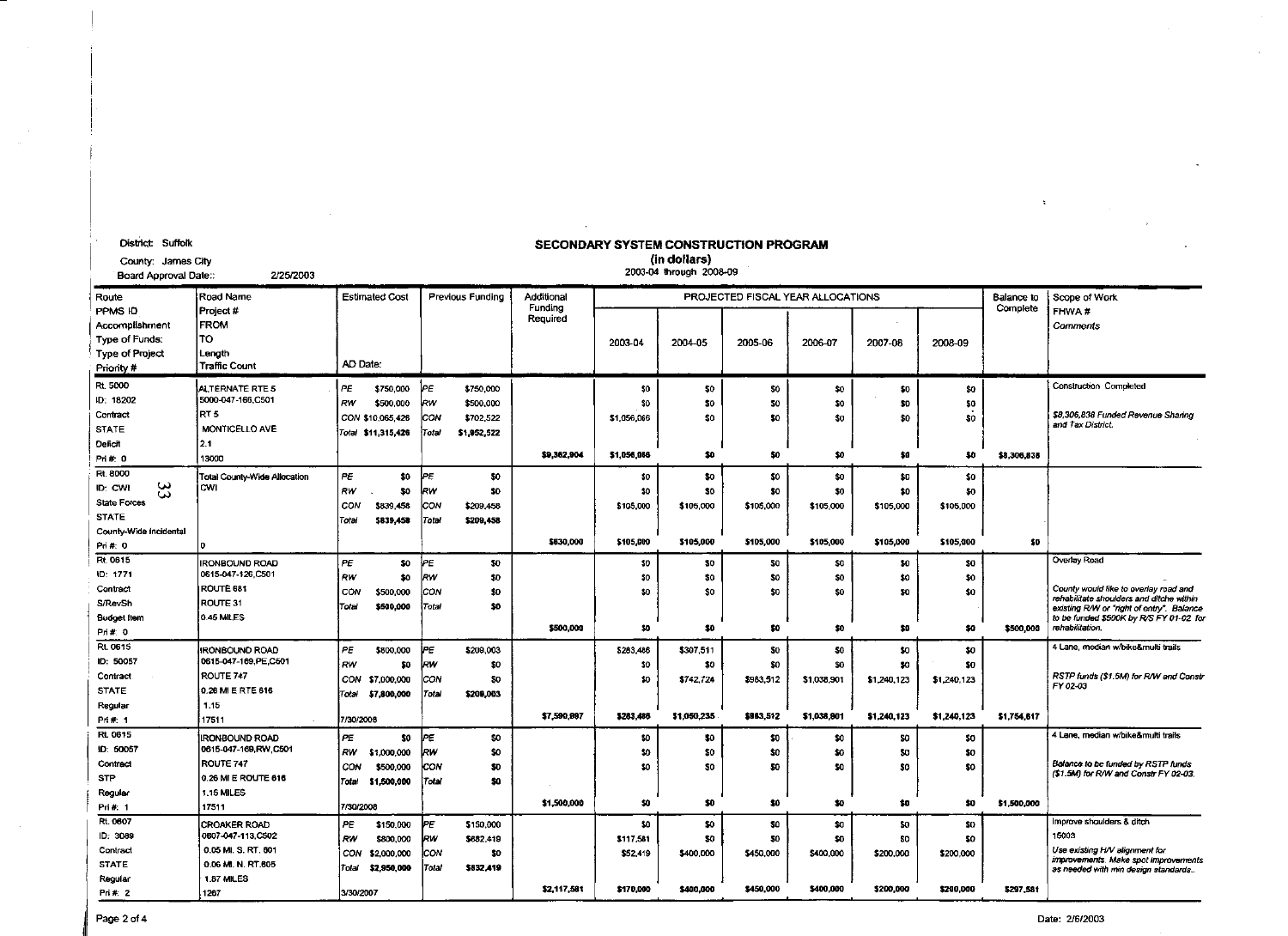| County: James City<br>Board Approval Date:                                          | 2/25/2003                                                 |           |                       |             |                  |                     |          | (in dollars)<br>2003-04 through 2008-09 |          |                                   |          |                 |            |                                                                             |
|-------------------------------------------------------------------------------------|-----------------------------------------------------------|-----------|-----------------------|-------------|------------------|---------------------|----------|-----------------------------------------|----------|-----------------------------------|----------|-----------------|------------|-----------------------------------------------------------------------------|
| Route                                                                               | Road Name                                                 |           | <b>Estimated Cost</b> |             | Previous Fundino | Additional          |          |                                         |          | PROJECTED FISCAL YEAR ALLOCATIONS |          |                 | Balance to | Scope of Work                                                               |
| PPMS ID<br>Accomplishment<br>Type of Funds:<br><b>Type of Project</b><br>Priority # | Project #<br><b>FROM</b><br>TO<br>Length<br>Traffic Count | AD Date:  |                       |             |                  | Funding<br>Required | 2003-04  | 2004-05                                 | 2005-06  | 2006-07                           | 2007-08  | 2008-09         | Complete   | FHWA#<br>Comments                                                           |
| Rt. 0607                                                                            | <b>CROAKER ROAD</b>                                       | PE        | \$200,000             | lΡΕ         | \$0              |                     | \$0      | \$0                                     | \$0      | \$0                               | \$0      | \$0             |            | Improve shoulders & ditch                                                   |
| ID: 3089                                                                            | 0607-047-113,PE                                           | RW        | \$0                   | kw          | \$0              |                     | \$0      | \$0                                     | \$0      | \$0                               | \$O      | 50              |            |                                                                             |
| Contract                                                                            | 0.05 MI. S. RT. 601                                       | CON       | 50                    | Icow        | \$0              |                     | 30       | \$O                                     | 80       | \$0                               | \$0      | \$0             |            | Balance to be funded \$200K by R/S FY                                       |
| S/RevSh                                                                             | 0.06 MIS. RT. 605                                         | Total     | \$200,000             | Total       | \$0              |                     |          |                                         |          |                                   |          |                 |            | 01-02 (0622 funds transferred from<br>unpaved project with BOS resolution.) |
| Regular                                                                             | 1.87 Mi                                                   |           |                       |             |                  |                     |          |                                         |          |                                   |          |                 |            | Improve shoulders & ditch w/min                                             |
| Pri# 2                                                                              | 1267                                                      | 3/30/2007 |                       |             |                  | \$200,000           | \$0      | SG.                                     | \$0      | 50                                | \$0      | SO <sub>1</sub> | \$200,000  | slandards                                                                   |
| Rt. 0601                                                                            | <b>BARNES ROAD</b>                                        | PE        | \$5,000               | PE          | \$0              |                     | \$0      | \$0                                     | \$0      | \$O                               | \$0      | \$0             |            | SERP/scoping only- improve curve                                            |
| 34<br>ID: 52080                                                                     | 0601-047-171.C501                                         | RW        | \$0                   | kw          | \$0              |                     | \$0      | \$0                                     | \$0      | \$0                               | 50       | \$0             |            |                                                                             |
| Contract                                                                            | 0.50 E RTE 60                                             | CON       | \$0                   | icon        | \$0              |                     | \$0      | \$0                                     | SO.      | \$0                               | \$0      | \$0             |            | SERP/scoping only- improve curve.<br>County would like to use SYP funds for |
| STATE                                                                               | 85 MI E RTE 60                                            | Total     | \$5,000               | Total       | 50               |                     |          |                                         |          |                                   |          |                 |            | SERP.                                                                       |
| Regular                                                                             | 0.35 MILES                                                |           |                       |             |                  |                     |          |                                         |          |                                   |          |                 |            |                                                                             |
| Pri#: 3                                                                             | 325                                                       |           |                       |             |                  | \$5,000             | \$0      | \$0                                     | \$0      | 50                                | \$0      | \$0             | \$5,000    |                                                                             |
| Rt. 0608                                                                            | MOUNT LAUREL ROAD                                         | PE        | \$5,000               | PE          | \$0              |                     | \$0      | \$G                                     | \$0      | \$0                               | \$0      | \$0             |            | SERP/scoping only- improve curve                                            |
| ID: 52081                                                                           | 0608-047 C501                                             | RW        | \$0                   | <b>J</b> RW | SO <sub>1</sub>  |                     | \$0      | \$0                                     | \$0      | 50                                | \$O      | \$0             |            |                                                                             |
| Contract                                                                            | .30 MI. E. RTE606                                         | CON       | \$0                   | COM         | \$0              |                     | \$0      | \$0                                     | \$0      | \$0                               | \$0      | \$0             |            | SERP/scoping only-improve curve.<br>County would like to use SYP funds for  |
| <b>STATE</b>                                                                        | ROUTE 606                                                 | Total     | \$5,000               | Total       | \$0              |                     |          |                                         |          |                                   |          |                 |            | SERP.                                                                       |
| Regular                                                                             | .0.45M                                                    |           |                       |             |                  | \$5,000             | 30       | \$0                                     | \$0      | \$0                               | \$0      | \$0             | \$5,000    |                                                                             |
| Pri#: 4                                                                             | ١o                                                        |           |                       |             |                  |                     |          |                                         |          |                                   |          |                 |            |                                                                             |
| Rt. 0622                                                                            | <b>RACEFIELD ROAD</b>                                     | PE.       | \$75,000              | PΕ          | \$75,000         |                     | 50       | \$0                                     | \$0      | \$0                               | \$0      | \$0             |            | Use Rural Rustic Standards                                                  |
| ID: 11264                                                                           | 0622-047-P46.M501                                         | RW        | \$7,468               | kw          | \$7,468          |                     | \$0      | \$0                                     | \$0      | \$0                               | \$0      | \$0             |            |                                                                             |
| Contract                                                                            | 0.56 MI. W.RT 1040                                        | CON       | \$195,000             | ICON        | \$195,000        |                     | \$0      | \$0                                     | 50       | \$0                               | \$0      | \$0             |            | Use Rural Rustic Standards, BOS<br>passed Rural Rustic Resolution.          |
| STATE                                                                               | <b>ROUTE 1040</b>                                         | Total     | \$277,468             | Total       | \$277,468        |                     |          |                                         |          |                                   |          |                 |            | FY 01-02 RS \$200,000 was transferred to                                    |
| Unpaved                                                                             | 0.56 MILES<br>364                                         | 6/30/2003 |                       |             |                  | \$0                 | 50       | \$0                                     | \$0      | \$0                               | \$0      | 50              | \$0        | Proj 0607 per BOS Resolution.                                               |
| Pri#: 1<br>Rt. 0622                                                                 |                                                           |           |                       |             |                  |                     |          |                                         |          |                                   |          |                 |            |                                                                             |
|                                                                                     | <b>RACEFIELD ROAD</b><br>0622-047-P46                     | PE        | \$0                   | PE          | \$0              |                     | \$0      | \$0                                     | \$0      | \$0                               | \$0      | \$0             |            | Use Rural Rustic Standards                                                  |
| íD:                                                                                 | 0.56 MI W. Rte 1040                                       | RW        | \$0                   | kw          | \$0              |                     | 50       | SO <sub>1</sub>                         | \$0      | \$0                               | \$0      | \$0             |            |                                                                             |
| Contract                                                                            | 1.00 MI W. Rte 1040                                       | CON       | \$150,000             | CON         | \$0              |                     | \$18,154 | \$16.976                                | \$16.610 | \$16,585                          | \$16,461 | \$16,461        |            | Use Rural Rustic Standards. BOS<br>passed Rural Rustic Resolution.          |
| <b>STATE</b>                                                                        | 0.5 Miles                                                 | Total     | \$150,000             | Total       | \$0              |                     |          |                                         |          |                                   |          |                 |            |                                                                             |
| Unpaved                                                                             |                                                           |           |                       |             |                  | \$150,000           | \$18,154 | \$16,976                                | \$16,810 | \$16,585                          | \$16,481 | \$16,461        | \$48,753   |                                                                             |
| Pr#2                                                                                |                                                           |           |                       |             |                  |                     |          |                                         |          |                                   |          |                 |            |                                                                             |
| Rt. 0603<br>ID: 65146                                                               | Diascund Road<br>0603-047-S FS                            | l PE.     | \$0                   | PE          | \$0              |                     | \$0      | \$0                                     | \$0      | \$0                               | SO.      | \$0             |            | Upgrade Railroad Crossing                                                   |
| Railroad                                                                            | 0.49 MI. S Route 601                                      | RW        | \$0                   | RW          | \$0              |                     | \$0      | \$0                                     | \$0      | \$0                               | \$O      | \$0             |            |                                                                             |
| RRP                                                                                 | 0.49 MI, S Route 601                                      | CON       | \$6,000               | lcow        | \$0              |                     | 50       | \$0                                     | \$0      | \$0                               | \$O      | 50              |            | 10% match for RR project                                                    |
| Special Program                                                                     |                                                           | Total     | \$6,000               | Total       | \$0              |                     |          |                                         |          |                                   |          |                 |            |                                                                             |
| Pri # 9999                                                                          |                                                           |           |                       |             |                  | \$6,000             | 50       | \$0                                     | \$0      | \$0                               | SO.      | \$0             | \$5,000    |                                                                             |

District: Suffolk

### SECONDARY SYSTEM CONSTRUCTION PROGRAM

÷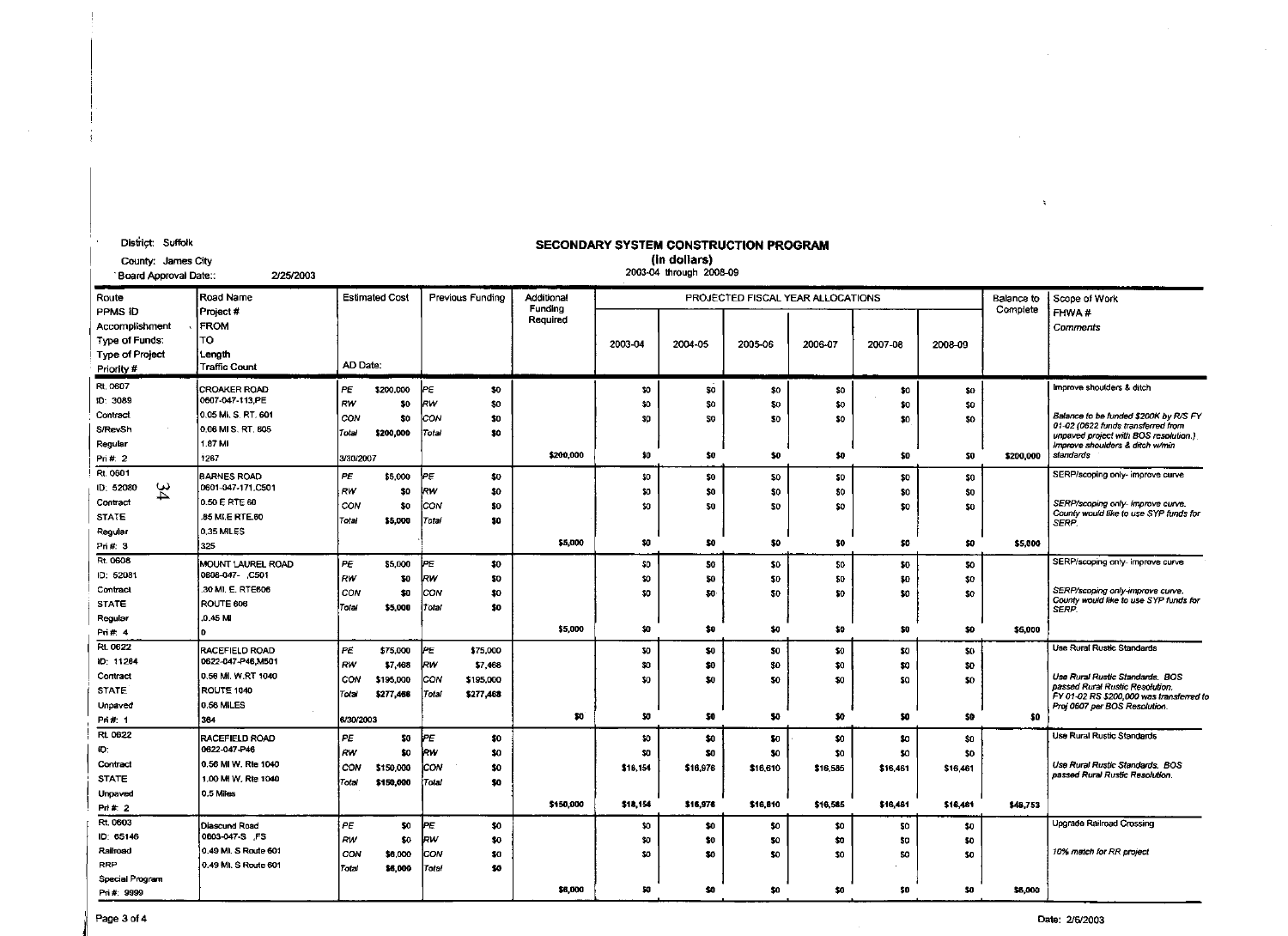District: Suffolk County: James City

### SECONDARY SYSTEM CONSTRUCTION PROGRAM (in dollars)<br>2003-04 through 2008-09

|                      |                         | <b>Estimated Cost</b> | Previous Funding | Additional          |             | PROJECTED FISCAL YEAR ALLOCATIONS | Balance to<br>Complete |             |             |             |              |
|----------------------|-------------------------|-----------------------|------------------|---------------------|-------------|-----------------------------------|------------------------|-------------|-------------|-------------|--------------|
|                      |                         |                       |                  | Funding<br>Required |             |                                   |                        |             |             |             |              |
|                      |                         |                       |                  |                     | 2003-04     | 2004-05                           | 2005-06                | 2006-07     | 2007-08     | 2008-09     |              |
| <b>County Totals</b> | Program Allocation:     |                       |                  |                     | \$1,632,706 | \$1,572,211                       | \$1,555,122            | \$1,560,486 | \$1,561,584 | \$1,561,584 |              |
| <b>Report Totals</b> | PE                      | \$1,985,000           | \$1,184,003      | \$800,997           | \$283,486   | \$307,511                         | 30                     | \$0         | -80         | \$0         | \$210,000    |
|                      | <b>RW</b>               | \$2,307,468           | \$1 189,887      | \$1,117,581         | \$117,581   | \$0                               | \$0                    | \$0         | \$0         | \$0         | \$1,000,000  |
|                      | CON                     | \$21,255,884          | \$1,106,980      | \$20.148.904        | \$1,231,639 | \$1,264,700                       | \$1,555,122            | \$1,560,486 | \$1,561,584 | \$1,561.584 | \$11,413,789 |
|                      | Phase Allocation Total: | \$25,548,352          | \$3,480,870      | \$22,067.482        | \$1,632,706 | \$1,572,211                       | \$1,555,122            | \$1,560,486 | \$1,561,584 | \$1,561.584 | \$12,623,789 |
|                      | Balance                 |                       |                  |                     | \$0         | \$0                               | \$0                    | \$0         | \$0         | \$0         |              |

ल

 $\ddot{\phantom{a}}$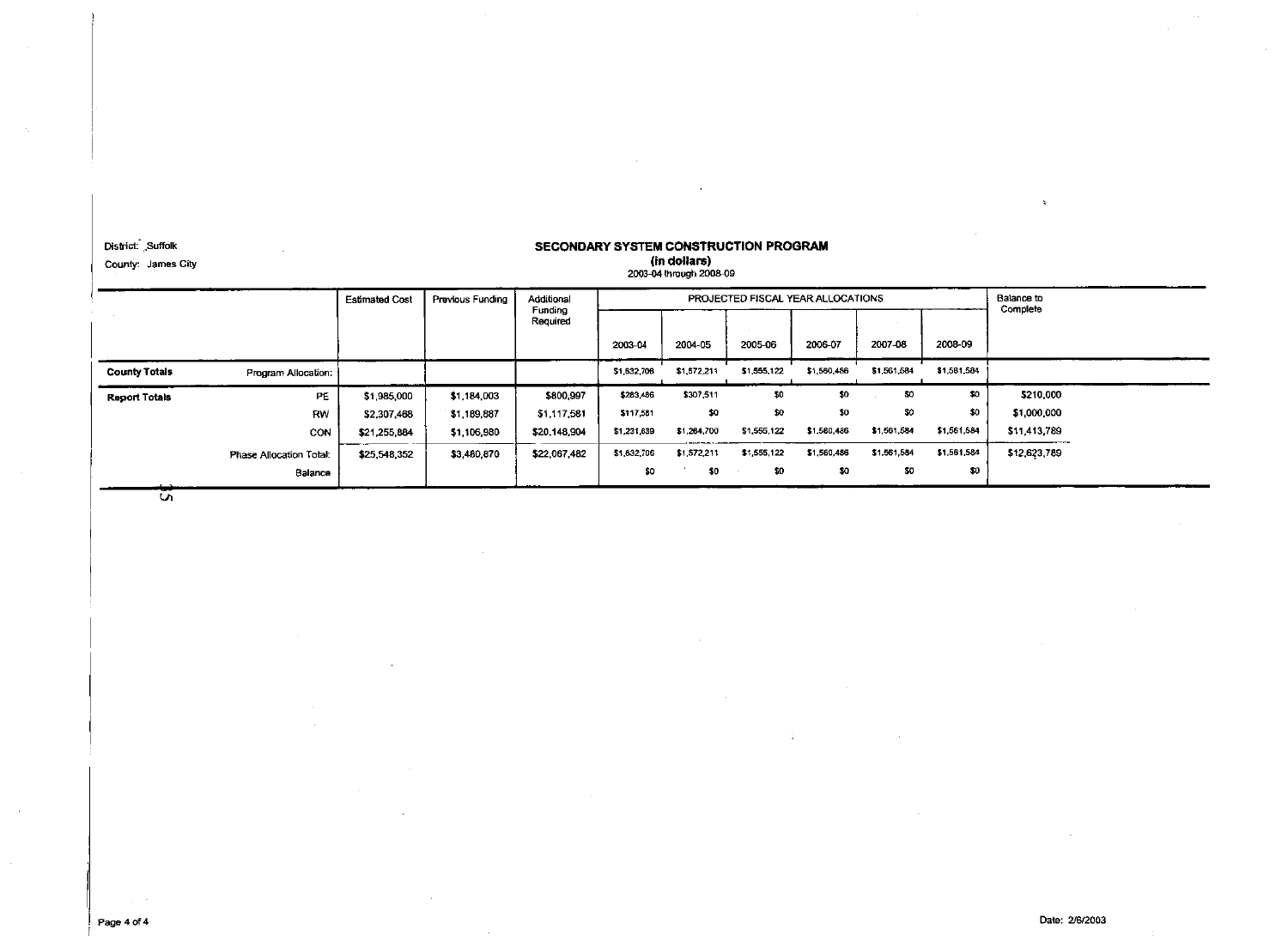| DATE:    | February 25, 2003                                                                                       |
|----------|---------------------------------------------------------------------------------------------------------|
| TO:      | The Board of Supervisors                                                                                |
| FROM:    | Larry M. Foster, General Manager, James City Service Authority<br>Leo P. Rogers, Deputy County Attorney |
| SUBJECT: | Outdoor Water Use Ordinance                                                                             |
|          |                                                                                                         |

This meeting has been advertised as a public hearing on an Ordinance that will regulate the day and times that customers of the James City Service Authority are allowed to use water outdoors. The recently approved Groundwater Withdrawal Permit includes a condition that requires that James City County have this Ordinance.

The general provisions of the Ordinance include:

- Structures with an odd-numbered street address can use water outdoors on Wednesday, Friday, and Sunday.
- Structures with an even-numbered street address can use water outdoors on Tuesday, Thursday, and Saturday.
- No outdoor water use is allowed between the hours of 9 a.m. and 5 p.m. on any day.
- Provisions of the Ordinance will apply between May 1 and September 31 of each year.

The Ordinances allows the following exceptions:

- 60 consecutive days for a new lawn or turf for homes with a pending Certificate of Occupancy or by application.
- Watering of plants with a hand-held container.
- Washing of automobiles at facilities with a water recycling system.
- Washing of driveways, exteriors of buildings, etc., by a licensed business to perform such activities.
- Outdoor water use by means of a hand-held hose with an automatic shutoff nozzle.

#### **Violations:**

• **C**onstitute a misdemeanor punishable by a fine of up to \$2,500.

These provisions were included in the Ordinance that was in place during the summer of 2002. The Water Conservation Committee has reviewed, offered input, and endorsed the proposed Ordinance.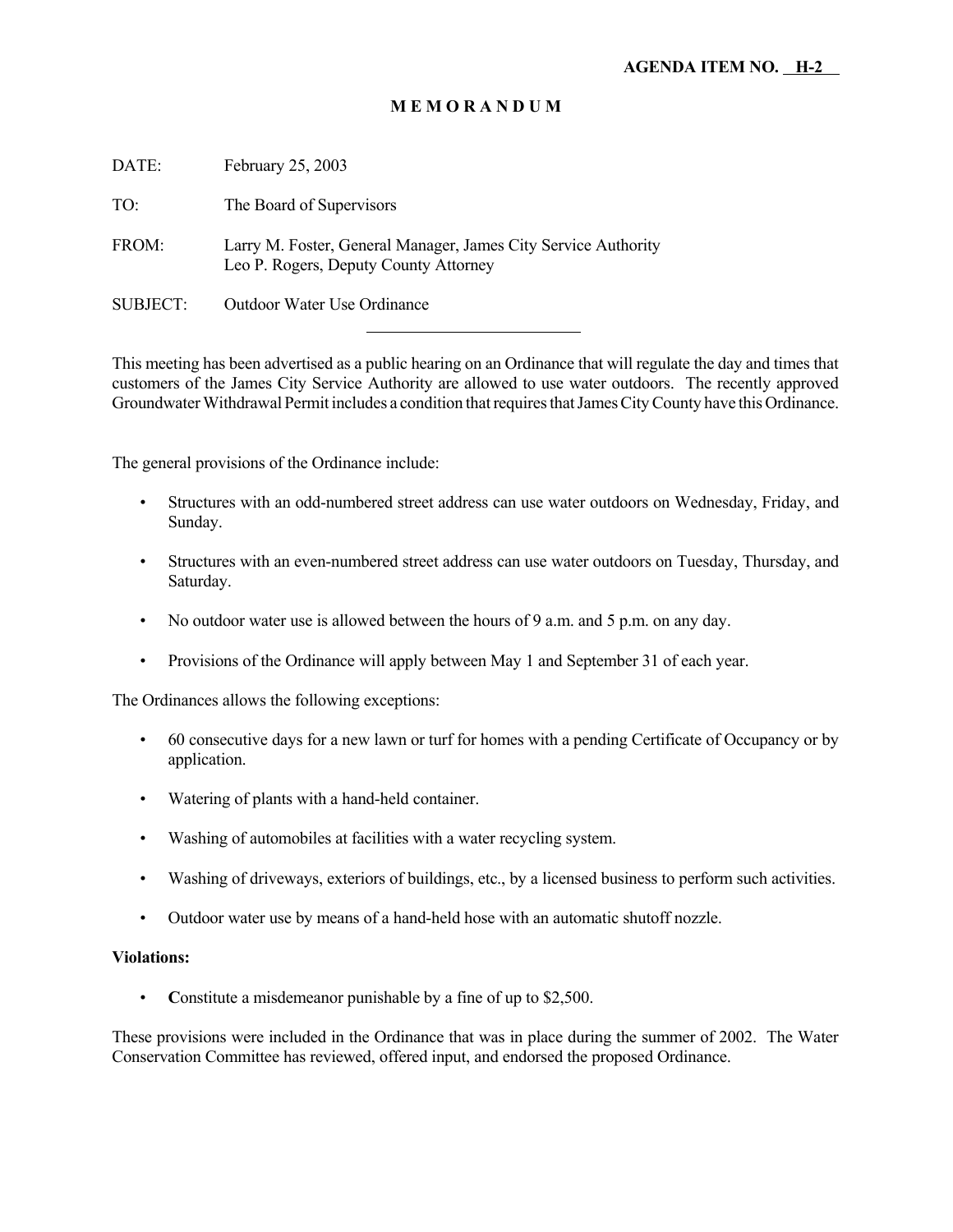Outdoor Water Use Ordinance February 25, 2003 Page 2

While it is difficult to determine the amount of water conserved as a result of the provisions of the Ordinance, staff feels that the Ordinance was effective in conserving water. The Ordinance also established predictable periods/cycles of water demand that allowed for the maximization of available water supply. After opening the public hearing and receiving public comment, staff recommends that the Board approve the attached Ordinance.

Larry M. Foster

 $\mathcal{L}_\text{max}$ 

 $\mathcal{L}_\text{max}$ 

Leo P. Rogers

LPR/gs wateruseord.mem

Attachments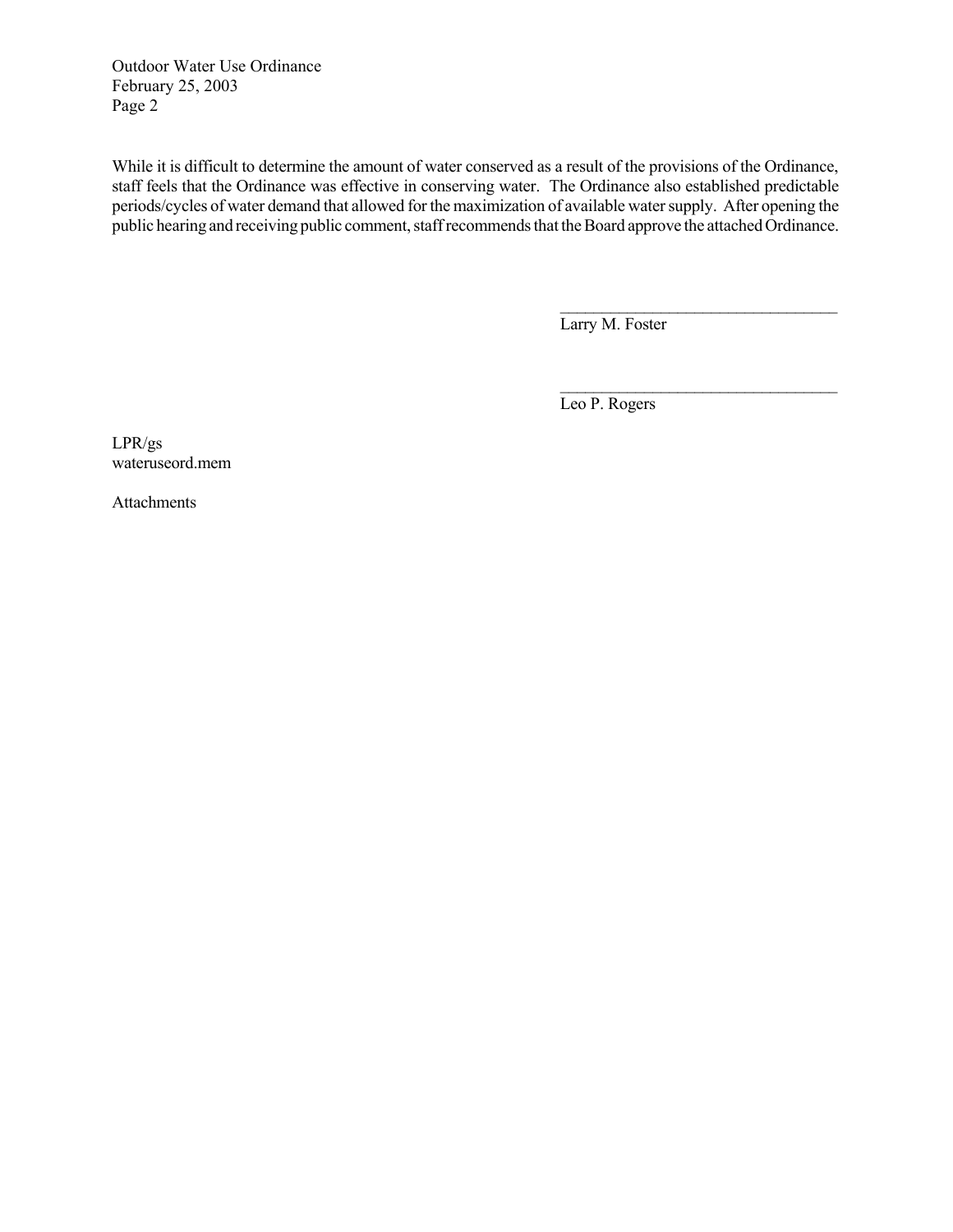### **THIS VERSION FOR COMPARISON TO PROPOSED ORDINANCE**

#### **ARTICLE VII. OUTDOOR WATER USE**

#### **Sec. 11-65. Restrictions on outdoor water use.**

In order to protect the public health, safety and welfare and insure the integrity of the James City Service Authority water system, during the period beginning May 1 and ending September 30 of each year, outdoor use of James City Service Authority water is prohibited, except that properties with even-numbered street addresses can use water outdoors on Tuesdays, Thursdays and Saturdays and properties with oddnumbered street addresses can use water outdoors on Wednesdays, Fridays and Sundays provided that outdoor water use occurs between the hours of midnight and 9:00 a.m. and 5:00 p.m. and midnight. No outdoor water use shall occur on Mondays except as provided below in subparagraph (d). For the purpose of this section, the last whole number of a property address shall be used to determine whether the property address is odd or even. All street addresses on a lot or parcel which has one or more structures with both odd and even street addresses shall be deemed to be even, regardless of such units actual street address. Open or common areas shall be deemed to have an odd street address regardless of whether such areas have a designated street address. Open or common areas shall consist of land in a multi-lot development, either commercial or residential, which is owned by a corporation or association for the beneficial use of the owners or tenants of land in the development. Outdoor water use shall include, but is not limited to, the following:

(a) The watering of shrubbery, trees, lawns, grass, plants or other vegetation, except that the following shall be exempted from the prohibition on outdoor watering:

- (1) the watering of a new lawn or turf for a period of 60 *consecutive* days after installation provided the owner or tenant of a lot, piece or parcel of real property receives the one-time exception provided herein. In order to be eligible for this one-time exception, the property owner or tenant shall provide prior written notice to the general manager of the James City Service Authority identifying the property address and the date of lawn or turf installation. No notice shall be required for watering a new lawn or turf installed on property that has a certificate of occupancy pending for a structure;
- (2) the watering of plants from a bucket or other container not exceeding three gallons in capacity;
- (3) the watering of nursery stock or plant material performed by a nursery business on property where it grows, cultivates or sells nursery stock or plants material and has a business license to perform such activities.

(b) The washing of automobiles, trucks, trailers, boat, motor bikes, airplanes or other motor vehicles, except this prohibition on washing vehicles shall not apply to any facilities operating a water recycling system approved by the general manager of the James City Service Authority, provided that such a facility prominently displays for public view a notice stating that such a water recycling system is in operation.

(c) The washing of streets, driveways, parking lots, sidewalks, service station aprons, the exterior of homes, apartments, office building or commercial establishments, or other outdoor surfaces, except that such activities may be performed by businesses which are regularly engaged in these activities as a service for hire and have a business license to perform such activities.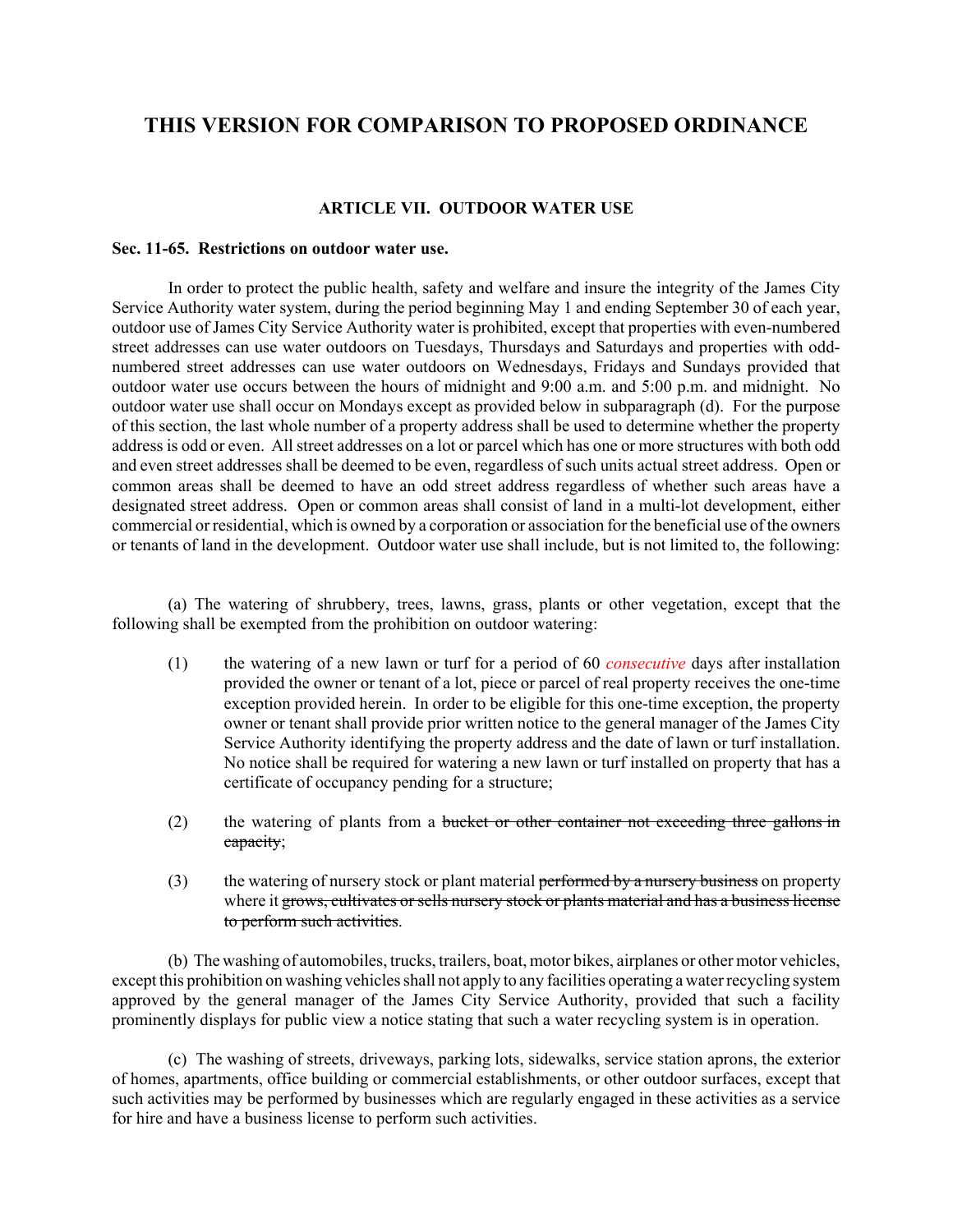(d) Exempt is *all* outdoor water use by means of a hose with an automatic shutoff nozzle which is continuously attended.

(e) In the event the county administrator declares a water shortage, the provisions of this section shall be superceded by Article VI, Drought Management, of Chapter 11, Health and Sanitation.

### **Sec. 11-66. Violations of article.**

A violation of any provision of this article shall constitute a misdemeanor punishable by a fine of up to \$2,500.00, each day that a violation exists shall constitute a separate offense.

11-65-11-66.wpd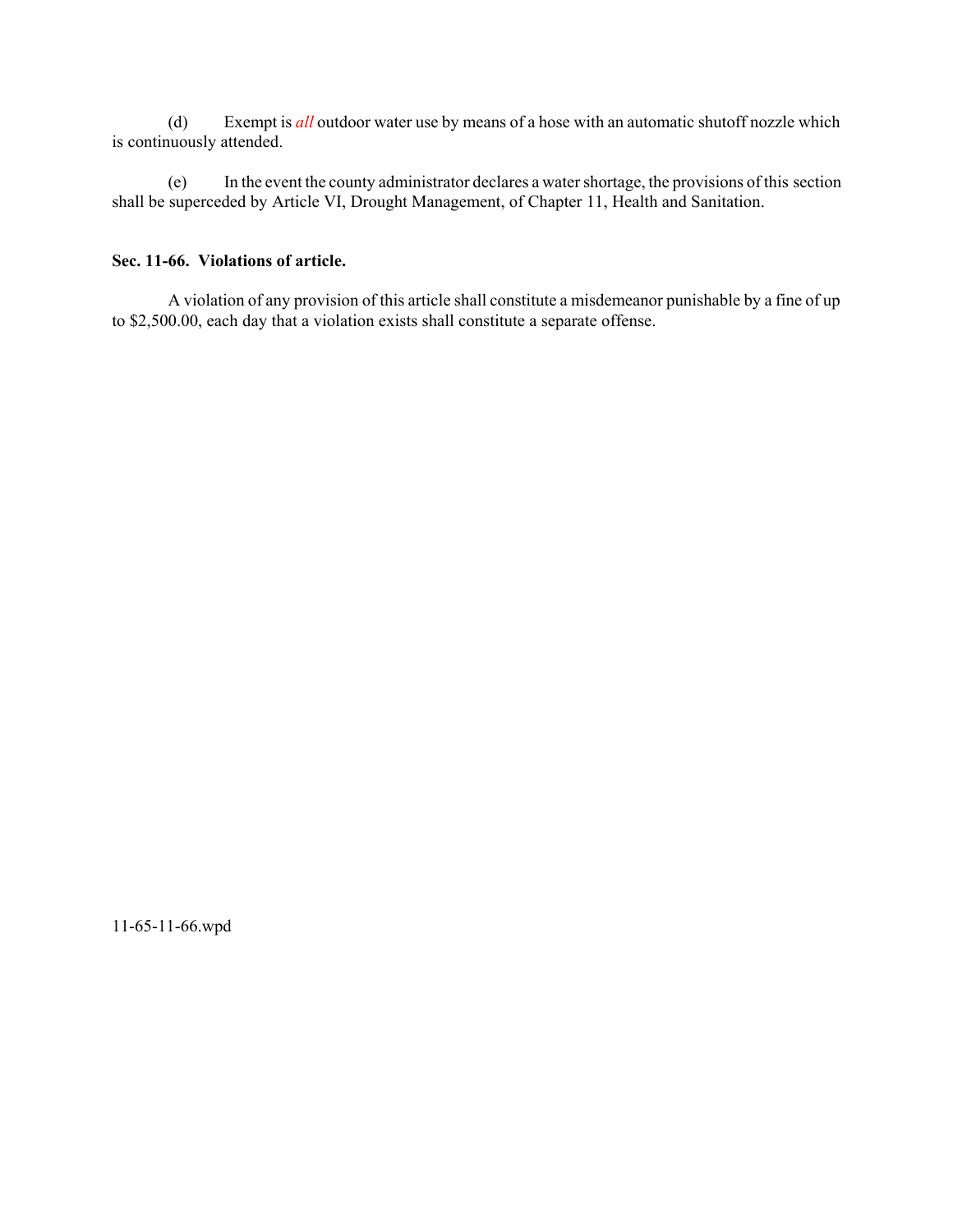ORDINANCE NO.

AN ORDINANCE TO AMEND AND REORDAIN CHAPTER 11, HEALTH AND SANITATION, OF THE CODE OF THE COUNTY OF JAMES CITY, VIRGINIA, BY ADDING ARTICLE VII, OUTDOOR WATER USE, SECTION 11-65, RESTRICTIONS ON OUTDOOR WATER USE; AND SECTION 11-66, VIOLATIONS OF ARTICLE.

BE IT ORDAINED by the Board of Supervisors of the County of James City, Virginia, that Chapter 11, Health and Sanitation, is hereby amended and reordained by adding Article VII, Outdoor Water Use, Section 11-65, Restrictions on outdoor water use; and Section 11-66, Violations of article.

Chapter 11. Health and Sanitation

*Article VII. Outdoor Water Use*

#### *Sec. 11-65. Restrictions on outdoor water use.*

*In order to protect the public health, safety and welfare and insure the integrity of the James City Service Authority water system, during the period beginning May 1 and ending September 30 of each year, outdoor use of James City Service Authority water is prohibited, except that properties with even-numbered street addresses can use water outdoors on Tuesdays, Thursdays and Saturdays and properties with odd-numbered street addresses can use water outdoors on Wednesdays, Fridays and Sundays provided that outdoor water use occurs between the hours of midnight and 9:00 a.m. and 5:00 p.m. and midnight. No outdoor water use shall occur on Mondays except as provided below in subparagraph (d). For the purpose of this section, the last whole number of a property address shall be used to determine whether the property address is odd or*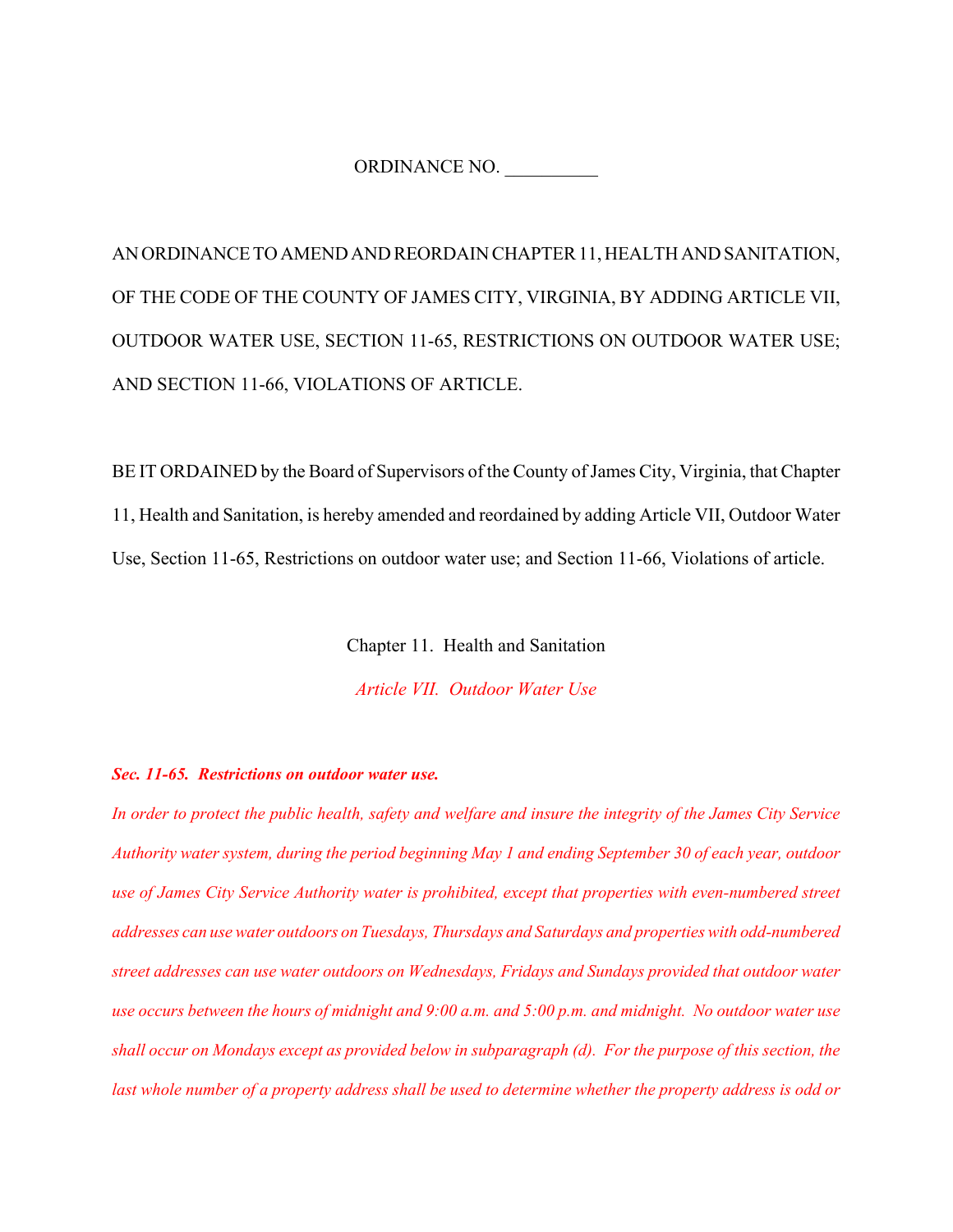Ordinance to Amend and Reordain Chapter 11. Health and Sanitation Page 2

*even. All street addresses on a lot or parcel which has one or more structures with both odd and even street addresses shall be deemed to be even, regardless of such units actual street address. Open or common areas shall be deemed to have an odd street address regardless of whether such areas have a designated street address. Open or common areas shall consist of land in a multi-lot development, either commercial or residential, which is owned by a corporation or association for the beneficial use of the owners or tenants of land in the development. Outdoor water use shall include, but is not limited to, the following:* 

*(a) The watering of shrubbery, trees, lawns, grass, plants or other vegetation, except that the following shall be exempted from the prohibition on outdoor watering:*

- *(1) the watering of a new lawn or turf for a period of 60 consecutive days after installation provided the owner or tenant of a lot, piece or parcel of real property receives the one-time exception provided herein. In order to be eligible for this one-time exception, the property owner or tenant shall provide prior written notice to the general manager of the James City Service Authority identifying the property address and the date of lawn or turf installation. No notice shall be required for watering a new lawn or turf installed on property that has a certificate of occupancy pending for a structure;*
- *(2) the watering of plants from a hand-held container;*
- *(3) the watering of nursery stock or plant material on property where it is grown, produced or held for sale.*

*(b) The washing of automobiles, trucks, trailers, boat, motor bikes, airplanes or other motor vehicles, except this prohibition on washing vehicles shall not apply to any facilities operating a water recycling*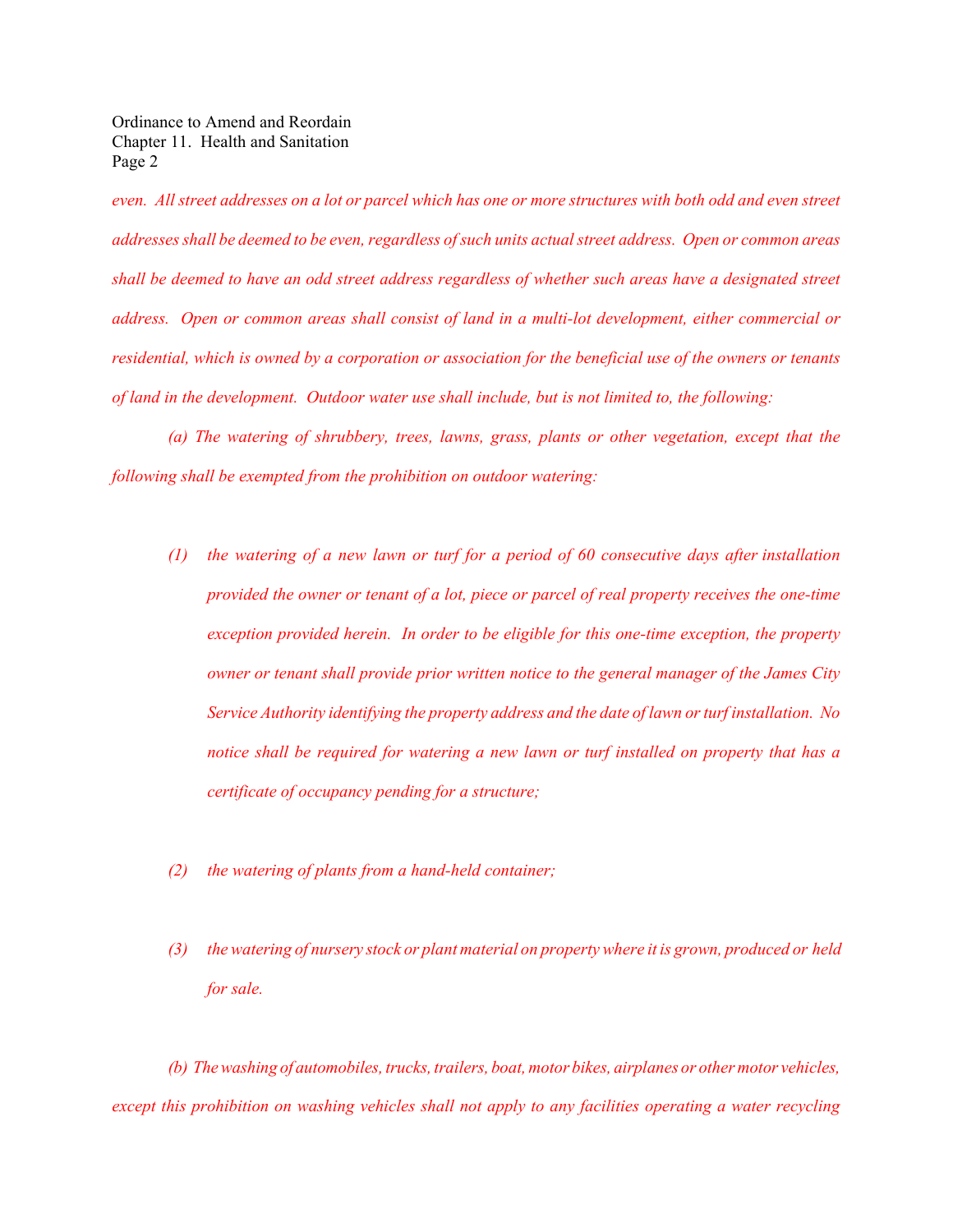Ordinance to Amend and Reordain Chapter 11. Health and Sanitation Page 3

*system approved by the general manager of the James City Service Authority, provided that such a facility prominently displays for public view a notice stating that such a water recycling system is in operation.*

*(c) The washing of streets, driveways, parking lots, sidewalks, service station aprons, the exterior of homes, apartments, office building or commercial establishments, or other outdoor surfaces, except that such activities may be performed by businesses which are regularly engaged in these activities as a service for hire and have a business license to perform such activities.*

*(d) Exempt is all outdoor water use by means of a hose with an automatic shutoff nozzle which is continuously attended.*

*(e) In the event the county administrator declares a water shortage, the provisions of this section shall be superceded by Article VI, Drought Management, of Chapter 11, Health and Sanitation.*

### *Sec. 11-66. Violations of article*

*A violation of any provision of this article shall constitute a misdemeanor by a fine of up to \$2,500.00, each day that a violation exists shall constitute a separate offense.*

> Jay T. Harrison, Sr. Chairman, Board of Supervisors

 $\mathcal{L}_\text{max}$ 

ATTEST:

Sanford B. Wanner Clerk to the Board

 $\mathcal{L}_\text{max}$  , where  $\mathcal{L}_\text{max}$  and  $\mathcal{L}_\text{max}$  and  $\mathcal{L}_\text{max}$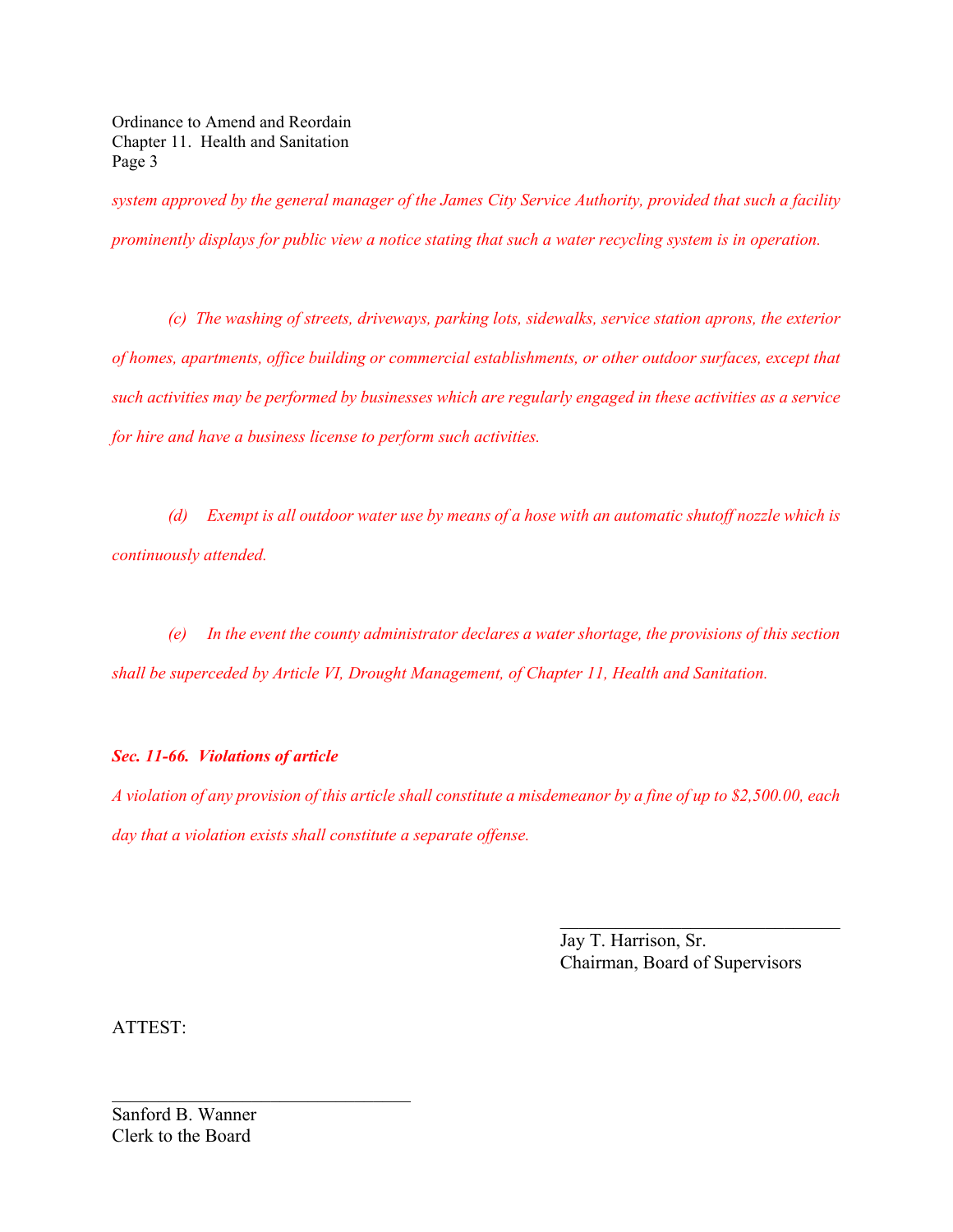Ordinance to Amend and Reordain Chapter 11. Health and Sanitation Page 4

Adopted by the Board of Supervisors of James City County, Virginia, this 25th day of February, 2003.

wtruse2\_03.ord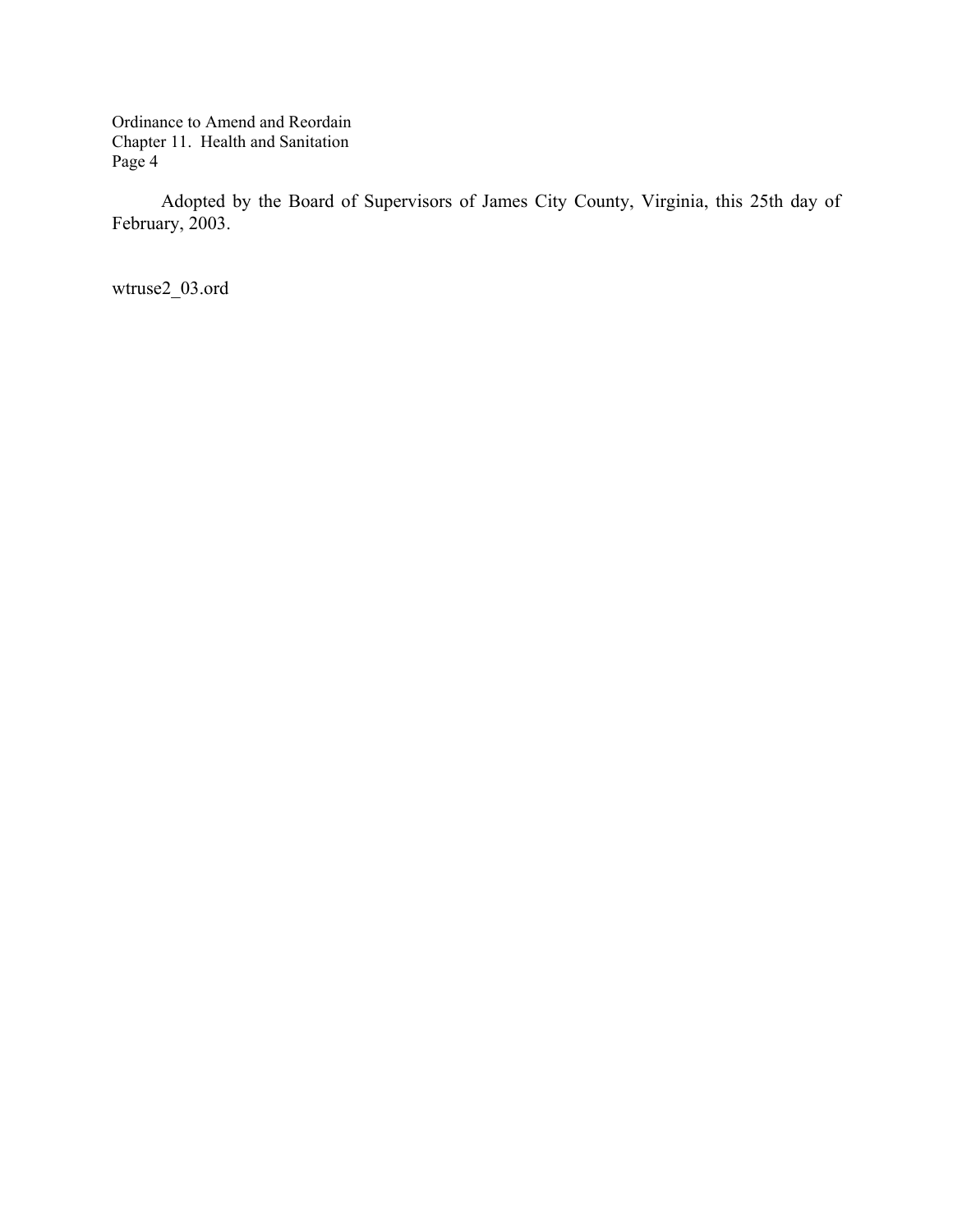| DATE:           | February 25, 2003                                                                                             |
|-----------------|---------------------------------------------------------------------------------------------------------------|
| TO:             | The Board of Supervisors                                                                                      |
| FROM:           | Bernard M. Farmer, Jr., Capital Projects Administrator                                                        |
| <b>SUBJECT:</b> | Conveyance of Wetlands Easement to the Williamsburg Land Conservancy - District Park<br><b>Sports Complex</b> |
|                 |                                                                                                               |

As part of the design of Phase III, District Park Sports Complex on the Warhill Tract, a minor area of wetlands filling, was required to be permitted by the Corps of Engineers. The County suggested a mitigation plan that involved creation of a protective easement over approximately 8.5 acres of existing forested wetlands. At the suggestion of the Williamsburg Environmental Group, our environmental consultants, the Corps of Engineers, and staff approached the Williamsburg Land Conservancy about being a recipient of the easement.

The easement language and drawing have been reviewed by and are acceptable to the Corps of Engineers. Additionally, the Williamsburg Land Conservancy Executive Committee has agreed to accept the easement, and action is pending by its full Board at its next regular meeting. Staff has forwarded this item for action by the Board of Supervisors understanding that the easement will not be executed until formal action by the Williamsburg Land Conservancy.

Staff recommends that the Board grant the protective easement to the Williamsburg Land Conservancy and approve the attached resolution which authorizes the County Administrator to sign the appropriate documents.

Bernard M. Farmer, Jr.

 $\mathcal{L}_\text{max}$ 

CONCUR:

William C. Porter, Jr.

BMF/gs WLCease.mem

Attachment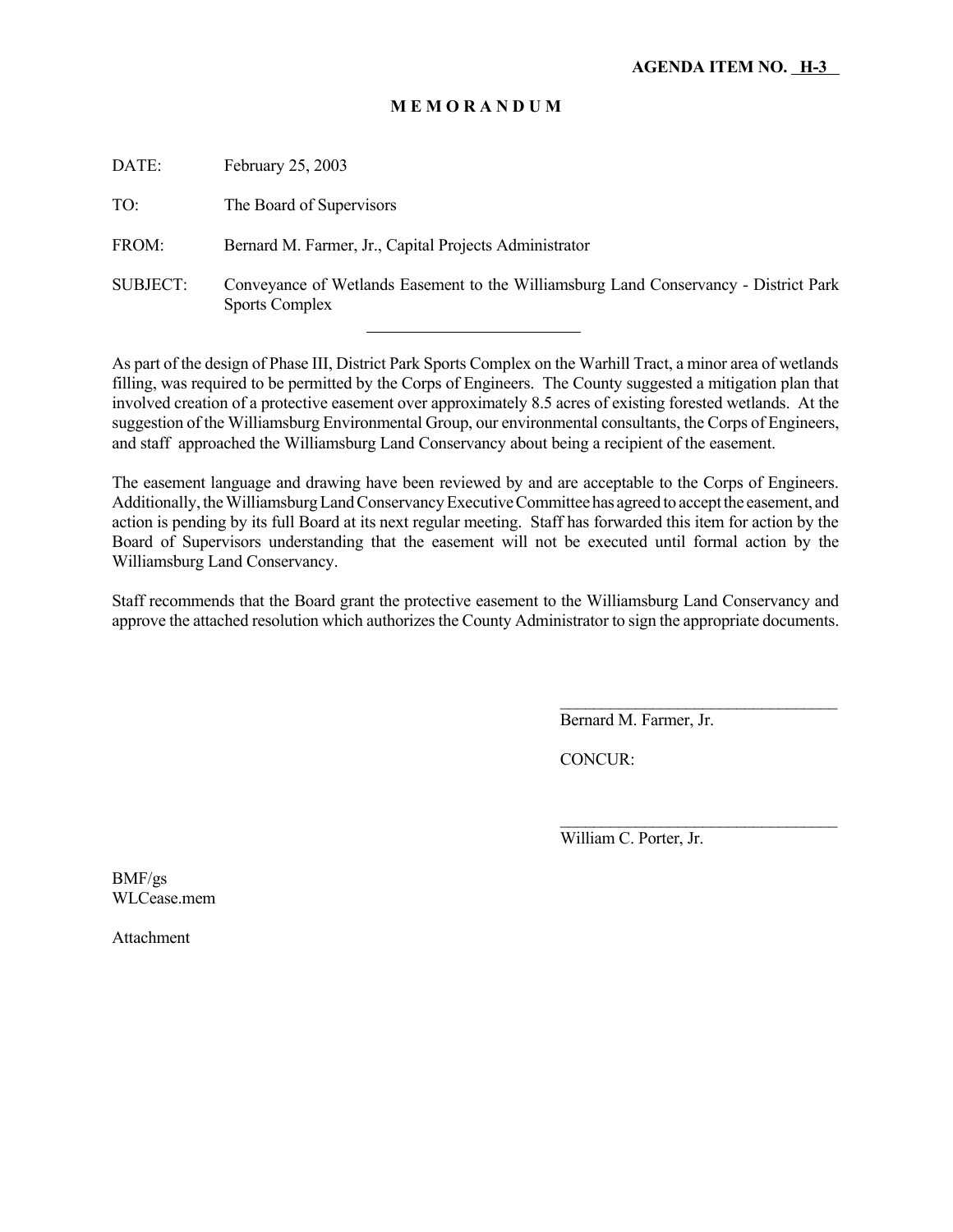### **R E S O L U T I O N**

### CONVEYANCE OF WETLANDS EASEMENT TO

### THE WILLIAMSBURG LAND CONSERVANCY -

### DISTRICT PARK SPORTS COMPLEX

- WHEREAS, James City County must satisfy obligations to the Corps of Engineers regarding mitigation of wetlands to be destroyed during construction of the District Park Sports Complex Phase III; and
- WHEREAS, the Corps of Engineers is agreeable to creation of a protective easement and buffer over a portion of existing wetlands as part of the required mitigation; and
- WHEREAS, The Williamsburg Land Conservancy is agreeable to being the recipient of the protective easement for the wetlands.
- NOW, THEREFORE, BE IT RESOLVED that the Board of Supervisors of James City County, Virginia, hereby authorizes the County Administrator or his designee to execute the necessary documents for granting the protective easement at the Warhill Tract, District Park Sports Complex, Phase III.

Jay T. Harrison, Sr. Chairman, Board of Supervisors

 $\overline{\phantom{a}}$  , where  $\overline{\phantom{a}}$  , where  $\overline{\phantom{a}}$  , where  $\overline{\phantom{a}}$  , where  $\overline{\phantom{a}}$ 

ATTEST:

Sanford B. Wanner Clerk to the Board

 $\mathcal{L}_\text{max}$ 

Adopted by the Board of Supervisors of James City County, Virginia, this 25th day of February, 2003.

WLCease res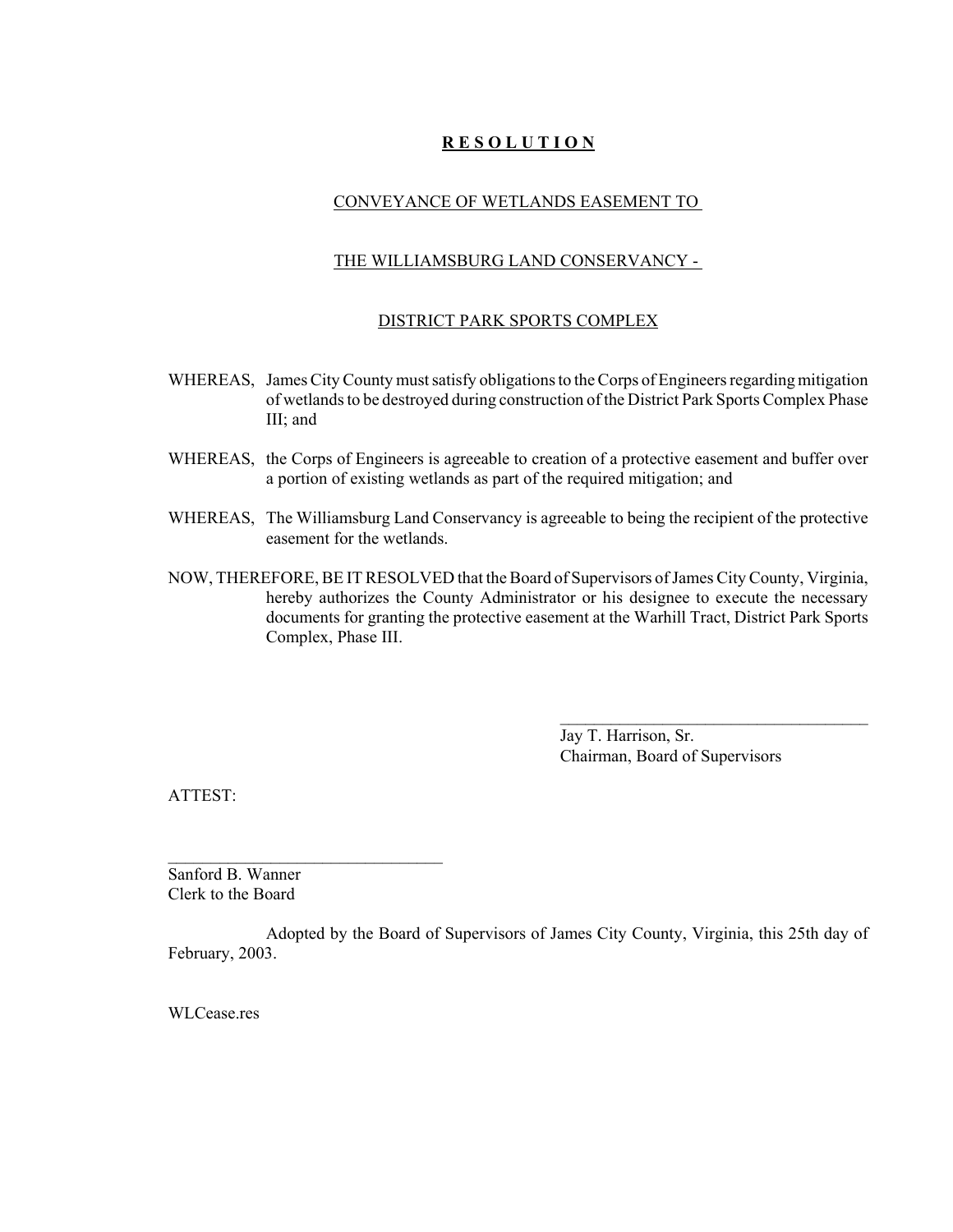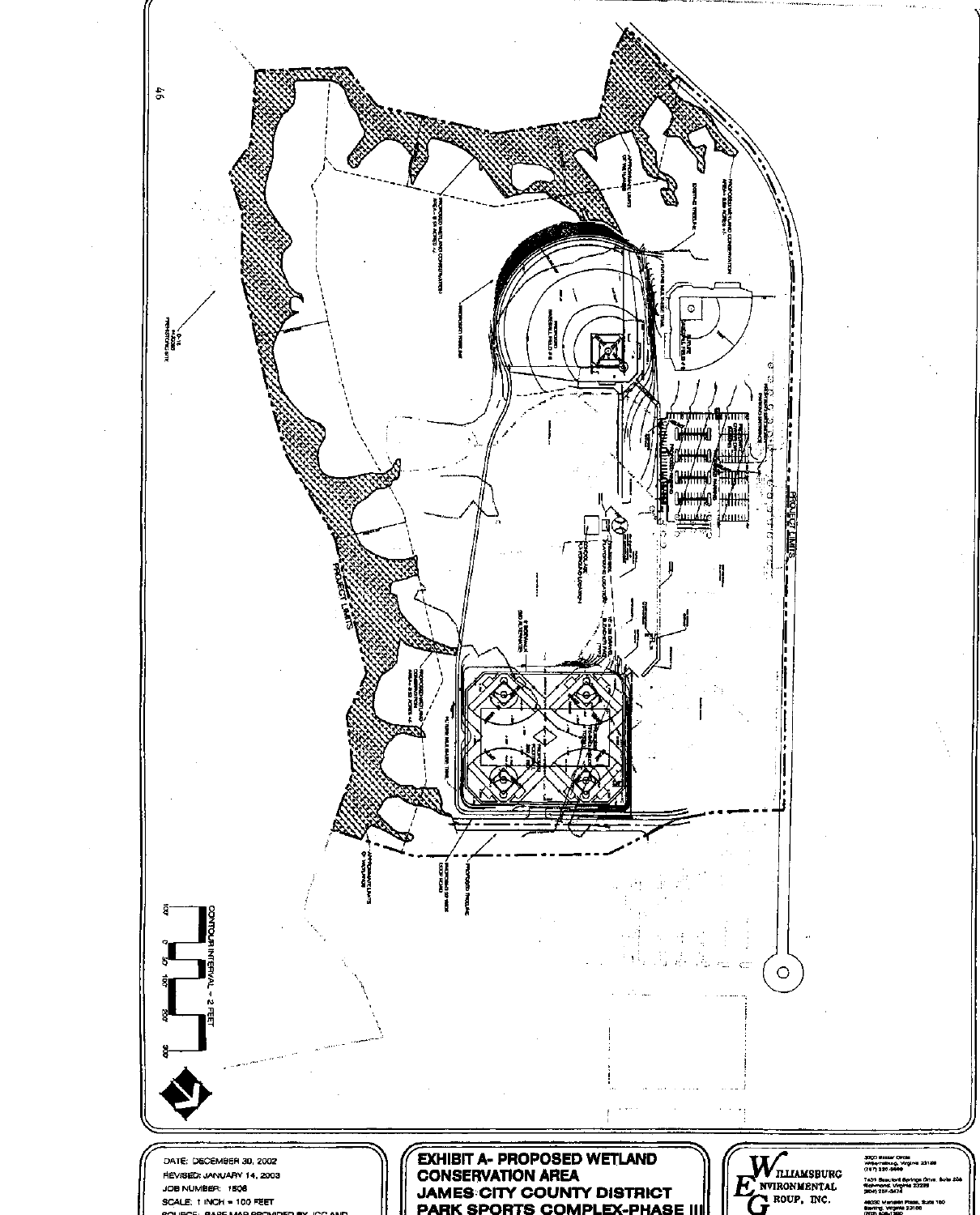DATE: February 25, 2003

TO: The Board of Supervisors

FROM: Bernard M. Farmer, Jr., Capital Projects Administrator

l

SUBJECT: Conveyance of a Utility Easement to Dominion Virginia Power – James City County Government Center

Attached for consideration is a resolution authorizing the County Administrator to execute a Right-of-Way Agreement with Dominion Virginia Power. The Agreement will convey a 15-foot underground utility easement in order to provide electrical service to the office building presently under construction and service to the parking lot lighting.

Staff recommends approval of the attached resolution.

Bernard M. Farmer, Jr.

 $\mathcal{L}_\text{max}$  and  $\mathcal{L}_\text{max}$  and  $\mathcal{L}_\text{max}$  and  $\mathcal{L}_\text{max}$ 

 $\mathcal{L}_\text{max}$ 

CONCUR:

William C. Porter, Jr.

BMF/gb vepcoeasement.mem

Attachment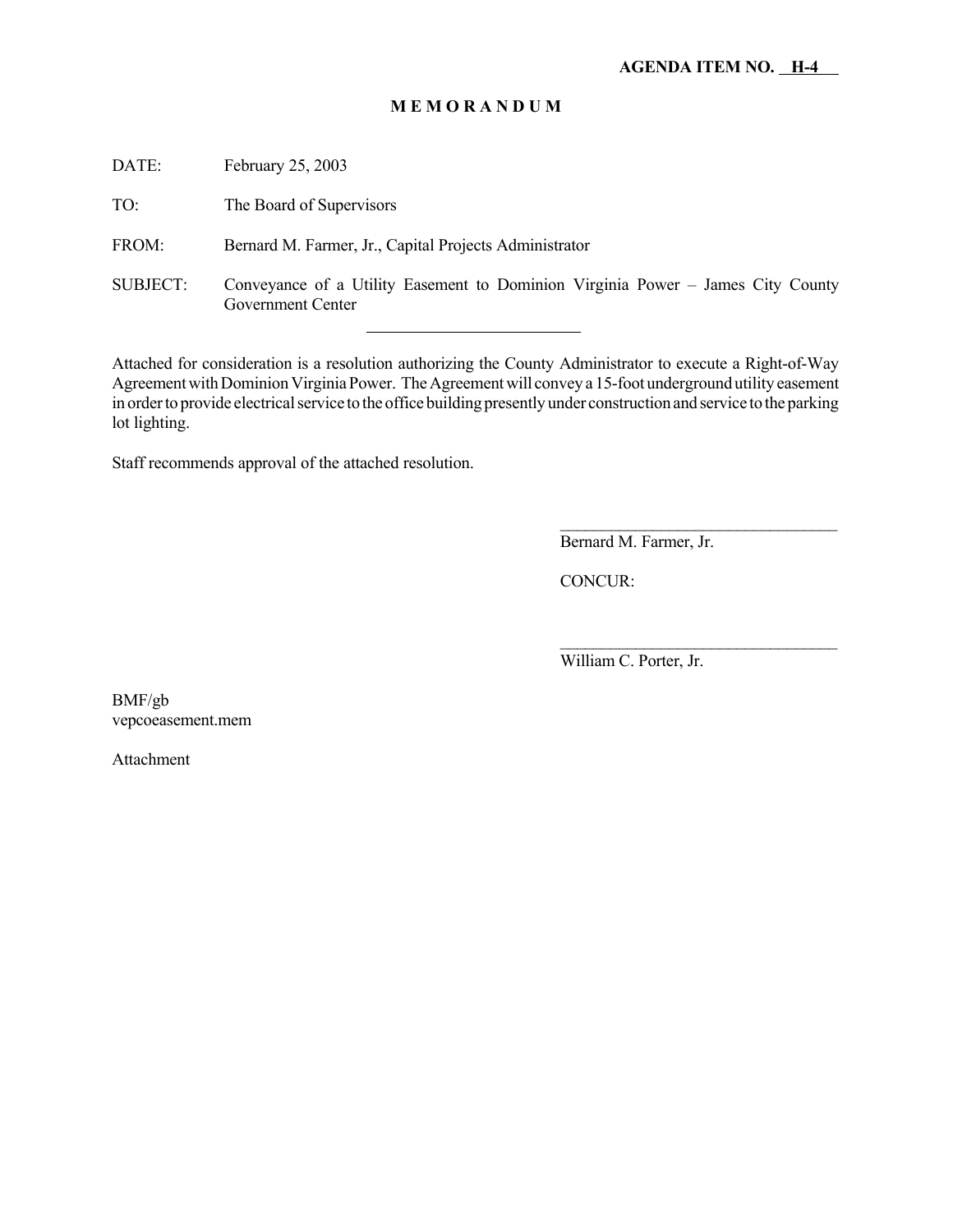### **R E S O L U T I O N**

### CONVEYANCE OF A UTILITY EASEMENT TO DOMINION VIRGINIA POWER -

### JAMES CITY COUNTY GOVERNMENT CENTER

- WHEREAS, James City County owns ±55 acres commonly known as the James City County Government Center and designated as Parcel No. (1-9) on James City County Real Estate Tax Map No. (50-1); and
- WHEREAS, Dominion Virginia Power requires a 15-foot utility easement in order to provide electrical service to the office building presently under construction and to the parking lot lighting; and
- WHEREAS, the Board of Supervisors, following a public hearing, is of the opinion that it is in the public interest to convey a utility easement to Dominion Virginia Power.
- NOW, THEREFORE, BE IT RESOLVED that the Board of Supervisors of James City County, Virginia, hereby authorizes the County Administrator to execute the Right-of-Way Agreements and such other documents necessary to convey a utility easement to Dominion Virginia Power.

Jay T. Harrison, Sr. Chairman, Board of Supervisors

 $\mathcal{L}_\text{max}$ 

ATTEST:

Sanford B. Wanner Clerk to the Board

Adopted by the Board of Supervisors of James City County, Virginia, this 25th day of February, 2003.

vepcoeasement.res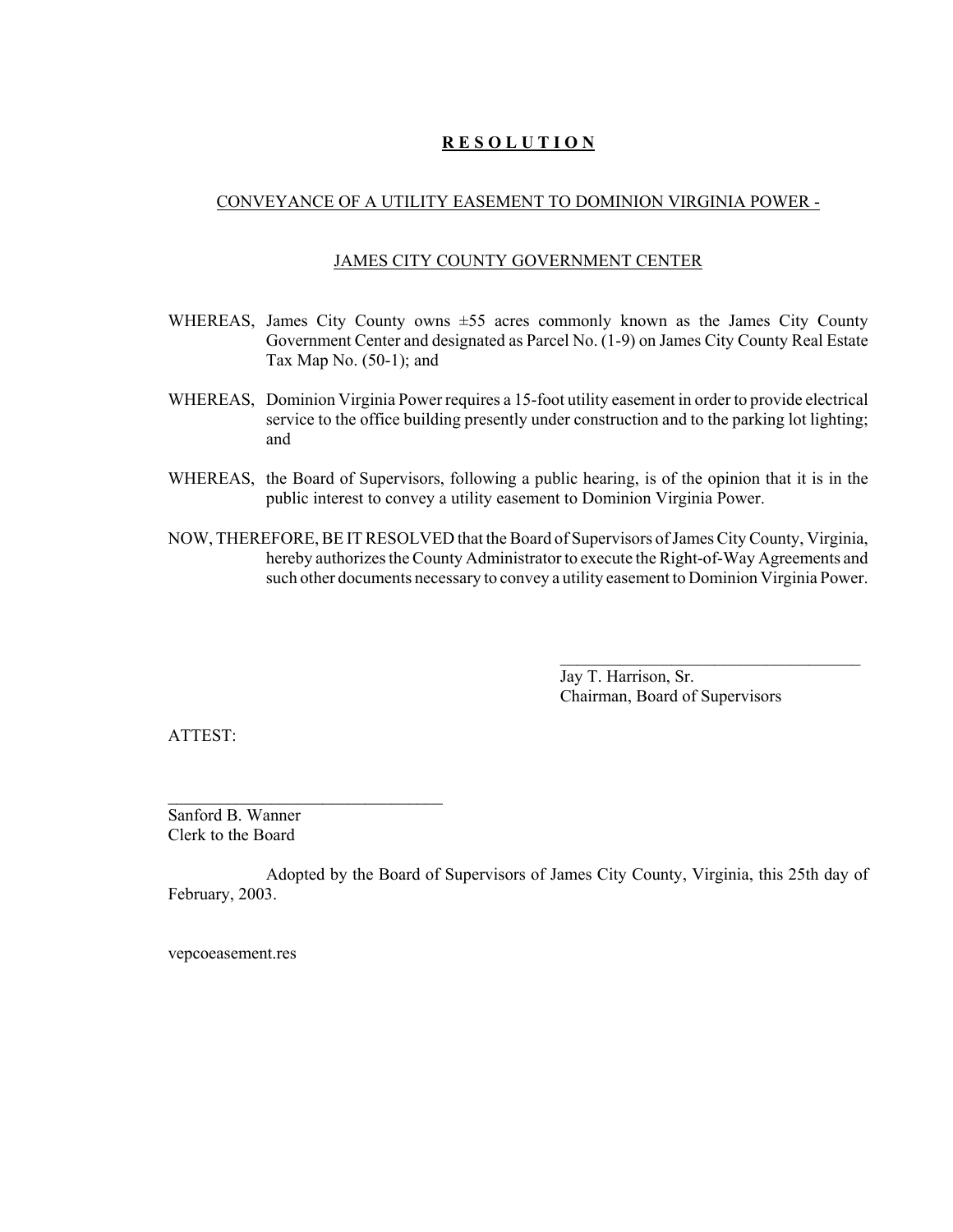

THIS RIGHT OF WAY AGREEMENT, is made and entered into this entitled and of by and between

## JAMES CITY COUNTY, a political subdivision of

### the Commonwealth of Virginia

("GRANTOR") and VIRGINIA ELECTRIC AND POWER COMPANY, a Virginia public service corporation, doing business in Virginia as Dominion Virginia Power, with its principal office in Richmond, Virginia  $\epsilon$ **GRANTEE").** 

### WITNESSETH:

1. That for and in consideration of the sum of One Dollar (\$1.00) cash in hand paid and other good and valuable consideration, the receipt and sufficiency whereof is hereby acknowledged, GRANTOR grants and conveys unto GRANTEE, its successors and assigns, the perpetual right, privilege and easement over, under, through, upon and across the property described herein, for the purpose of transmitting and distributing electric power by one or more circuits; for its own telephone, television and other communication purposes; for lighting purposes; and for the attachment of the wires and facilities of any other public service company, including but not limited to the right:

1.1 to lay, construct, operate and maintain one or more lines of underground conduits and cables including, without limitation, one or more lighting supports and lighting fixtures as GRANTEE may from time to time determine, and all wires, conduits, cables, transformers, transformer enclosures, concrete pads, manholes, handholes, connection boxes, accessories and appurtenances desirable in connection

Initials:

This Document Prepared by Virginia Electric and Power Company and should be returned to: Dominion Virginia Power, 1601 Hamilton Avenue Portsmouth VA 23707.

(Page 1 of 5 Pages) DVPIDNo(s). 28-02-0125 Tax Map No.

Form No. 728493A1(Mar 2001) C Dominion Resources Services, Inc.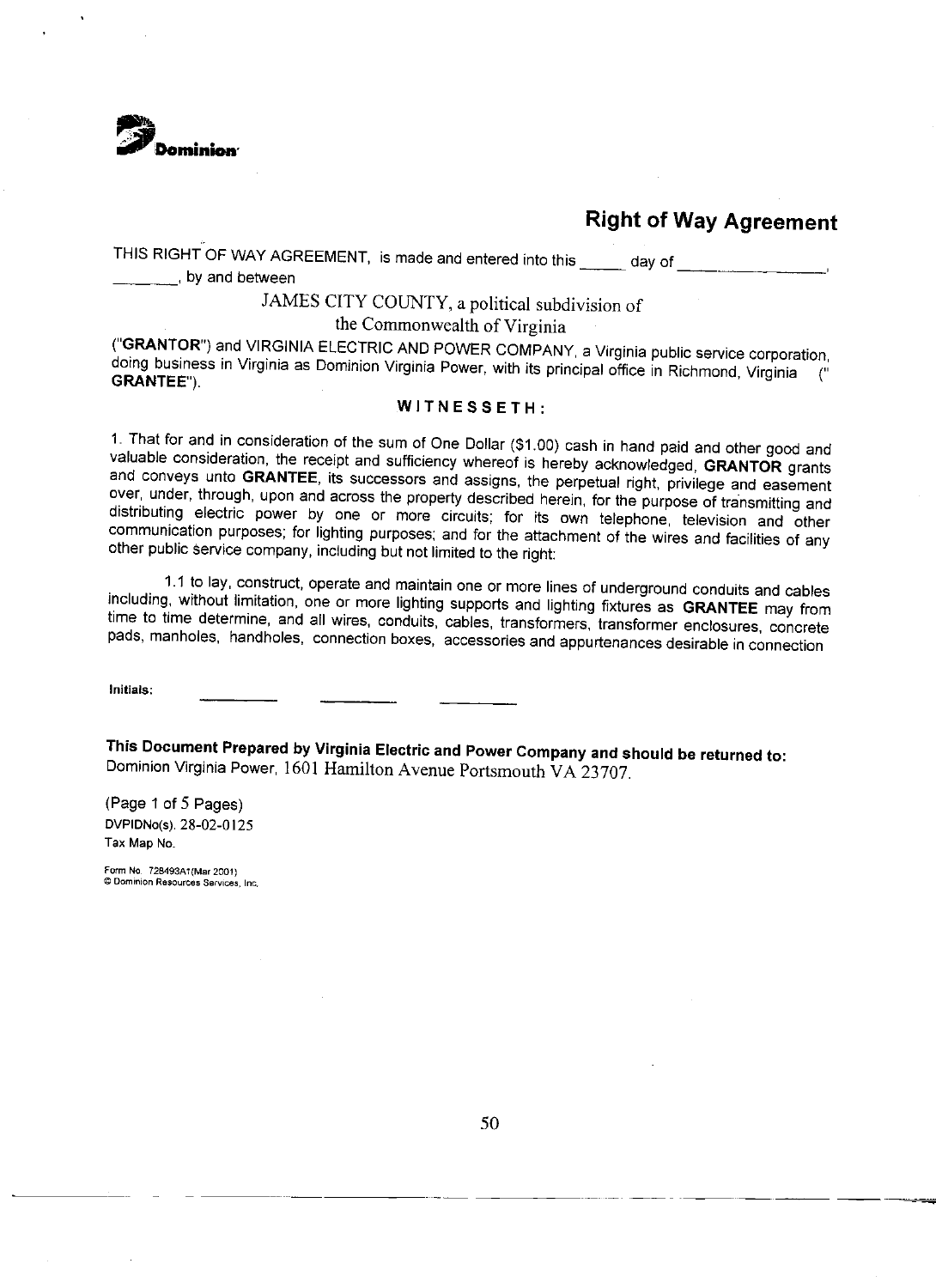therewith; the width of said easement shall extend fifteen (15) feet in width across the lands of **GRANTOR** and.

1.2 to construct, operate and maintain a pole line including, without limitation, all wires, poles, attachments, ground connections one or more lighting supports and lighting fixtures as GRANTEE may from time to time deem advisable, equipment, accessories and appurtenances desirable in connection therewith, including the right to increase or decrease the number of wires; the width of said easement shall extend NA (NA) feet in width across the lands of GRANTOR.

2. The easement granted herein shall extend across the lands of GRANTOR situated in James City County, Virginia, as more fully described on Plat(s) Numbered 28-02-0125, attached to and made a part of this Right of Way Agreement; the location of the boundaries of said easement being shown in broken lines on said Plat(s), reference being made thereto for a more particular description thereof.

3. All facilities constructed hereunder shall remain the property of GRANTEE. GRANTEE shall have the right to inspect, reconstruct, remove, repair, improve, relocate on the easement, and make such changes, alterations, substitutions, additions to or extensions of its facilities as GRANTEE may from time to time deem advisable.

4. GRANTEE shall have the right to keep the easement clear of all buildings, structures, trees, roots, undergrowth and other obstructions which would interfere with its exercise of the rights granted hereunder, including, without limitation, the right to trim, top, retrim, retop, cut and keep clear any trees or brush inside and outside the boundaries of the easement that may endanger the safe and proper operation of its facilities. All trees and limbs cut by GRANTEE shall remain the property of GRANTOR.

5. For the purpose of exercising the right granted herein, GRANTEE shall have the right of ingress to and egress from this easement over such private roads as may now or hereafter exist on the property of GRANTOR. The right, however, is reserved to GRANTOR to shift, relocate, close or abandon such private roads at any time. If there are no public or private roads reasonably convenient to the easement, GRANTEE shall have such right of ingress and egress over the lands of GRANTOR adjacent to the easement. GRANTEE shall exercise such rights in such manner as shall occasion the least practicable damage and inconvenience to GRANTOR.

Initials:

(Page 2 of 5 Pages) DVPIDNo(s). 28-02-0125

Form No. 728493A2(Mar 2001) © Dominion Resources Services, Inc.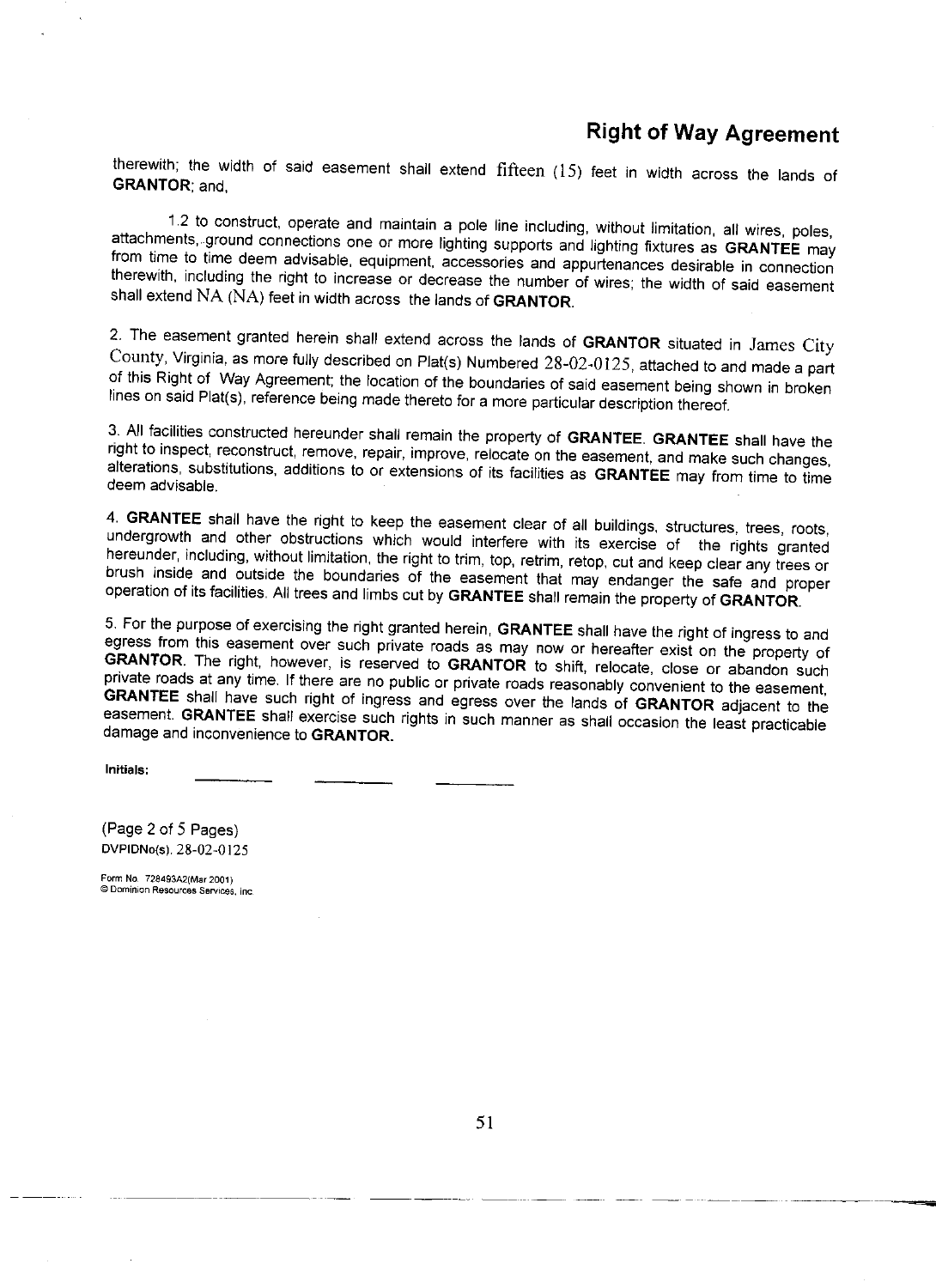6. GRANTEE shall repair damage to roads, fences or other improvements outside the boundaries of the easement and shall repair or pay GRANTOR, at GRANTEE's option, for other damage done to GRANTOR's property outside the boundaries of the easement caused by GRANTEE in the process of the construction, inspection, and maintenance of GRANTEE's facilities, or in the exercise of its right of ingress and egress; provided GRANTOR gives written notice thereof to GRANTEE within sixty (60) days after such damage occurs.

GRANTOR, its successors and assigns, may use the easement for any reasonable purpose not  $7$ inconsistent with the rights hereby granted, provided such use does not interfere with GRANTEE's exercise of any of its rights granted hereunder. GRANTOR shall not have the right to construct any building, structure, or other above ground obstruction on the easement; provided, however, GRANTOR may construct on the easement fences and below ground obstructions as long as said fences and below ground obstructions do not interfere with GRANTEE's exercise of any of its rights granted hereunder. In the event such use does interfere with GRANTEE's exercise of any of its rights granted hereunder, GRANTEE may, in its reasonable discretion, relocate such of its facilities as may be practicable to a new site designated by GRANTOR and acceptable to GRANTEE. In the event any such facilities are so relocated, GRANTOR shall reimburse GRANTEE for the costs thereof and convey to GRANTEE an equivalent easement at the new site.

8. GRANTEE shall have the right to assign or transfer, without limitation, to any public service company all or any part of the perpetual right, privilege and easement granted herein.

9. If there is an Exhibit A attached hereto, then the easement granted hereby shall additionally be subject to all terms and conditions contained therein provided said Exhibit A is executed by GRANTOR contemporaneously herewith and is recorded with and as a part of this Right of Way Agreement.

10. Whenever the context of this Right of Way Agreement so requires, the singular number shall mean the plural and the plural the singular.

Initials:

(Page 3 of 5 Pages) DVPIDNo(s). 28-02-0125

Form No. 728493A3(Mar 2001) C Dominion Resources Services, Inc.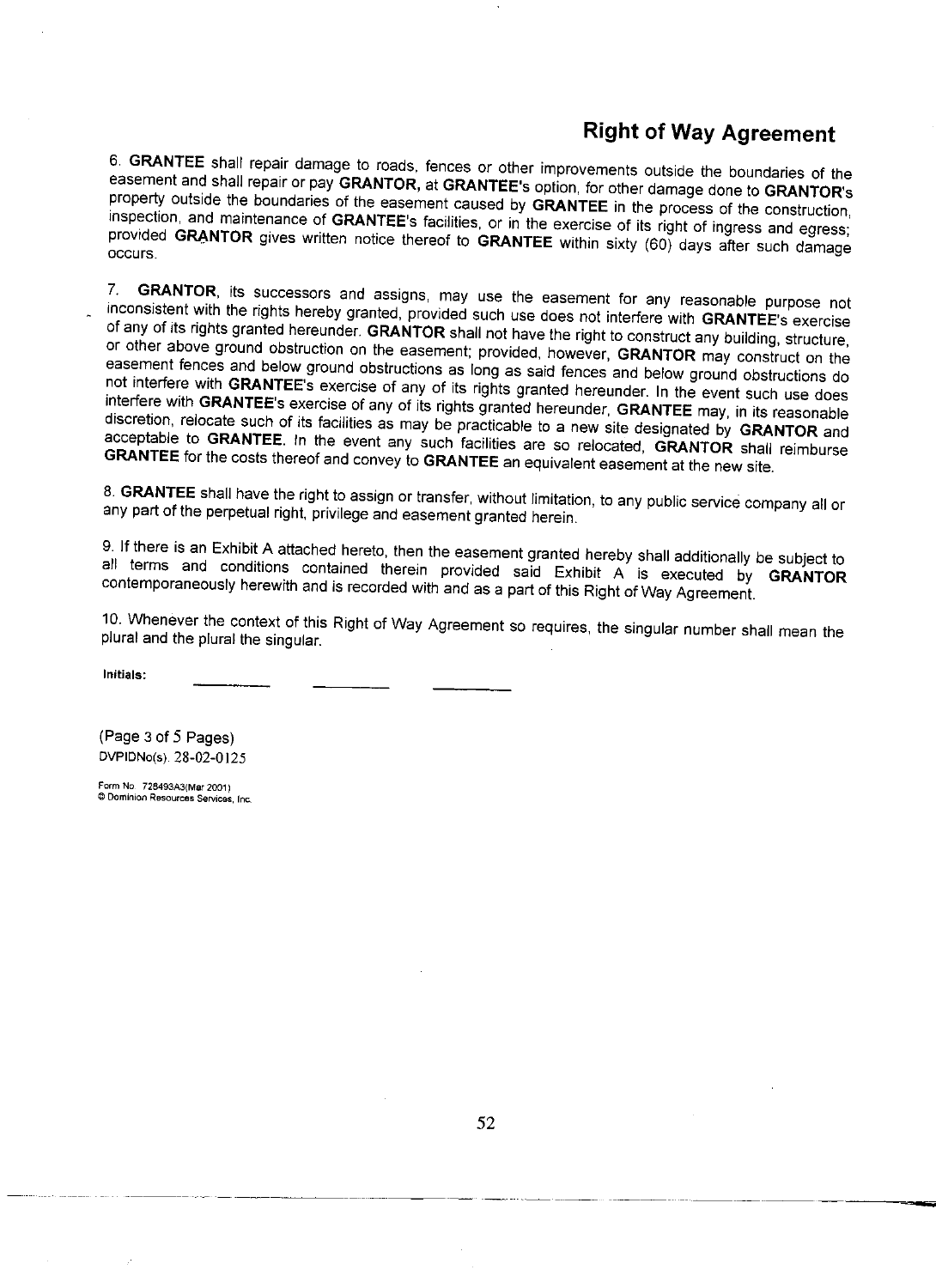

11. GRANTOR covenants that it is seised of and has the right to convey this easement and the rights and privileges granted hereunder; that GRANTEE shall have quiet and peaceable possession, use and enjoyment of the aforesaid easement, rights and privileges; and that GRANTOR shall execute such further assurances thereof as may be reasonably required.

12. The individual executing this Right of Way Agreement on behalf of GRANTOR warrants that GRANTOR is a corporation duly organized and existing under the laws of the state hereinabove mentioned and that he or she has been duly authorized to execute this easement on behalf of said corporation.

NOTICE TO LANDOWNER: You are conveying rights to a public service corporation. A public service corporation may have the right to obtain some or all of these rights through exercise of eminent domain. To the extent that any of the rights being conveyed are not subject to eminent domain, you have the right to choose not to convey those rights and you could not be compelled to do so. You have the right to negotiate compensation for any rights that you are voluntarily conveying.

IN WITNESS WHEREOF, GRANTOR has caused its corporate name to be signed hereto by its authorized officer or agent, described below, on the date first above written.

Corporate Name: James City County

|                                               |                                            | By:                                                                |
|-----------------------------------------------|--------------------------------------------|--------------------------------------------------------------------|
|                                               |                                            | Sanford B. Wanner                                                  |
|                                               |                                            | Its: County Administrator                                          |
| State of                                      | Virginia                                   |                                                                    |
| City/County of                                | James City                                 |                                                                    |
|                                               |                                            | The foregoing instrument was acknowledged before me this __ day of |
| by<br>Sanford B. Wanner                       |                                            | County Administrator<br>$\mathbf{r}$                               |
| (Name of officer or agent)                    |                                            | (Title of officer or agent)                                        |
| 0f.<br>James City County                      |                                            | Virginia<br>, а                                                    |
| (Name of corporation)                         |                                            | (State of incorporation)                                           |
|                                               | corporation, on behalf of the corporation. |                                                                    |
| My commission expires: _                      |                                            | Notary Public                                                      |
|                                               |                                            |                                                                    |
| (Page 4 of 5 Pages)<br>DVPIDNo(s). 28-02-0125 |                                            |                                                                    |
| Form No. 728553A(Dec 2001)                    |                                            |                                                                    |
| Dominion Resources Services, Inc.             |                                            |                                                                    |
|                                               |                                            |                                                                    |